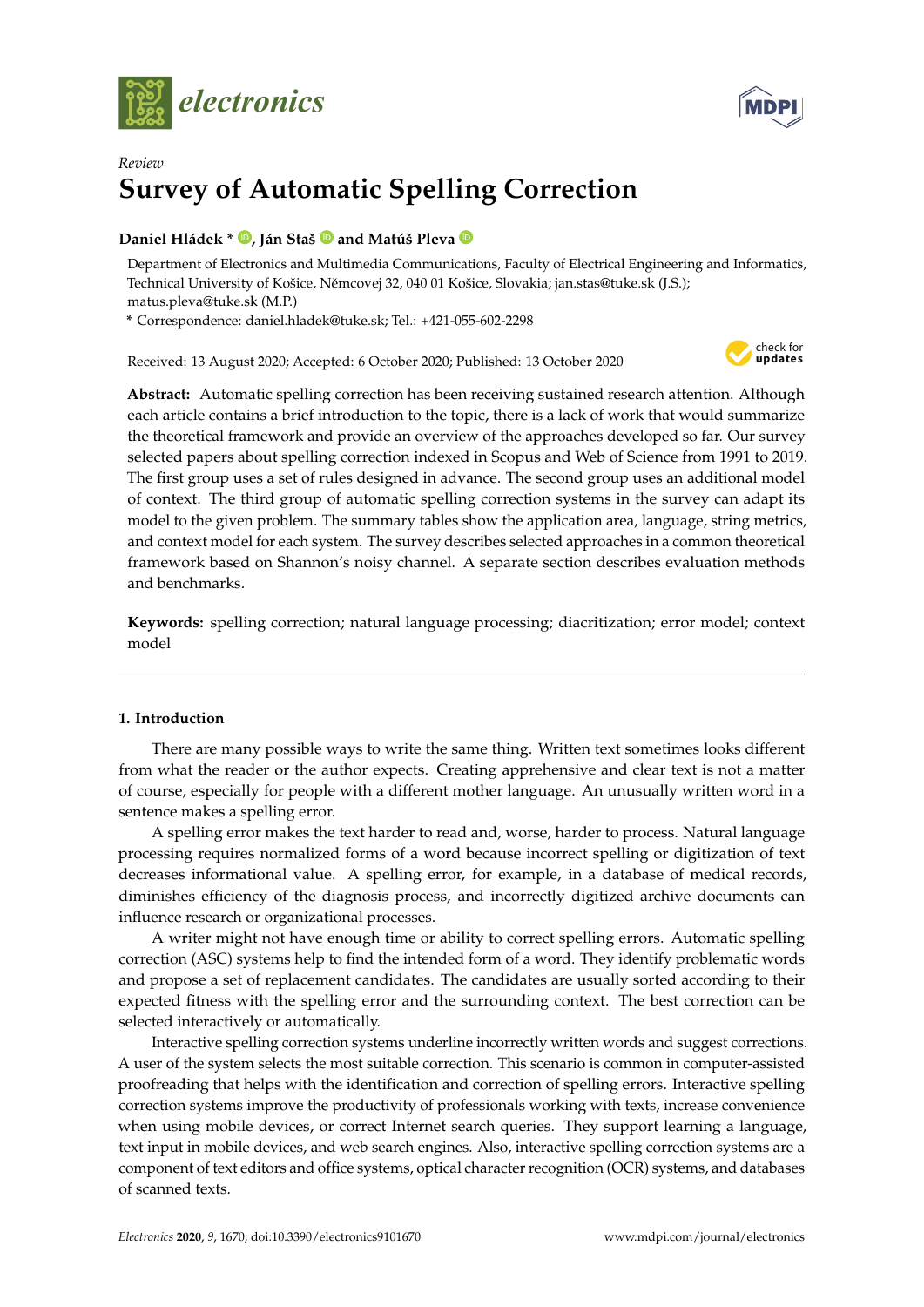Most current search engines can detect misspelled search queries. The suggestion is shown interactively for each given string prefix. A recent work by Cai and de Rijke [\[1\]](#page-20-0) reviewed approaches for correcting search queries.

A large quantity of text in databases brought new challenges. An automatic spelling correction system can be a part of a natural language processing system. Text in the database has to be automatically corrected because interactive correction would be too expensive. The spelling correction system automatically selects a correction candidate according to the previous and following texts. Noninteractive text normalization can improve the performance of information retrieval or semantic analysis of a text.

<span id="page-1-0"></span>Figure [1](#page-1-0) displays the process of correction-candidate generation and correction. The error and context models contribute to ranking of the candidate words. The result of automatic correction is a sequence of correction candidates with the best ranking.



**Figure 1.** Interactive processes of error production and correction.

In the next section, you'll find an explanation of the method we used to select and sort the articles in this report. Subsequently, in Section [3,](#page-2-0) we describe the characteristic spelling errors and divide them into groups according to how they originated. Section [4](#page-3-0) defines the task of correcting spelling errors and describes the ASC system. This survey divides the ASC systems into three groups, each with its section: a priori spelling correction (Section [5\)](#page-5-0), spelling correction in the context (Section [6\)](#page-7-0), and spelling correction with a learning error model (Section [7\)](#page-11-0). Section [8](#page-16-0) introduces the methods of evaluation and benchmarking. The concluding Section [9](#page-19-0) summarizes the survey and outlines trends in the research.

#### **2. Methodology**

The survey selected papers about spelling correction indexed in Scopus [\(http://scopus.com\)](http://scopus.com) and Web of Science [\(https://apps.webofknowledge.com\)](https://apps.webofknowledge.com) (WoS) from 1991 to 2019. It reviews the state-of-the-art and maps the history from the previous comprehensive survey provided by Kukich [\[2\]](#page-20-1) in 1992.

First, we searched the indices with a search query "spelling correction" for the years 1991–2019. Scopus returned 1315 results, WoS returned 794 results. We excluded 149 errata, 779 corrections, 7 editorials, 45 reviews, and around 140 papers without any citations from both collections. We removed 250 duplicates, and we received 740 results (440 journal articles and 300 conference papers). We read the titles and abstracts of the remaining papers and removed 386 works that are not relevant to the topic of automatic spelling correction.

We examined the remaining 354 documents. Then, we removed articles without clear scientific contribution to spelling correction, without proper evaluation, or that just repeated already known things. We examined, sorted, and put the remaining 119 items into tables. We included additional references that explain essential theoretical concepts and survey papers about particular topics in the surrounding text.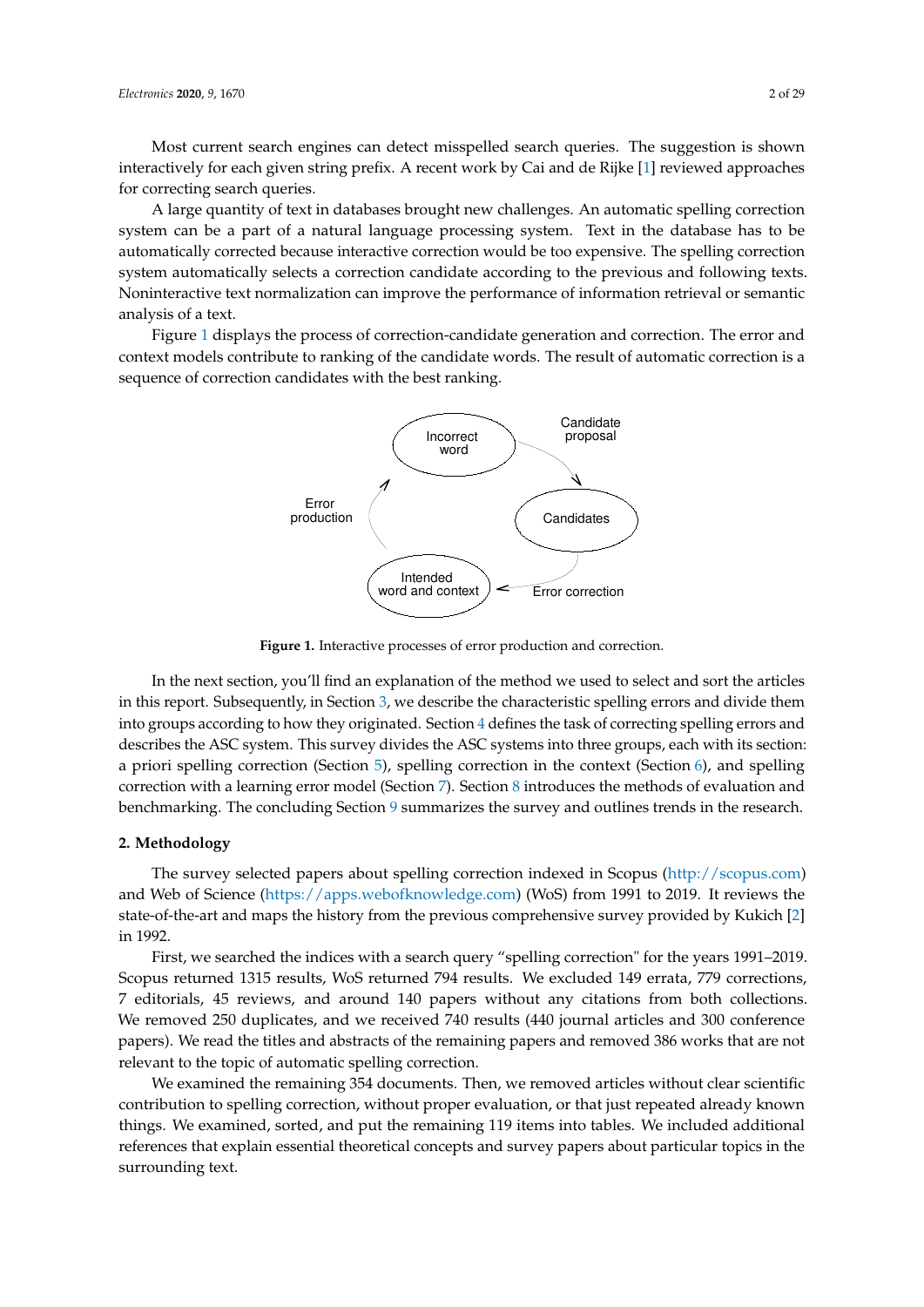First, we defined the spelling correction problem and established a common theoretical framework. We described the three main components of a spelling correction system.

This work divides the selected papers into three groups. The first group uses a set of expert rules to correct a spelling error. The second group adds a context model to rearrange the correction candidates with the context. The third group learns error patterns from a training corpus.

Each group of methods has its own section with a summarizing table. The main part of the survey is the summary tables. The tables briefly describe the application area, language, error model, and context model of the spelling correction systems. The tables are accompanied by a description of the selected approaches.

The rows in the tables are sorted chronologically and according to author. We selected chronological order because it shows the general scientific progress in spelling correction in the particular components of the spelling correction system. An additional reference in the table indicates if one approach enhances the previous one.

Special attention is paid to the evaluation methods. This section identifies the most frequent evaluation methods, benchmarks and corpora.

#### <span id="page-2-0"></span>**3. Spelling Errors**

The design of an automatic spelling correction system requires knowledge of the creation process of a spelling error [\[3\]](#page-20-2). There are several works about spelling errors. A book by Mitton [\[4\]](#page-20-3) analyzed spelling-error types and described approaches to construct an automatic spelling correction system. The authors in Yannakoudakis and Fawthrop [\[5\]](#page-20-4) demonstrated that the clear majority of spelling errors follow specific rules on the basis of phonological and sequential considerations. The paper [\[5\]](#page-20-4) introduced and described three categories of spelling errors (consonantal, vowel, and sequential) and presented the analysis results of 1377 spelling error forms.

Moreover, the authors in Kukich [\[2\]](#page-20-1), Toutanova and Moore [\[6\]](#page-20-5), and Pirinen and Lindén [\[7\]](#page-20-6) divided spelling errors into two categories according to their cause:

- 1. Cognitive errors (also called orthographic or consistent): They are caused by the disabilities of the person that writes the text. The correct way of writing may be unknown to the writer. The writer could have dyslexia, dysgraphia, or other cognitive problems. The person writing the text could just be learning the language and not know the correct spelling. This set of errors is languageand user-specific because it is more dependent on using the rules of the language [\[7\]](#page-20-6).
- 2. Typographic errors (also called conventional): They are usually related to technical restrictions of the input device (physical or virtual keyboard, or OCR system) or depend on the conditions of the environment. Typing in haste often causes substitution of two close keys. Typographic errors caused by hasty typing are usually language-agnostic (unrelated to the language of the writer), although they can depend on local keyboard mapping or a localized OCR system [\[7\]](#page-20-6).

<span id="page-2-1"></span>Examples of typographic and cognitive spelling errors are in Table [1.](#page-2-1)

| <b>Error Type</b>        | Example                                                                  |
|--------------------------|--------------------------------------------------------------------------|
| Cognitive error:         | I don't know the correct spelling of Levenstain distance.                |
| Typographic:             | THis sentence was typed in haser.                                        |
| Typographic (OCR):       | SUppLEMENTAhy INFOhMATION.                                               |
| Typographic (Diacritic): | The authors of this article are Daniel Hladek, Matus Pleva and Jan Stas. |
|                          | Note: The spelling errors are underlined.                                |

**Table 1.** Examples of cognitive and typographic errors.

OCR errors are a particular type of typographic error caused by software. The process of document digitization and optical character recognition often omits or replaces some letters in a typical way. Spelling correction is part of postprocessing of the digitized document because OCR systems are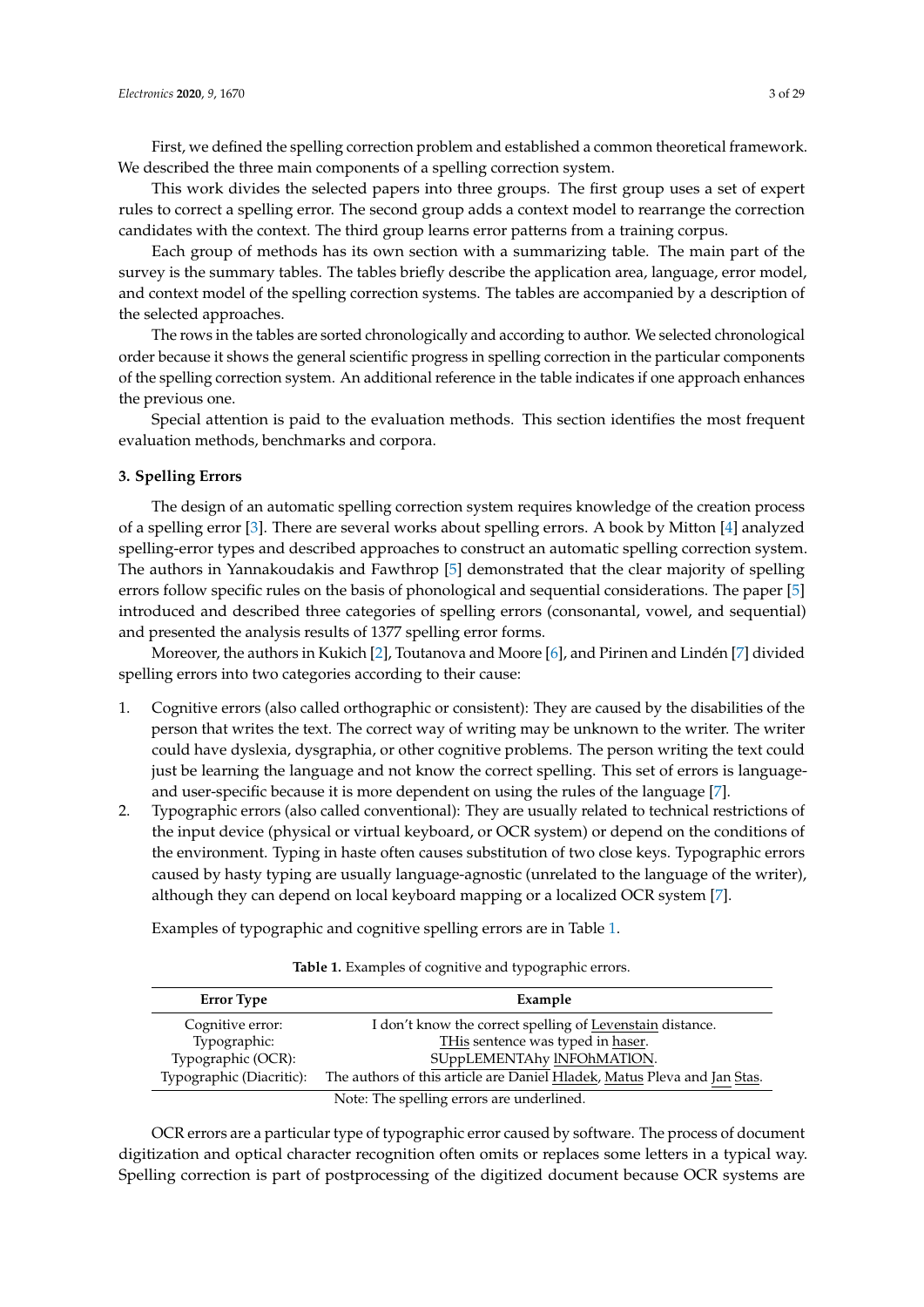usually proprietary and difficult to adapt. Typical error patterns appear in OCR texts [\[8\]](#page-20-7). The standard set for evaluation of an OCR spelling correction system is the TREC-5 Confusion Track [\[9\]](#page-20-8).

Some writing systems (such as Arabic, Vietnamese, or Slovak) use different character variants that change the meaning of the word. The authors in [\[10\]](#page-21-0) confirmed that the omission of diacritics is a common type of spelling error in Brazilian Portuguese. Texts in Modern Standard Arabic are typically written without diacritical markings [\[11\]](#page-21-1). This is a typographic error when the author omits additional character markings and expects the reader to guess the original meaning. The missing marks usually present short vowels or modification of the letter. They are placed either above or below the graphemes. The process of adding vowels and other diacritic marks to Arabic text can be called diacritization or vowelization [\[11\]](#page-21-1). Azmi and Almajed [\[12\]](#page-21-2) focused on the problem of Arabic diacritization (adding missing diacritical markings to Arabic letters) and proposed an evaluation metric, and Asahiah et al. [\[13\]](#page-21-3) published a survey of Arabic diacritization techniques.

#### <span id="page-3-0"></span>**4. Automatic Spelling Correction**

An automatic spelling correction system detects a spelling error and proposes a set of candidates for correction (see Figure [2\)](#page-3-1). Kukich [\[2\]](#page-20-1) and Pirinen and Lindén [\[7\]](#page-20-6) divide the whole process into three steps:

- 1. detection of an error;
- 2. generation of correction candidates;
- <span id="page-3-1"></span>3. ranking of candidate corrections.



The spelling correciton systems.

detection

**Figure 2.** Process of automatic spelling correction.

## *4.1. Error Detection*

A word could either be new or just uncommon, could be a less-known proper name, or could belong to another language. However, a correctly spelled word could be semantically incorrect in a sentence. Kukich [\[2\]](#page-20-1) divided spelling errors according to the dictionary of correct words:

- real-word errors, where the word is spelled incorrectly but its form is in the dictionary of correct words, and
- non-word errors, where the incorrect word form is not in the dictionary of correct words.

Most spelling correction systems detect a non-word error by searching for it in a dictionary of correct words. This step requires a fast-lookup method such as hash table [\[14\]](#page-21-4) or search tree [\[15](#page-21-5)[,16\]](#page-21-6).

Many non-word error spelling correction systems use open-source a priori spelling systems, such as Aspell or Hunspell for error detection, correction-candidate generation, and preliminary candidate ranking.

An automatic spelling correction system identifies real-word errors by semantic analysis of the surrounding context. More complex error-detection systems may be used to detect words that are correctly spelled but do not fit into the syntactic or semantic context. Pirinen and Lindén [\[7\]](#page-20-6) called it real-word error detection in context.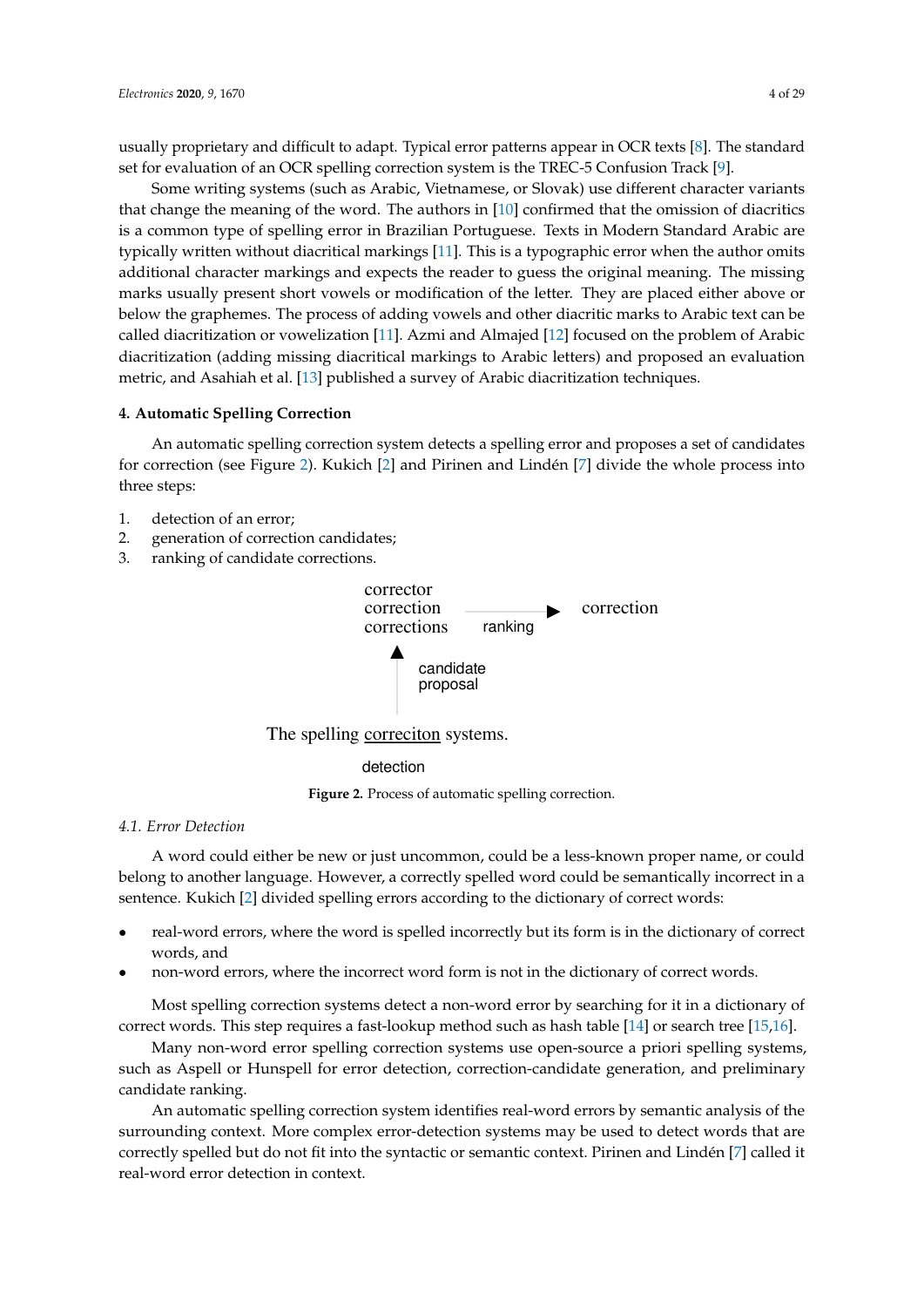Real-word errors are hard to detect because detection requires semantic analysis of the context. The authors in [\[17\]](#page-21-7) used a language model to detect and correct a homophonic real-word error in the Bangla language. The language model identifies words that are improbable with the current context.

Boytsov [\[18\]](#page-21-8) examined methods for indexing a dictionary with approximate matching. Deorowicz and Ciura [\[19\]](#page-21-9) claim that a lexicon of all correct words could be too large. Too large a lexicon can lead to many real-word errors or misdetection of obscure spellings.

The situation is different for languages where words are not separated by spaces (for example, Chinese). The authors in [\[20\]](#page-21-10) transformed characters into a fixed-dimensional word-vector space and detected spelling errors by conditional random field classification.

#### *4.2. Candidate Generation*

ASC systems usually select correction candidates from a dictionary of correct words after detection of a spelling error. Although it is possible to select all correct words as correction candidates, it is reasonable to restrict the search space and to inspect only words that are similar to the identified spelling error.

Zhang and Zhang [\[21\]](#page-21-11) stated that the task of similarity joining is to find all pairs of strings for which similarities are above a predetermined threshold, where the similarity of two strings is measured by a specific distance function. Kernighan et al. [\[22\]](#page-21-12) proposed a simplification to restrict the candidate list to words that differ with just one edit operation of the Damerau–Levenshtein edit distance—substitution, insertion, deletion, or replacement of succeeding letters [\[23\]](#page-21-13).

The spelling dictionary generates correction candidates for the incorrect word by approximately searching for similar words. The authors in [\[24\]](#page-21-14) used a character-level language model trained on a dictionary of correct words to generate a candidate list. Reffle [\[25\]](#page-21-15) used a Levenshtein automaton to propose the correction candidates. Methods of approximate searching were outlined in a survey published by Yu et al. [\[26\]](#page-21-16).

An index often speeds up an approximate search in the dictionary. The authors in [\[19](#page-21-9)[,27\]](#page-21-17) converted the lexicon into a finite-state automaton to speed up searching for a similar string.

#### *4.3. Ranking Correction Candidates*

<span id="page-4-0"></span>A noisy-channel model proposed by Shannon [\[28\]](#page-21-18) described the probabilistic process of producing an error. The noisy channel transfers and distorts words (Figure [3\)](#page-4-0).



**Figure 3.** Word distorted by noisy channel.

The noisy-channel model expresses similarity between two strings as a probability of transforming one string into another. Probability  $P(s|w)$  that a string *s* is produced instead of word *w* describes how similar the two strings are. The similarity between two strings is defined by an expert or depends on a training corpus with error patterns.

A more formal definition of automatic spelling correction uses the maximum-likelihood principle. Brill and Moore [\[29\]](#page-21-19) defined the automatic spelling correction of a possibly incorrect word *s* as finding the best correction candidate  $w_b$  from a list of possible correction candidates  $w_i \in W$  with the highest un-normalized probability:

<span id="page-4-1"></span>
$$
w_b = \arg \max_{w_i \in C(s)} P(s|w_i) P(w_i) \tag{1}
$$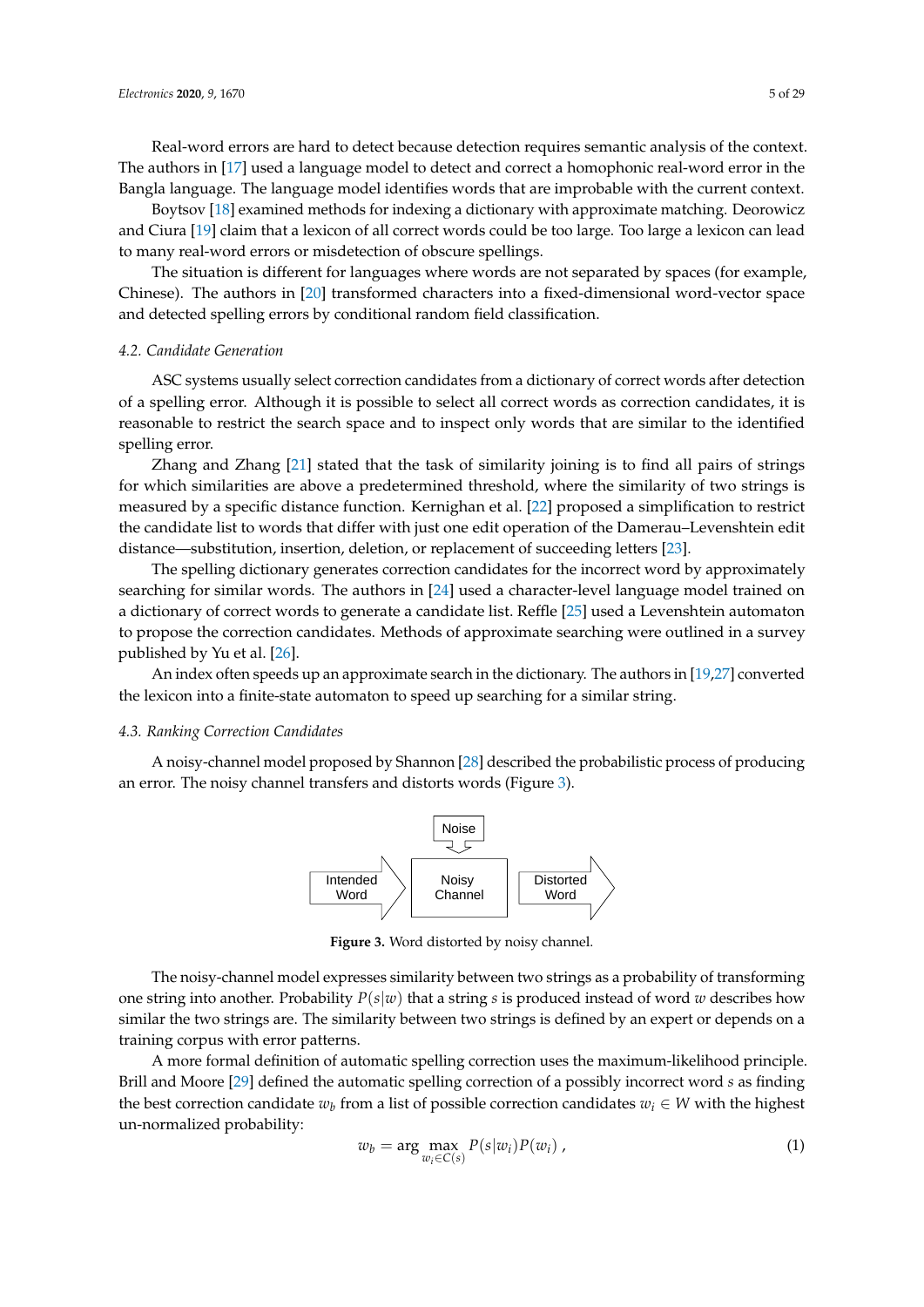where  $P(s|w_i)$  is the probability of producing string *s* instead of word  $w_i$  and  $P(w_i)$  is the probability of producing word  $w_i$ .  $C(s)$  is a function that returns valid words from dictionary W that serve as correction candidates for erroneous string *s*.

#### *4.4. Components of Automatic Spelling Correction Systems*

Equation [\(1\)](#page-4-1) by Brill and Moore [\[29\]](#page-21-19) identified three components of an automatic spelling correction system. The components are depicted in Figure [4:](#page-5-1)

- 1. Dictionary: It detects spelling errors and proposes correction candidates  $w_i \in C$  for each input token. *C*(*s*) is a list of correction candidates *w<sup>i</sup>* for a given token *s*. The list of correction candidates belongs to the set of all correct words ( $C(s) \in W$ ). If the dictionary does not propose any candidate, the word is considered correct.
- 2. Error model (channel model)  $P(s|w_i)$ : It is an essential component of the automatic spelling correction system. It measures the "fitness" of the correction candidate with the corrected string. The model expresses the similarity of strings *w<sup>i</sup>* and *s* or the probability of producing string *s* instead string *w<sup>i</sup>* . This measure does not have to be purely probabilistic but can be similar to a distance between the two strings. The non-probabilistic string distance can always be converted into probabilistic string similarity (see Equation  $(3)$  in Section [6\)](#page-7-0). An error model allows for identification of the most probable errors and consequently the most probable original forms.
- 3. Context model (source model *P*(*wi*), the prior model of word probabilities): This expresses the probability of correct word occurrence and often takes the context of the word into account. Candidates that best fit into the current context have a higher probability of being the intended word. The context model focuses on finding the best correction candidate by using the context of the incorrect word and statistical methods of classification. The model observes features that are outside the inspected word and improves the evaluation of candidate words. It can detect an unusual sequence of features and identify real-word errors.

<span id="page-5-1"></span>

**Figure 4.** Components of an automatic spelling correction system.

## <span id="page-5-0"></span>**5. Spelling Correction with a Priori Error Model**

A combination of error and context models is often not necessary. In some scenarios, a set of predefined transcription rules can correct a spelling error. An expert identifies characteristic string transcriptions. These rules are given in advance (a priori) by someone who understands the problem.

Approaches in this group detect non-word errors and propose a list of correction candidates that are similar to the original word (presented in Table [2\)](#page-6-0). The a priori error model works as a guide in the search for the best-matching original word; best-matching words are proposed first, and it is easy to select the correction.

A schematic diagram for an ASC system with a priori error model is in Figure [5.](#page-6-1) The input of the a priori error model is an erroneous word. The spelling system applies one or several transcription operations to the spelling error to create a correction candidate. The rank of the correction candidate depends on the weights of the transcription rules. The output of the a priori error model is a sorted list with correction candidates.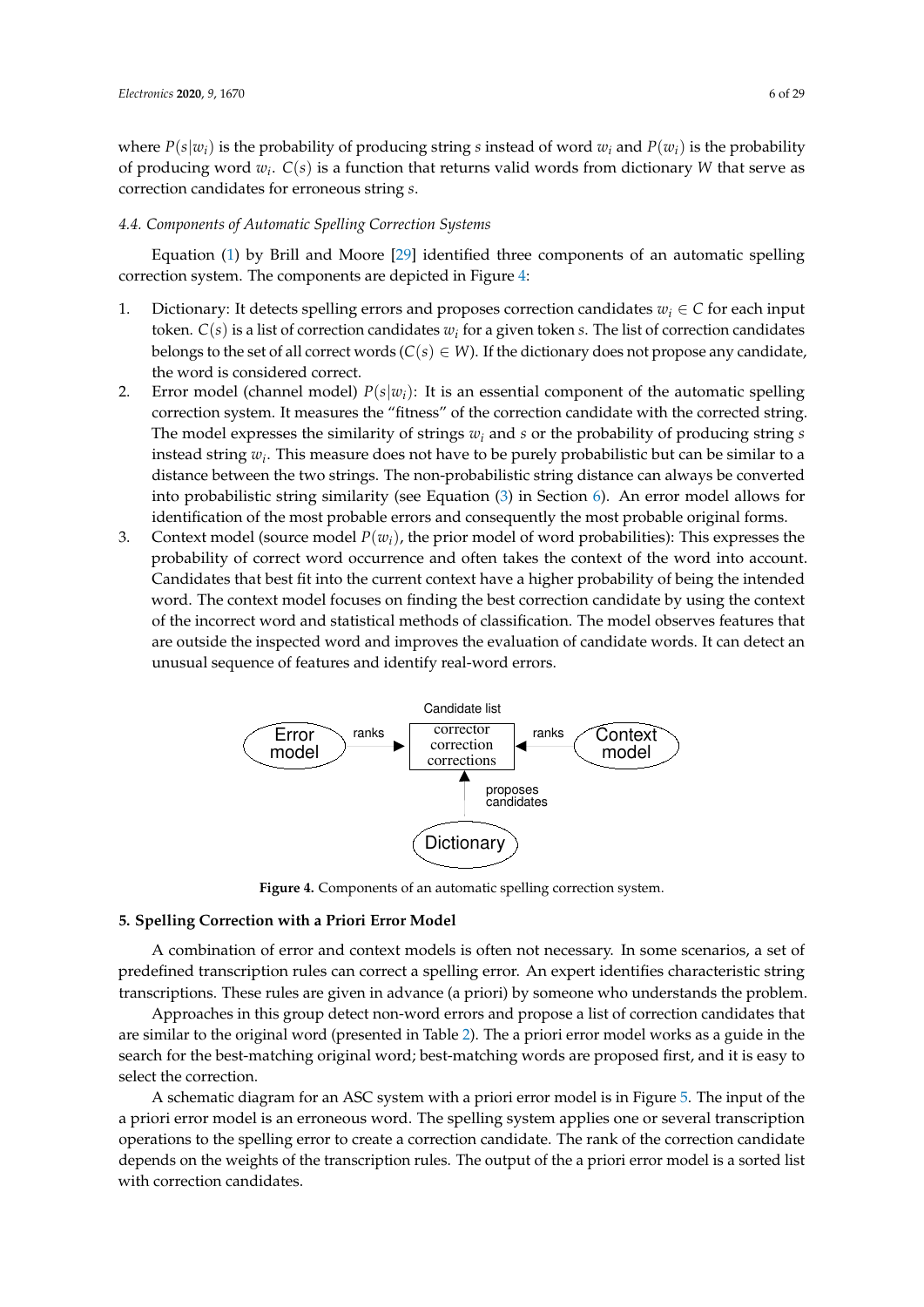<span id="page-6-0"></span>

| Reference                          | Application         | Language           | <b>Error Model</b>            |
|------------------------------------|---------------------|--------------------|-------------------------------|
| Khairul Islam et al. [30], 2019    | General             | Bangla             | LD                            |
| Hawezi et al. [31], 2019           | General             | Kurdish            | LD, DLD, LCS                  |
| Thaiprayoon et al. [32], 2018      | Search query        | Thai               | LD, Soundex                   |
| Christanti et al. [33], 2018       | General             | Indonesian         | <b>DLD</b>                    |
| Hagen et al. [34], 2017            | Search query        | English            | <b>DLD</b>                    |
| Sakuntharaj and Mahesan [35], 2016 | General             | Tamil              | LD, common $n$ -grams         |
| Vobl et al. [36], 2014             | OCR, historical     | Old German         | Interactive                   |
| Rees [37], 2014                    | Animal taxonomy     | Latin              | Soundex                       |
| Mühlberger et al. [38], 2014       | OCR, historical     | German             | Interactive                   |
| Patrick and Nguyen [39], 2014      | General, medical    | English            | Interactive                   |
| Kashefi et al. [40], 2013          | Diacritization      | Farsi              | Modified DLD                  |
| Andrade et al. [41], 2012          | General             | Portuguese         | <b>DLD</b>                    |
| Sha et al. [42], 2011              | General             | Chinese            | Keyboard-based edit distance  |
| Reffle [25], 2011                  | OCR, historical     | Old German         | LD, FSA                       |
| Naji and Savoy [43], 2011          | General, historical | Middle High German | Stemmer                       |
| Bustamante et al. [44], 2006       | General             | Spanish            | Interactive + generalized LD  |
| Deorowicz and Ciura [19], 2005     | General             | English            | <b>FSA</b>                    |
| UzZaman and Khan [45], 2005        | General             | Bangla             | Bangla double metaphone       |
| Vilares et al. [27], 2004          | General             | Galician           | <b>FSA</b>                    |
| van Delden et al. [46], 2004       | General             | English            | LD, stemming                  |
| Schulz and Mihov [47], 2002        | General             | Bulgarian, German  | <b>FSA</b>                    |
| Taghva and Stofsky [48], 2001      | <b>OCR</b>          | English            | Interactive + LCS subsequence |
| Vagelatos et al. [49], 1995        | General             | Greek              | Interactive                   |

**Table 2.** Summary of a priori spelling correction systems.

<span id="page-6-1"></span>



**Figure 5.** A priori spelling correction.

The most commonly used open-source spelling systems are Aspell [\(http://aspell.net\)](http://aspell.net) and Hunspell [\(http://hunspell.github.io/\)](http://hunspell.github.io/). Hunspell is a variant of Aspell with a less restrictive license, used in LibreOffice word processor, Firefox web browser, and other programs. They are available as a standalone text filter or as a compiled component in other spelling systems or programs. The basic component of the Aspell system is a dictionary of correct words, available for many languages. The dictionary file contains valid morphological units for the given language (prefixes, suffixes, or stems). The dictionary is compiled into a state machine to speed up searching for correction candidate words.

Aspell searches for sounds-like equivalents (computed for English words by using the Metaphone algorithm) up to a given edit distance (the Damerau–Levenshtein distance) [\[50\]](#page-23-0). The detailed operation of the spelling correction of Aspell is described in the manual [\(http://aspell.net/man-html/Aspell-](http://aspell.net/man-html/Aspell-Suggestion-Strategy.html#Aspell-Suggestion-Strategy)[Suggestion-Strategy.html#Aspell-Suggestion-Strategy\)](http://aspell.net/man-html/Aspell-Suggestion-Strategy.html#Aspell-Suggestion-Strategy).

## *5.1. Edit Distance*

Edit distance expresses the difference between two strings as a nonnegative real number by counting edit operations that are required to transform one string into another. The two most commonly used edit distances are the Levenshtein edit distance [\[51\]](#page-23-1) and the Damerau–Levenshtein distance [\[52\]](#page-23-2). Levenshtein identifies atomic edit operations such as

- Substitution: replaces one symbol into another;
- Deletion: removes a symbol (or replaces it with an empty string  $\epsilon$ ); and
- Insertion: adds a symbol or replaces an empty string *e* with a symbol.

In addition, the Damerau–Levenshtein distance adds the operation of

• Transposition, which exchanges two subsequent symbols.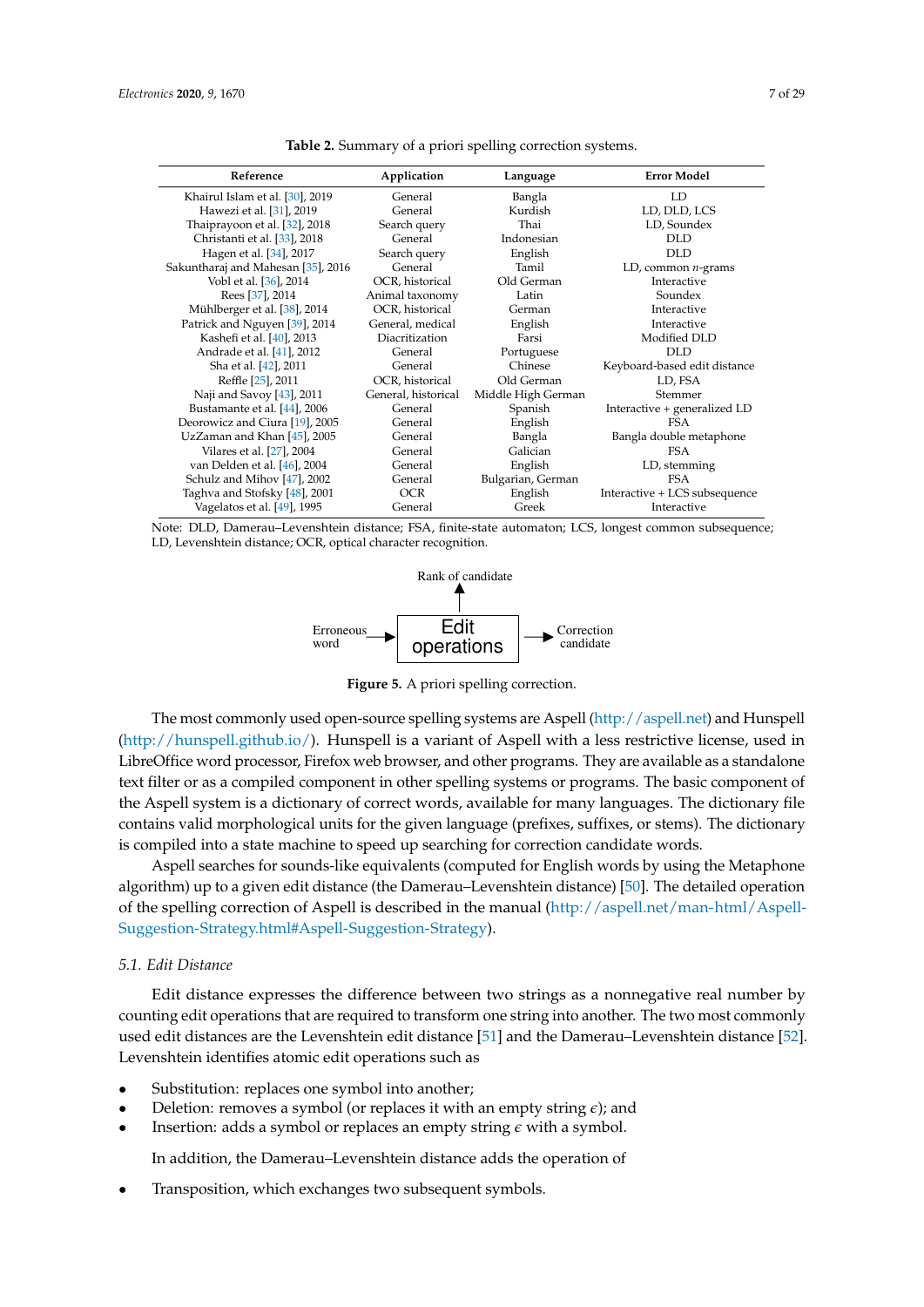The significant difference between the Levenshtein distance (LD) and the Damerau–Levenshtein distance (DLD) is that the Levenshtein distance does not consider letter transposition. The edit operation set proposed by Levenshtein [\[51\]](#page-23-1) did not consider transposition as an edit operation because the transposition of two subsequent letters can be substituted by deletion and insertion or by two substitutions. The Levenshtein distance allows for representation of the weights of edit operations by a single letter-confusion matrix, which is not possible for DLD distance.

Another variation of edit distance is longest common subsequence (LCS) [\[53\]](#page-23-3). It considers only insertion and deletion edit operations. The authors in [\[54\]](#page-23-4) proposed an algorithm for searching for the longest common sub-string with the given number of permitted mismatches. More information about longest-common-subsequence algorithms can be found in a survey [\[55\]](#page-23-5).

#### *5.2. Phonetic Algorithms*

Many languages have difficult rules for pronunciation and writing, and it is very easy to make a spelling mistake if rules for writing a certain word are not familiar to the writer. A word is often replaced with a similarly sounding equivalent with a different spelling.

An edit operation in the phonetic algorithm describes how words are pronounced. They recursively replace phonetically important parts of a string into a special representation. If the phonetic representation of two strings is equal, the strings are considered equal. In other words, a phonetic algorithm is a binary relation of two strings that tells whether two strings are pronounced in a similar way:

$$
D(s_s, s_t) \to 0 \text{ or } 1. \tag{2}
$$

The phonetic algorithm is able to identify a group of phonetically similar words to some given string (e.g., to some unknown proper noun). It helps to identify names that are pronounced in a similar way or to discover the original spelling of an incorrectly spelled word. Two strings are phonetically similar only if their phonetic forms are equal.

Phonetic algorithms for spelling corrections and record linkage are different from phonetic algorithms used for speech recognition because they return just an approximation of the true phonetic representation.

One of the first phonetic algorithms is Soundex [\(U.S. Patent US1435663\)](https://patents.google.com/patent/US1435663A/en). Its original purpose was the identification of similar names for the U.S. Census. The algorithm transforms a surname or name so that names with a similar pronunciation have the same representation. It allows for the identification of similar or possibly the same names. The most phonetically important letters are consonants. Most vowels are dropped (except for in the beginning), and similar consonants are transformed into the same representation. Other phonetic algorithms are Shapex [\[56\]](#page-23-6) and Metaphone [\[57\]](#page-23-7). Evaluation of several phonetic-similarity algorithms on the task of cognate identification was done by Kondrak and Sherif [\[58\]](#page-23-8).

#### <span id="page-7-0"></span>**6. Spelling Correction in Context**

An a priori model is often not sufficient to find out the best correction because it takes only incorrect word into account. The spelling system would perform better if it could distinguish whether the proposed word fits with its context. It is hard to decide which correction is more useful if we do not know the surrounding sentence. For example, if a correction for string "smilly" is "smelly", the correction "smiley" can be more suitable for some contexts.

Approaches in this group are summarized in Tables [3](#page-8-0) and [4.](#page-9-0) The components and their functions are displayed in Figure [4.](#page-5-1) The authors in [\[59\]](#page-23-9) described multiple methods of correction with context. This group of automatic spelling correction systems use a probabilistic framework by Brill and Moore [\[29\]](#page-21-19) defined in the Equation [\(1\)](#page-4-1). The error models in this group usually use the a priori rules (edit distance and phonetic algorithms). The context model is usually an *n*-gram language model. Some approaches noted below use a combination of multiple statistical models.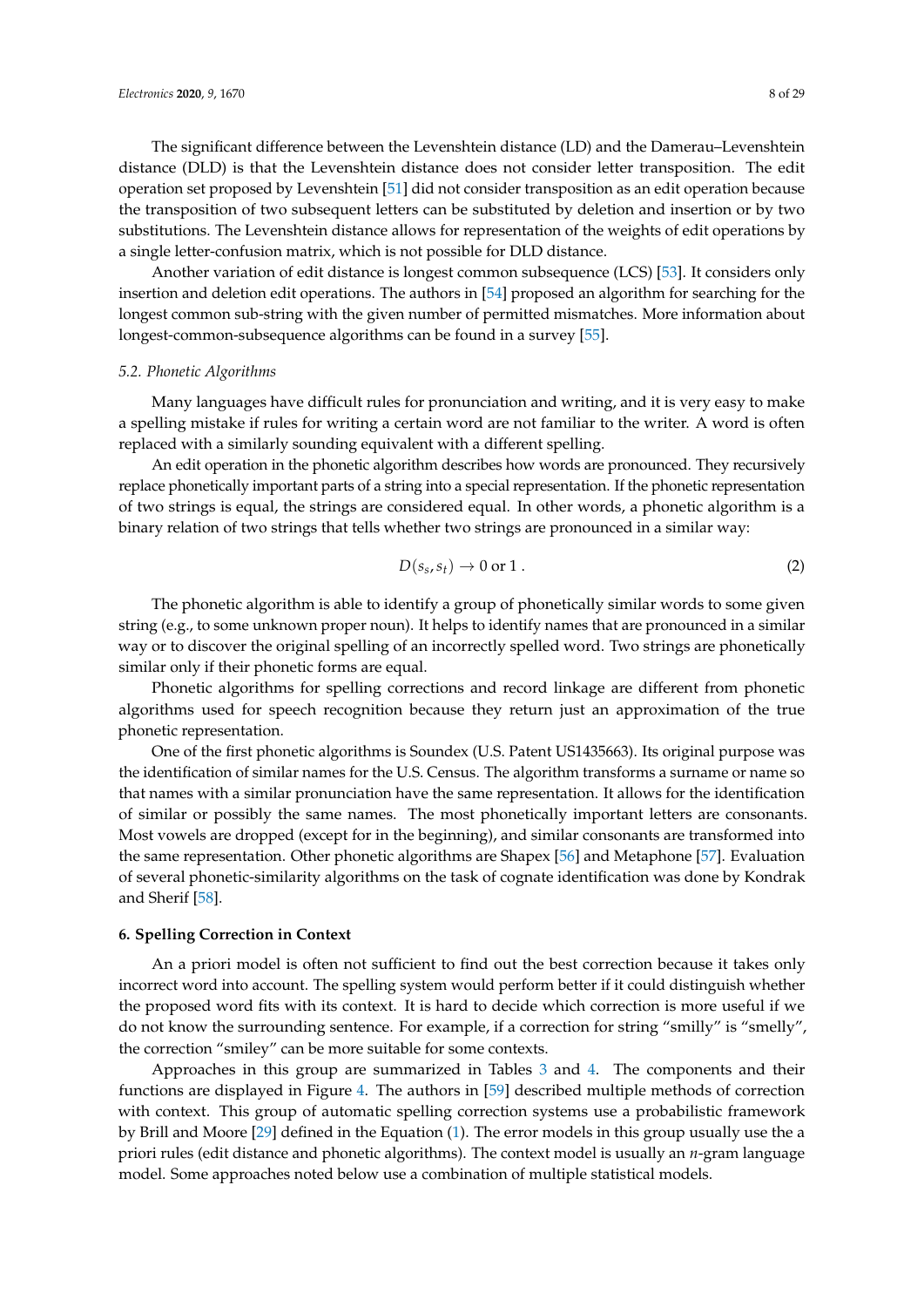| Reference                             | Application           | Language                    | <b>Context Model</b>             | <b>Error Model</b>             |
|---------------------------------------|-----------------------|-----------------------------|----------------------------------|--------------------------------|
| Azmi et al. [60], 2019                | General, OCR          | Arabic                      | LM                               | LD, DLD                        |
| Dong et al. [61], 2019                | MT                    | Uygur, Chinese              | LM, BLEU score                   | LD.                            |
| Yazdani et al. [62], 2019             | Medical               | Farsi                       | LM                               | <b>DLD</b>                     |
| Damnati et al. [63], 2018             | POS                   | French                      | Word embedding                   | <b>DLD</b>                     |
| Dashti [64], 2018                     | General               | English                     | LM                               | <b>CFG</b>                     |
| Fahda and Purwarianti [65], 2018      | General               | Indonesian                  | LM, POS, Viterbi                 | <b>DLD</b>                     |
| Heyman et al. [66], 2018              | General               | Dutch                       | Suffix probability               | <b>BiLSTM</b>                  |
| Mashod Rana et al. [17], 2018         | General               | Bangla                      | Golding and Schabes [67]         | <b>WCS</b>                     |
| Dziadek et al. [68], 2017             | Medical ontology      | Swedish                     | LM, POS                          | LD                             |
| Sorokin [69], 2017                    | General               | Russian                     | LM, LR                           | LD, Metaphone                  |
| Zhao et al. [70], 2017                | General               | Chinese                     | CRF, decoder                     | Graph                          |
| de Mendonça Almeida et al. [71], 2016 | General               | <b>Brazilian Portuguese</b> | Decision tree                    | Modified Soundex               |
| Lv et al. [72], 2016                  | OCR, Medical          | Chinese                     | LM, ME                           | <b>WCS</b>                     |
| Melero et al. [73], 2016              | General               | Spanish                     | LM                               | <b>WCS</b>                     |
| Mirzababaei and Faili [74], 2016      | General               | Farsi, English              | LM, SVM, PMI                     | <b>DLD</b>                     |
| Sorokin and Shavrina [75], 2016       | General               | Russian                     | LM, LR                           | LD                             |
| Vilares et al. [76], 2016             | IR                    | Cross-language              | <b>POS</b>                       | Character <i>n</i> -grams, DLD |
| Lhoussain et al. [77], 2015           | General               | Arabic                      | LM                               | LD                             |
| Ferrero et al. [78], 2014             | General, proofreading | Spanish                     | Bayes                            | Interactive                    |
| Miangah [14], 2014                    | General               | Farsi                       | Word frequency                   | Letter $n$ -grams, DLD         |
| Pirinen and Lindén [7], 2014          | General               | Finish, Greenlandic         | WFST, LM                         | <b>WFST</b>                    |
| Sagiadinos et al. [79], 2014          | General               | Greek                       | Id3, C4.5, k-NN, naïve Bayes, RF | Suffix                         |

**Table 3.** Spelling correction systems with learning of context model—part I.

<span id="page-8-0"></span>Note: BLEU, bilingual evaluation understudy; BiLSTM, bidirectional long short-term memory; CFG, context-free grammar; CRF, conditional random fields; IR, information retrieval; k-NN, k-nearest neighbors; LM, language model; LR, linear regression; ME, maximum entropy; POS, part-of-speech tagging; PMI, pointwise mutual information; RF, random forests; SVM, support vector machine; WCS, word-confusion set; WFST, weighted finite-state transducer.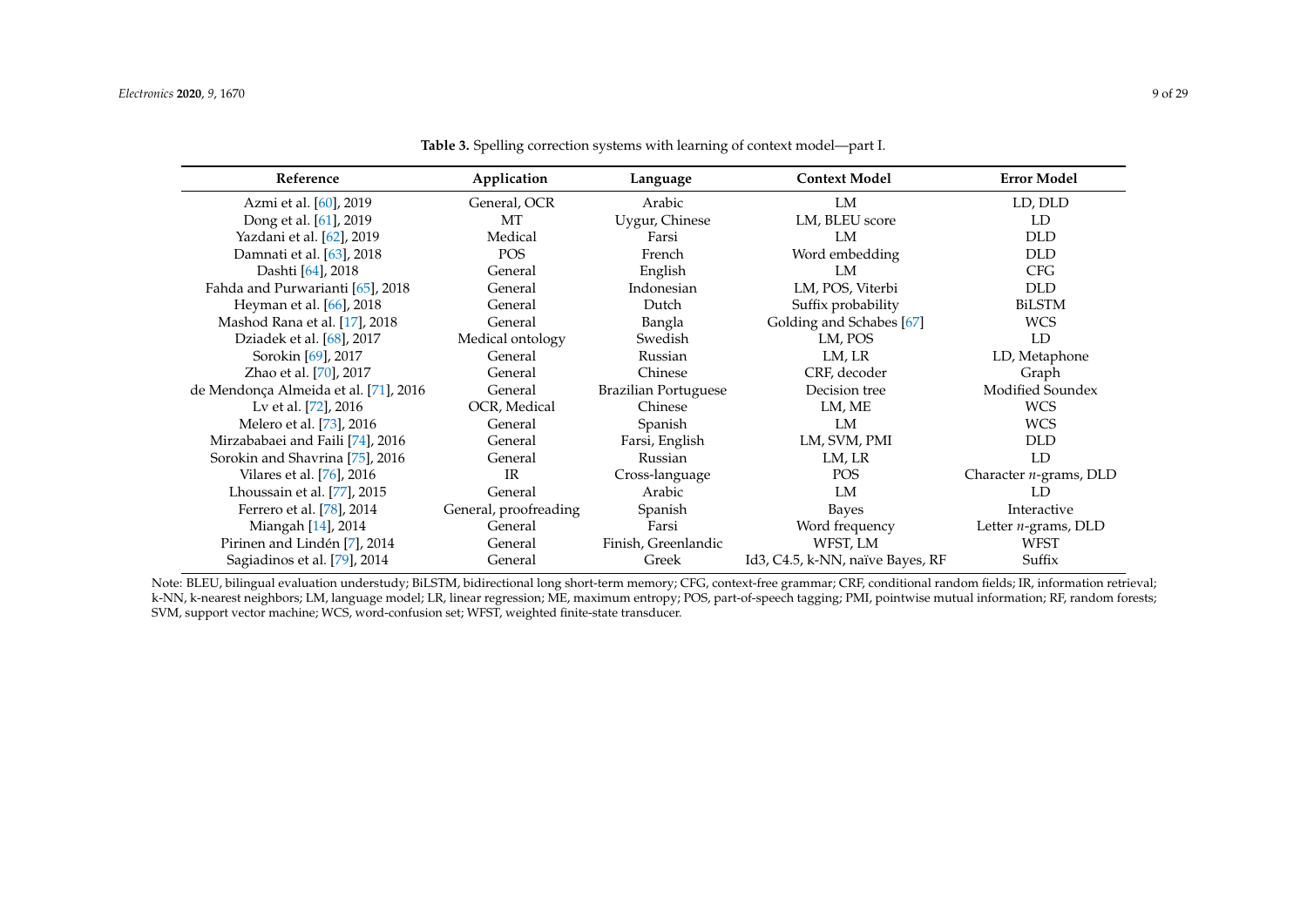| Reference                           | Application           | Language        | <b>Context Model</b>                    | <b>Error Model</b> |
|-------------------------------------|-----------------------|-----------------|-----------------------------------------|--------------------|
| Ehsan and Faili $[80]$ , 2013       | General               | Farsi, English  | SMT, ME                                 | <b>DLD</b>         |
| Hladek et al. [81], 2013            | General               | Slovak          | LM, HMM                                 | Aspell             |
| Flor $[59]$ , 2012                  | General, proofreading | English         | LM, Bouma [82]                          | Custom             |
| Alkanhal et al. [83], 2012          | General               | Arabic          | A-star, LM                              | <b>DLD</b>         |
| Grozea [84], 2012                   | Diacritic             | Romanian        | LM, HMM                                 | <b>Trivial WCS</b> |
| Stüker et al. [85], 2011            | General, diagnosis    | German          | HMM, LM                                 | Phonetic algorithm |
| Wong and Glance [86], 2011          | General, medical      | English         | Bayes                                   | Aspell             |
| Abdulkader and Casey [87], 2009     | <b>OCR</b>            | English         | <b>ANN</b>                              | Interactive        |
| Ahmed et al. [50], 2009             | Search query          | English         | Ternary search trees, letter $n$ -grams |                    |
| Farooq et al. [88], 2009            | Handwritten OCR       | English         | Topic LM, ME                            | <b>Trivial WCS</b> |
| Carlson and Fette [89], 2007        | General               | English         | Banko and Brill [90]                    | Aspell             |
| Mykowiecka and Marciniak [91], 2006 | General, medical      | Polish          | LM                                      | Modified LD        |
| Héja and Surján [92], 2003          | General, medical      | Hungarian       | $n$ -gram tree                          | Interactive        |
| Jin et al. [93], 2003               | <b>OCR</b>            | English         | ME                                      | <b>WCS</b>         |
| Ruch et al. [94], 2003              | General, medical      | English, French | POS, ME, WSD                            | Interactive        |
| Li and Wang [95], 2002              | General               | Chinese         | Golding and Roth [96]                   | LD                 |
| Banko and Brill [90], 2001          | General               | English         | Bayes classifier ensemble               | <b>WCS</b>         |
| Carlson et al. [97], 2001           | General               | English         | Golding and Roth [96]                   | <b>WCS</b>         |
| Ruch et al. [98], 2001              | General, medical      | French          | POS, WSD                                | Interactive        |
| Golding and Roth [96], 1999         | General               | English         | Winnow algorithm                        | <b>WCS</b>         |
| Jones and Martin [99], 1997         | General               | English         | <b>LSA</b>                              | <b>WCS</b>         |
| Golding and Schabes [67], 1996      | General               | English         | Naïve Bayes                             | <b>WCS</b>         |

**Table 4.** spelling correction systems with learning of context model—part II.

<span id="page-9-0"></span>Note: ANN, artificial neural network; HMM, hidden Markov model; LM, language model; LSA, latent semantic analysis; ME, maximum entropy; OCR, optical character recognition; POS, part-of-speech; SMT, statistical machine translation; WCS, word-confusion set; WSD, word-sense disambiguation.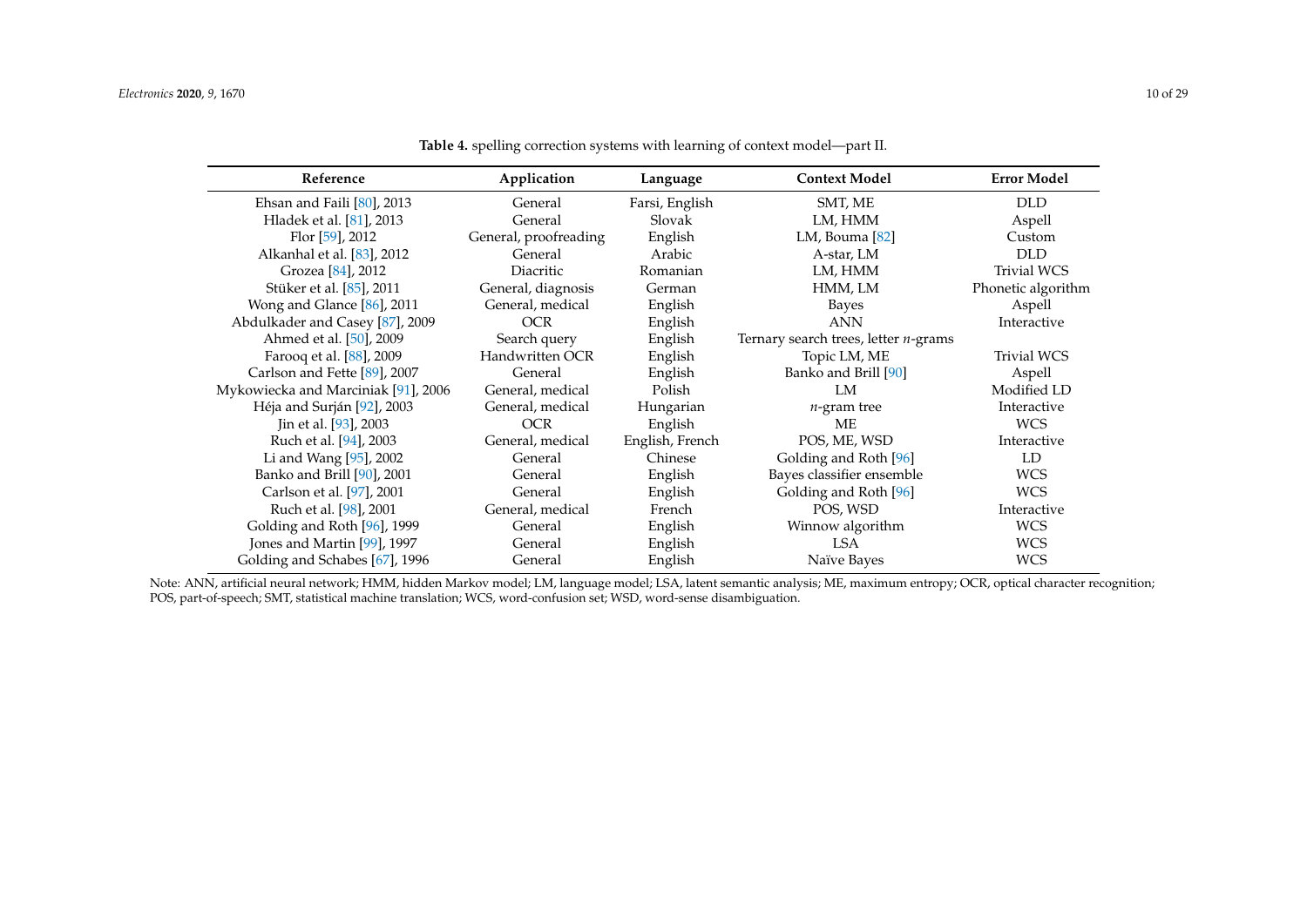The edit distance  $D(s|w)$  of the incorrect word *s* and a correction candidate *w* in the a priori error model is a positive real number. In order to fit the probabilistic framework, it can be converted into the probabilistic framework by taking a negative logarithm [\[100\]](#page-25-7):

<span id="page-10-0"></span>
$$
P(s|w_i) = -\log D(s, w) \tag{3}
$$

Methods of spelling correction in context are similar to morphological analysis, and it is possible to use similar methods of disambiguation from part-of-speech taggers in a context model of automatic spelling correction systems.

#### *6.1. Language Model*

The most common form of a language model is *n*-gram language model, calculated from the frequency of word sequences of size *n*. It gives the probability *P*(*w<sup>i</sup>* |*wi*−1,*i*−(*n*−1) ) of a candidate word given its history of (*n* − 1) words. If the given *n*-gram sequence is not presented in the training corpus, the probability is calculated by a back-off that considers shorter contexts. The *n*-gram language model only depends on previous words, but other classifiers can make use of arbitrary features in any part of the context. The language model is usually trained on a training corpus that represents language with correct spelling.

Neural language modeling brought new possibilities, as it can predict a word given arbitrary surrounding context. A neural network maps a word into a fixed-size embedding vector. Embedding vectors form a semantic space of words. Words that are close in the embedding space usually occur in the same context and are thus semantically close. This feature can be used in a spelling correction system to propose and rank a list of correction candidates [\[63,](#page-23-24)[101,](#page-25-8)[102\]](#page-25-9).

#### *6.2. Combination of Multiple Context Models*

Context modeling often benefits from a combination of multiple statistical models. A spelling system proposed by Melero et al. [\[73\]](#page-24-20) used a linear combination of language models, each with a certain weight. Each language model can focus on a different feature: lowercase words, uppercase words, part-of-speech tags, and lemmas.

The authors in [\[67\]](#page-23-25) proposed a context model with multiple Bayesian classifiers. The first component of the context model is called "trigrams". This system uses parts of speech as a feature for classification. The first part of the model assigns the highest probability to a candidate word and its context containing the most probable part-of-speech tags. The second part of the context model is a naïve Bayes classifier that takes the surrounding words and collocations (preceding word and current tag) .

Another form of a statistical classifier for the context modeling with multiple models is the Winnow algorithm [\[96,](#page-25-10)[103\]](#page-25-11). This approach uses several Winnow classifiers trained with different parameters. The final rank is their weighted sum.

The model uses the same features (occurrence of a word in context and collocation of tags and surrounding word) as those in the previous approach [\[67\]](#page-23-25). The paper by Golding and Roth [\[96\]](#page-25-10) was followed by Carlson et al. [\[97\]](#page-25-12), which used a large-scale training corpus. Also, Li and Wang [\[95\]](#page-25-13) proposed a similar system for Chinese spelling correction.

An approach published by Banko and Brill [\[90\]](#page-24-21) proposed a voting scheme that utilized four classifiers. This approach focused on learning by using a large amount of data—over 100 million words. It uses a Winnow classifier, naïve Bayes classifier, perceptron, and a simple memory-based learner. Each classifier has a complementarity score defined by Brill et al. [\[104\]](#page-25-14) and is separately trained. The complementarity score indicates how accurate the classifier is.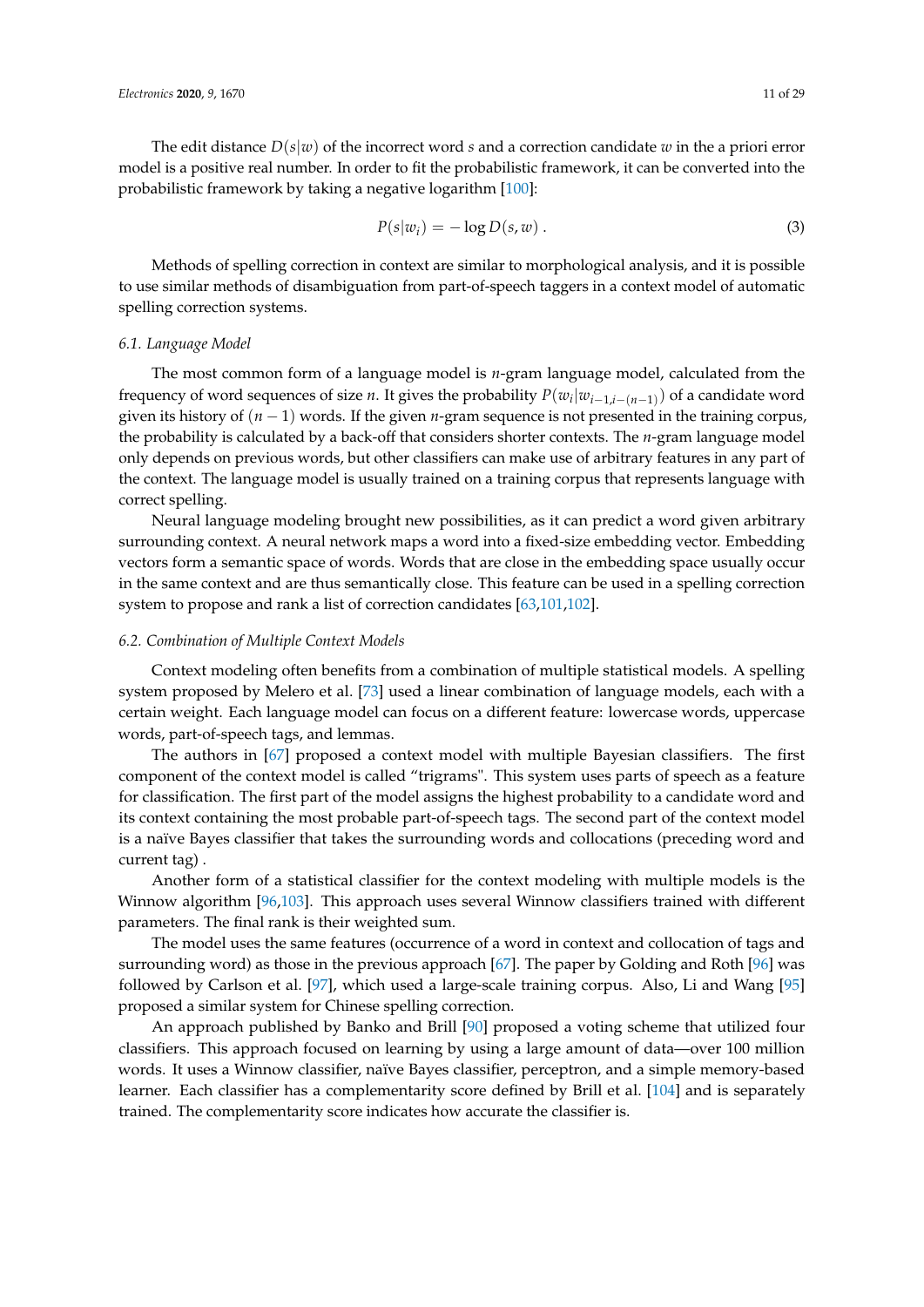#### *6.3. Weighted Finite-State Transducers*

If components of an ASC system (dictionary, error model, or context model) can be converted into a state machine, it is possible to create a single state machine by composing individual components. The idea of finite-state spelling was formalized by Pirinen and Lindén [\[7\]](#page-20-6). They compared finite-state automatic spelling correction systems with other conventional systems (Aspell and Hunspell) for English, Finnish, and Icelandic on the corpus of Wikipedia edits. They showed that this approach had comparable performance to that of others.

A weighted state transducer (WFST) is a generalization of a finite-state automaton, where each transcription rule has an input string, output string, and weight. One rule of the WFST system represents a single piece of knowledge about spelling correction—an edit operation of the error model or a probability of succeeding words in the context model.

Multiple WFSTs (dictionary, error model, and context model) can be composed into a single WFST by joining their state spaces and by removing useless states and transcription rules. After these three components are composed, the resulting transducer can be searched for the best path, which is the sequence of best-matching letters.

For example, the approach by Perez-Cortes et al. [\[105\]](#page-25-15) took a set of hypotheses from the OCR. The output from OCR is an identity transducer (an automaton that transcribes the set of strings to the same set of strings) with weights on each transition that represents the probability of a character in the hypothesis. The character-level *n*-gram model represents a list of valid strings from the lexicon. The third component of the error model is a letter-confusion matrix calculated from the training corpus. The authors in [\[106](#page-25-16)[,107\]](#page-25-17) used handcrafted Arabic morphological rules to construct a WFST for automatic spelling correction.

A significant portion of text errors involves running together two or more words (e.g., ofthe) or splitting a single word (sp ent, th ebook) [\[2\]](#page-20-1). Weighted finite-state transducer (WFST) systems can identify word boundaries if the spacing is incorrect [\(http://openfst.org/twiki/bin/view/FST/](http://openfst.org/twiki/bin/view/FST/FstExamples) [FstExamples\)](http://openfst.org/twiki/bin/view/FST/FstExamples). However, inserting or deleting a space is still considered problematic because spaces have the annoying characteristic of not being handled by edit-distance operations [\[106\]](#page-25-16).

### <span id="page-11-0"></span>**7. Spelling Correction with Learning Error Model**

The previous sections presented spelling correction systems with a fixed set of rules, prepared in advance by an expert. This section introduces approaches where the error model learns from a training corpus. The optimization algorithm iteratively updates the parameters of the error model (e.g., weights of the edit operations) to improve the quality of the ASC system.

<span id="page-11-1"></span>A diagram in Figure [6](#page-11-1) displays a structure of a learning error model. The algorithm for learning the error model uses the expectation-maximization procedure. A complete automatic spelling correction system contains a context model that is usually learned separately. The authors in [\[108\]](#page-25-18) proposed to utilize the context model in the learning of the error model. Context probability is taken into account during the expectation step. Some approaches do not consider context at all. A comparison of approaches with the learning error model is shown in Tables [5](#page-12-0) and [6.](#page-13-0)



**Figure 6.** Spelling correction with learning error model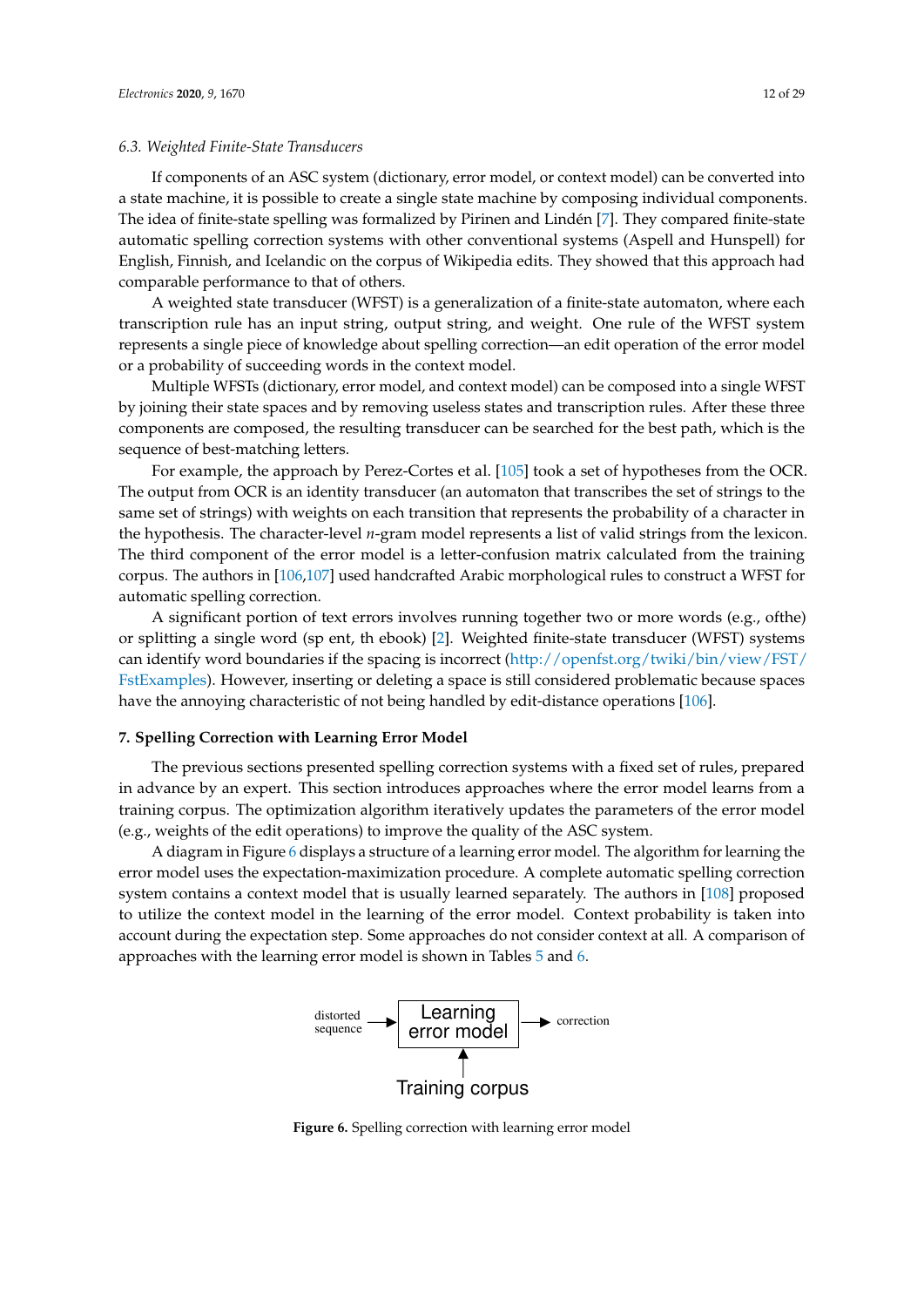| Reference                         | Application           | Language           | <b>Context Model</b>  | <b>Error Model</b>                             |
|-----------------------------------|-----------------------|--------------------|-----------------------|------------------------------------------------|
| Han et al. [109], 2019            | General               | Chinese            | N/a                   | BiLSTM seq2seq [110]                           |
| Jain et al. [111], 2019           | General               | Hindi              | LM                    | LD, LCM                                        |
| Kinaci [24], 2019                 | General               | Turkish            | N/a                   | LSTM character LM                              |
| Lu et al. [112], 2019             | Diacritic             | Mongolian          | N/a                   | Evolved transformer seq2seq                    |
| Mammadov [113], 2019              | General               | Azerbaijani        | N/a                   | Seq2seq [110]                                  |
| Roy [114], 2019                   | General               | English            | N/a                   | Seq2seq transformer                            |
| Yang et al. [115], 2019           | Speech postprocessing | Chinese            | N/a                   | CRF, seq2seq [110], BERT, character embeddings |
| Zaky and Romadhony [102], 2019    | General               | Indonesian         | N/a                   | POS, word embeddings, BiLSTM seq2seq [110]     |
| Zhang et al. [116], 2019          | Speech postprocessing | Chinese            | N/a                   | Transformer seq2seq                            |
| Zhou et al. [117], 2019           | General               | English            | N/a                   | BiLSTM seq2seq [110]                           |
| Barteld et al. [118], 2018        | <b>Historical POS</b> | Middle High German | N/a                   | Character LM                                   |
| Sooraj et al. [119], 2018         | General               | Malayan            | N/a                   | LSTM character LM                              |
| Sbattella and Tedesco [120], 2018 | General               | Italian            | N/a                   | seq2seq LSTM                                   |
| Fivez et al. [101], 2017          | Medical               | English, Dutch     | Word embedding        | DLD, double-Metaphone, character embeddings    |
| Hládek et al. [8], 2016           | <b>OCR</b>            | English            | HMM, LM               | Ristad and Yianilos [100]                      |
| Silfverberg et al. $[121]$ , 2016 | <b>OCR</b>            | Finnish            | N/a                   | WFST, Eger et al. [122], Lindén [123]          |
| Abandah et al. [124], 2015        | Diacritization        | Arabic             | N/a                   | Recurrent ANN                                  |
| Hasan and Heger [125], 2015       | Search query          | English            | LM                    | DLD, SMT                                       |
| Lai et al. [126], 2015            | General, medical      | English            | CRF for NER           | Kernighan et al. [22]                          |
| Ramasamy et al. [127], 2015       | General               | Czech              | Golding and Roth [96] | Church and Gale [128]                          |
| Evershed and Fitch [129], 2014    | <b>OCR</b>            | English            | LM                    | <b>LCM</b>                                     |
| Makazhanov et al. [130], 2014     | General               | Kazakh             | N/a                   | Church and Gale [128]                          |

Table 5. Spelling correction systems with learning of context model and error model—part I.

<span id="page-12-0"></span>Note: ANN, artificial neural network; BERT, bidirectional encoder representations from transformers; BiLSTM, bidirectional long short-term memory; CRF, conditional random fields; HMM, hidden Markov model; LCM, letter-confusion matrix; LSTM, long short-term memory; NER, named entity recognition; OCR, optical character recognition; POS, part-of-speech; seq2seq, sequence-to-sequence; WFST, weighted finite-state transducer.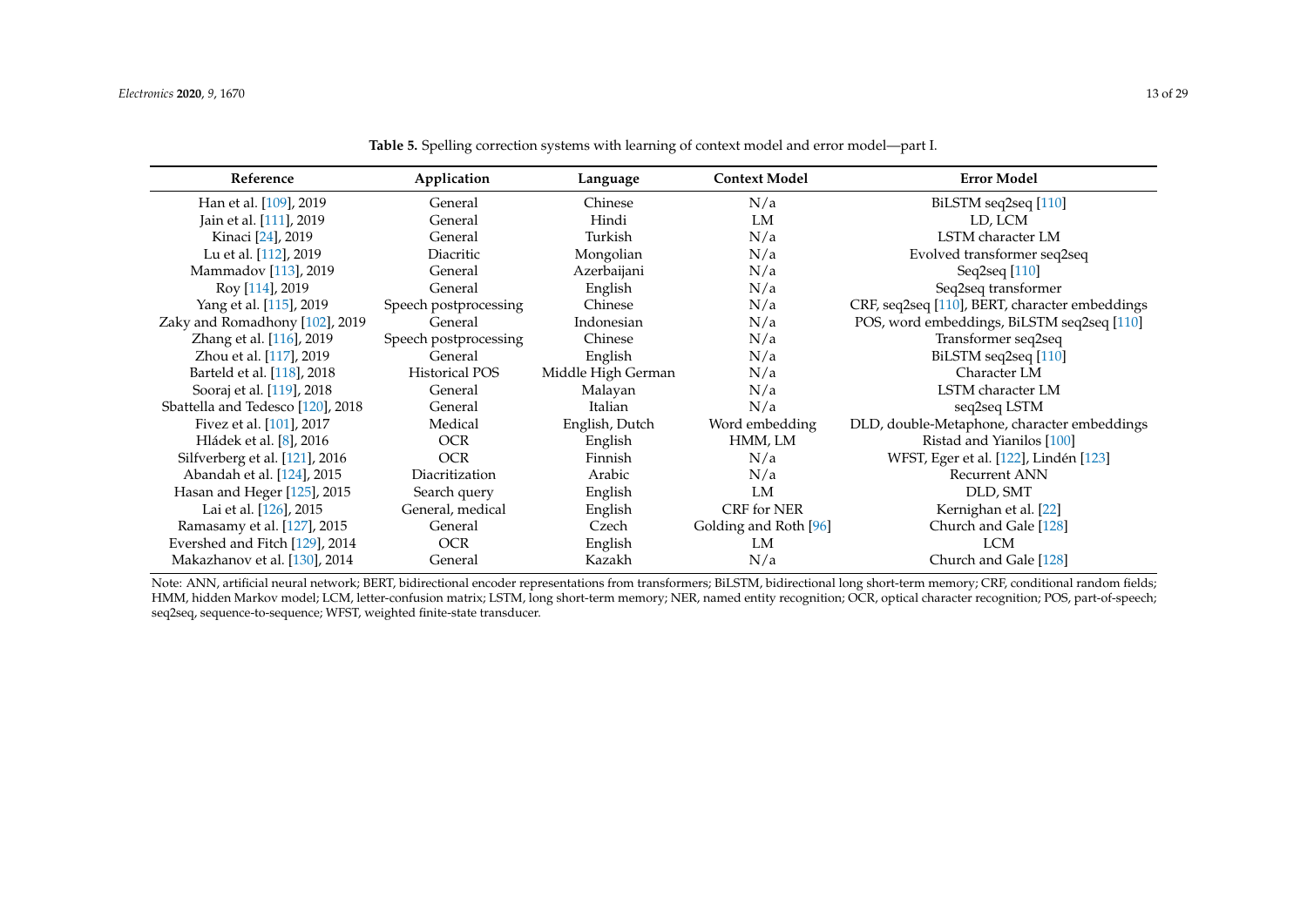| Reference                               | Application          | Language                        | <b>Context Model</b> | <b>Error Model</b>                                 |
|-----------------------------------------|----------------------|---------------------------------|----------------------|----------------------------------------------------|
| Mitankin et al. [131], 2014             | OCR, historical      | Old English                     | ME, LM               | <b>SMT</b>                                         |
| Sariev et al. [132], 2014               | Historical text, OCR | Early Modern English, Bulgarian | SMT, LM, ME          | LD, SMT                                            |
| Wang et al. [133], 2014                 | Search query         | English                         | N/a                  | МE                                                 |
| Huang et al. [134], 2013                | General, automotive  | English                         | N/a                  | Maximum of common characters, LD, ANN              |
| Reffle and Ringlstetter [135], 2013     | OCR, historical      | Old German                      | LM                   | Bayes                                              |
| Duan et al. [136], 2012                 | Search query         | English                         | LM                   | <b>SVM</b>                                         |
| Rashwan et al. [137], 2011              | Diacritization       | Arabic                          | LM                   | FSA, A star, ME                                    |
| Perez-Cortes et al. [105], 2010         | OCR, record linkage  | Spanish                         | N/a                  | WFST, generalized LD, letter $n$ -grams            |
| Takasu [138], 2009                      | <b>OCR</b>           | Japanese                        | N/a                  | Ristad and Yianilos [100], Takasu and Aihara [139] |
| Magdy and Darwish [140], 2008           | <b>OCR</b>           | Arabic                          | LM                   | LCM                                                |
| Beaufort and Mancas-Thillou [141], 2007 | <b>OCR</b>           | English                         | <b>WFST</b>          | <b>LCM</b>                                         |
| Byun et al. [142], 2007                 | General              | Korean                          | N/a                  | Learning general edit operations                   |
| Magdy and Darwish [143], 2006           | <b>OCR</b>           | Arabic                          | LM                   | Brill and Moore [29]                               |
| Oncina and Sebban [144], 2006           | <b>OCR</b>           | None                            | N/a                  | Ristad and Yianilos [100]                          |
| Ahmad and Kondrak [108], 2005           | Search query         | English                         | LM                   | Ristad and Yianilos [100]                          |
| Toutanova and Moore [6], 2002           | General              | English                         | N/a                  | Brill and Moore [29]                               |
| Brill and Moore [29], 2000              | General              | English                         | LM                   | DLD, extended Church and Gale [128]                |
| Ristad and Yianilos [100], 1998         | General              | English                         | N/a                  | <b>LCM</b>                                         |
| Church and Gale [128], 1991             | General              | English                         | N/a                  | Four LCMs                                          |
| Kernighan et al. [22], 1990             | General              | English                         | N/a                  | Four LCMs                                          |

Table 6. spelling correction systems with learning of context model and error model—part II.

<span id="page-13-0"></span>Note: ANN, artificial neural network; FSA, finite-state automaton; LCM, letter-confusion matrix; LM, language model; LSTM, long short-term memory; ME, maximum entropy; OCR, optical character recognition; seq2seq, sequence-to-sequence; SMT, statistical machine translation; SVM, support vector machine; WFST, weighted finite state transducer.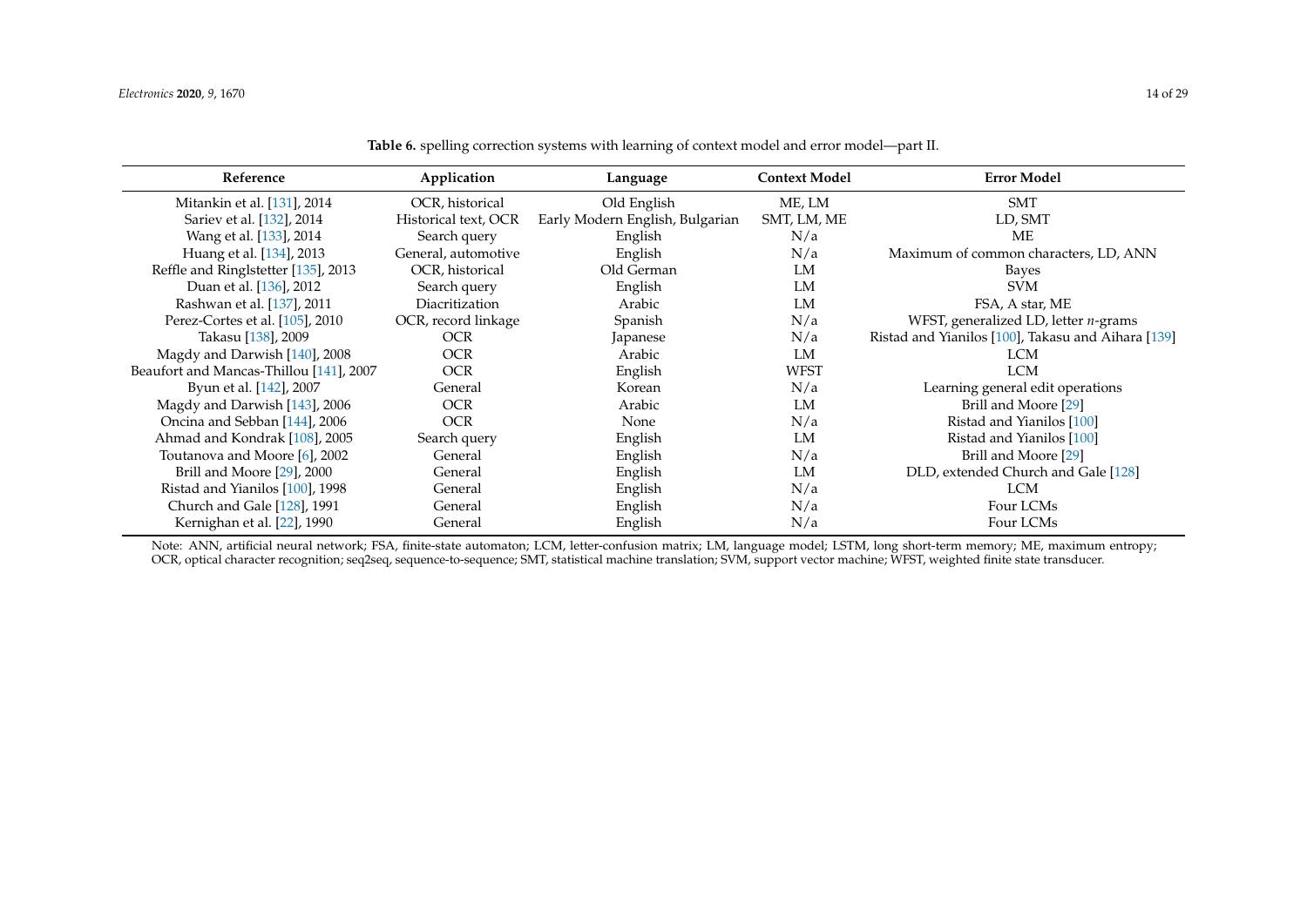ASC systems with a learning error model often complement optical character recognition systems (OCR). The digitized document contains spelling errors characteristic of the quality of the paper, scanner, and OCR algorithm. If the training database (original and corrected documents) is large enough, the spelling system is adapted to the data. A training sample from the TREC-5 confusion track corpus [\[9\]](#page-20-8) is displayed in Figure [7.](#page-14-0)

> Correct: bulletin Incorrect: bM.etin ,bWetin bMetinh bUletin Cunt: 2 2 4 23

<span id="page-14-0"></span>**Figure 7.** Example misspellings of word the "bulletin" from optical character recognition (OCR).

## *7.1. Word-Confusion Set*

The simplest method of estimating the learning error model is a word-confusion set that counts the cooccurrences of correct and incorrect words in the training corpus. It considers a pair of correct and incorrect words as one big edit operation. The word-confusion set remembers possible corrections for each frequently misspelled form (See Figure [7\)](#page-14-0). This method was used by Gong et al. [\[145\]](#page-27-15) to improve the precision of e-mail spam detection.

Its advantages are that it can be easily created and manually checked. The disadvantage of this simple approach is that it is not possible to obtain a corpus that has every possible misspelling for every possible word. The second problem of the word-confusion set is that error probabilities are far from "real" probabilities because training data are always sparse. Shannon's theorem states that it is not possible to be 100% accurate in spelling correction.

## *7.2. Learning String Metrics*

The sparseness problems of the word-confusion set are solved by observing smaller subword units (such as letters or morphemes). For example, Makazhanov et al. [\[130\]](#page-27-16) utilized information about morphemes in the Kazakh language to improve automatic spelling correction. The smallest possible subword units are letters. Estimating parameters of edit operations partially mitigates the sparseness problem because smaller sequences appear in the training corpus more frequently. The authors in [\[29\]](#page-21-19) presented an error model that learned general edit operations. The antecedent and consequent parts of the edit operations can be arbitrary strings called partitions. The partition of the strings defines the edit operations.

Generalized edit distance is another form of a learning error model. The antecedent and consequent part of an edit operation is a single symbol that can be a letter or a special deletion mark. Edit distance is generalized by considering the arbitrary weight of an operation. Weights of each possible edit operation of the Levenshtein distance (LD) can be stored in a single letter-confusion matrix (LCM). **∆** weights for generalized edit distance are stored in four matrices [\[128\]](#page-26-19). The generalized edit distance is not always a metric in the strict mathematical sense because the distance in the opposite direction can be different. More theory about learning string metrics can be found in a book [\[146\]](#page-27-17) or in a survey ([\[147\]](#page-27-18), Section 5.1).

Weights **∆** in an LCM express the weight of error types (Figure [8\)](#page-15-0). If the LCM is a matrix of ones with zeros on the main diagonal, it expresses the Levenshtein edit distance. Each edit operation has a value of 1, and the sum of edit operations is the Levenshtein edit distance. The edit distance with weights is calculated by a dynamic algorithm [\[53,](#page-23-3)[148\]](#page-28-0).

The LCM for a Levenshtein-like edit distance can be estimated with an expectation-maximization algorithm [\[100\]](#page-25-7). The learning algorithm calculates weights of operations for each training sample that are summed and normalized to form an updated letter confusion matrix.

If the training corpus is sparse (which it almost always is), the learning process brings the problem of overfitting. Hládek et al. [\[8\]](#page-20-7) proposed a method for smoothing parameters in a letter-confusion matrix. Bilenko and Mooney [\[149\]](#page-28-1) extended string-distance learning with an affine gap penalty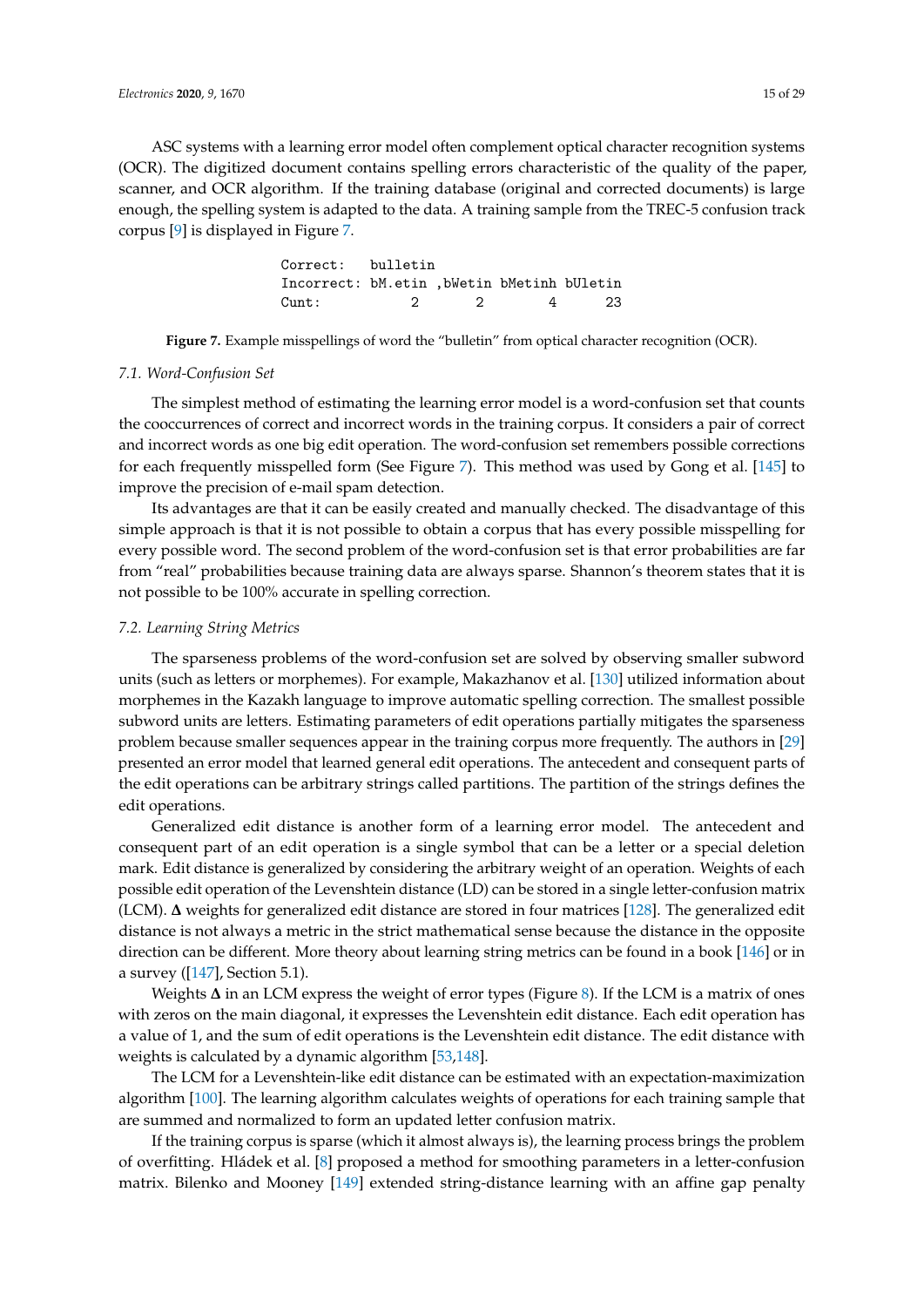<span id="page-15-0"></span>(allowing for random sequences of characters to be skipped). Also, Kim and Park [\[150\]](#page-28-2) presented an algorithm for learning a letter-confusion matrix and for calculating generalized edit distance. This algorithm was further extended by Hyyrö et al. [\[151\]](#page-28-3).

|  | a b c d |  |                             |  | a b c~d |  |
|--|---------|--|-----------------------------|--|---------|--|
|  |         |  | a 1 0 0 0 a 0.2 0.1 0.2 0.3 |  |         |  |
|  |         |  | b 0 1 0 0 b 0.2 0.5 0.2 0.3 |  |         |  |
|  |         |  | c 0 0 1 0 c 0.2 0.1 0.6 0.3 |  |         |  |
|  |         |  | d 0 0 0 1 d 0.2 0.1 0.2 0.8 |  |         |  |

**Figure 8.** Example of a letter-confusion matrix for the alphabet of symbols a, b, c, and d for Levenshtein distance (left) and arbitrary letter confusion matrix (right): the matrix gives a weight of transcription of the letter in the vertical axis to the letter in the horizontal axis.

#### *7.3. Spelling Correction as Machine Translation of Letters*

Spelling correction can be formulated as a problem of searching for the best transcription of an arbitrary sequence of symbols into another sequence. This type of problem can be solved with methods typical for machine translation. General string-to-string translation models are not restricted to the spelling error correction task but can also be applied to many problems, such as grapheme-to-phoneme conversion, transliteration, or lemmatization [\[122\]](#page-26-20). The machine-translation representation of the ASC overcomes the problem of joined and split words but requires a large corpus to properly learn the error model.

Zhou et al. [\[117\]](#page-26-21) defined the machine-translation approach to spelling correction by the following equation:

<span id="page-15-1"></span>
$$
s' = \arg\max_{s} P(s|S),\tag{4}
$$

where *S* is the given incorrect sequence, *s* is the possibly correct sequence, and *s'* is the best correction.

Characters are "words" of "correct" and "incorrect" language. Words in the training database are converted into sequences of lowercase characters, and white spaces are converted into special characters. The machine-translation system is trained on a parallel corpus of examples of spelling errors and corrections. Sariev et al. [\[132\]](#page-27-19) and Koehn et al. [\[152\]](#page-28-4) proposed an ASC system that utilizes a statistical machine-translation system called Moses [\(http://www.statmt.org/moses/\)](http://www.statmt.org/moses/).

The authors in [\[125\]](#page-26-22) cast spelling correction into the machine translation of character bigrams. The spelling system is trained on logs of search queries. It was assumed that the corrections of queries by the user follow misspelled queries. This heuristics creates a training database. To improve precision, character bigrams are used instead of single characters.

Statistical machine-translation models based on string alignment, translation phrases, and *n*-gram language models are replaced by neural machine-translation systems. The basic neural-translation architecture, based on a neural encoder and decoder, was proposed by Sutskever et al. [\[110\]](#page-25-26). The translation model learns  $P(y_1..y_T|x_1...x_T)$  by encoding the given sequence into a fixed-size vector [\[117\]](#page-26-21):

$$
s = f_e(x_1, ..., x_T) = h_T.
$$
 (5)

The sequence-embedding vector is decoded into another sequence by a neural decoder [\[117\]](#page-26-21):

$$
y_t = f_d(s, y_1, ..., y_{t-1}) = h_T.
$$
\n(6)

The decoder takes the encoded vector language model and generates the output. Zhou et al. [\[117\]](#page-26-21) showed that, by using *k*-best decoding in the string-to-string translation models, they achieved much better results on the spelling correction task than those of the three baselines, namely edit distance, weighted edit distance, and the Brill and Moore model [\[104\]](#page-25-14).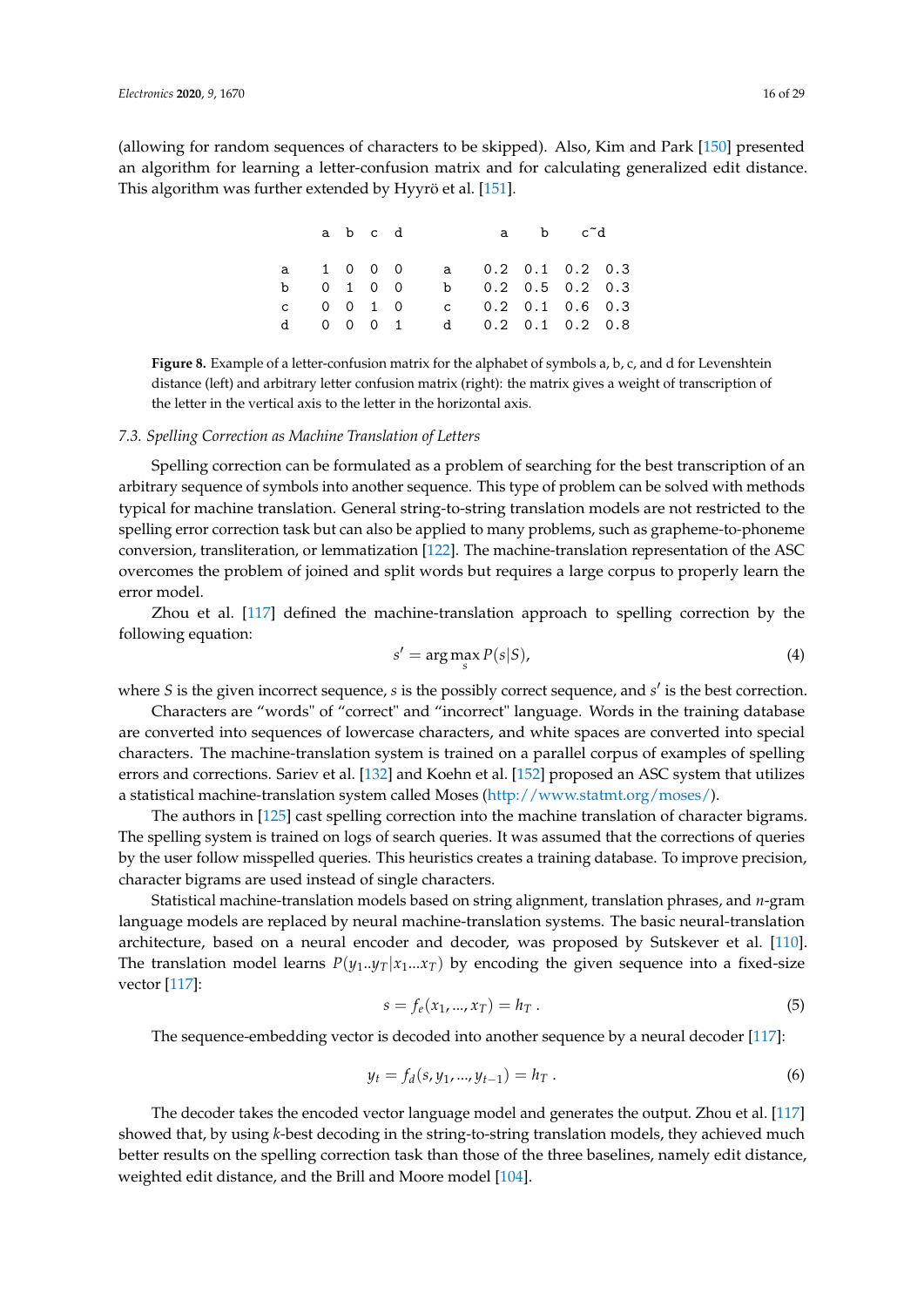#### <span id="page-16-0"></span>**8. Evaluation Methods**

The development of automatic spelling correction systems requires a way to objectively assess the results. It is clear though that it is impossible to propose a "general" spelling benchmark because the problem is language- and application-dependent.

Three possible groups of methods exist for evaluating automatic spelling correction:

- accuracy, precision, and recall (classification);
- bilingual-evaluation-understudy (BLEU) score (machine translation); and
- mean reciprocal rank and mean average precision (information retrieval).

The most common evaluation metrics is classification accuracy. The disadvantage of this method is that only the best candidate from the suggestion list is considered, and order and count of the other proposed correction candidates are insignificant. Therefore, it is not suitable for evaluating an interactive system.

Automatic spelling correction is similar to machine translation. A source text containing errors is translated to its most probable correct form. The approach takes the whole resulting sentence, and it is also convenient for evaluating the correction of a poor writing style and non-word errors. It was used by Sariev et al. [\[132\]](#page-27-19), Gerdjikov et al. [\[153\]](#page-28-5) and Mitankin et al. [\[131\]](#page-27-20).

Machine-translation systems are evaluated using the BLEU score, which was first proposed by Papineni et al. [\[154\]](#page-28-6):

"The task of a BLEU implementation is to compare *n*-grams of the candidate with the *n*-grams of the reference translation and to count the number of matches. These matches are position-independent. The more matches, the better the candidate translation."

The process of automatic spelling correction is also similar to information retrieval. An incorrect word is a query, and the sorted list of the correction candidates is the response. This approach evaluates the whole list of suggestions and favors small lists of good (highly ranked) candidates for correction. The two following evaluation methodologies are used to evaluate spelling:

- Mean reciprocal rank: A statistical measure for evaluating any process that produces a list of possible responses to a sample of queries ordered by the probability of correctness. The reciprocal rank of a query response is the multiplicative inverse of the rank of the first correct answer. The mean reciprocal rank is the average of the reciprocal ranks of results for a sample of queries [\[155\]](#page-28-7).
- Mean average precision: Average precision observes how many times a correct suggestion is on the *n*-th place or better in a candidate list [\[40\]](#page-22-8). It is calculated from average precision for *n* in the range from 1 to *k* (*k* is a constant, e.g., 10).

Machine translation and information retrieval are well-suited for evaluating interactive systems because they consider the whole candidate list. A smaller candidate list is more natural to comprehend. The best correction can be selected faster from fewer words. On the other hand, the candidate list must be large enough to contain the correct answer.

#### *8.1. Evaluation Corpora and Benchmarks*

Several authors proposed corpora for specific tasks and languages, but no approach was broadly accepted. The authors in [\[12\]](#page-21-2) proposed the Koran as a benchmark for the evaluation of Arabic diacritizations. Reynaert [\[156\]](#page-28-8) presented an XML format and OCR-processed historical document set in Dutch for the evaluation of automatic spelling correction systems.

The most used evaluation set for automatic spelling correction of OCR is TREC-5 Confusion Track [\[9\]](#page-20-8). It was created by scanning a set of paper documents. The database consists of original and recognized documents, so it is possible to identify correct–incorrect pairs for system training and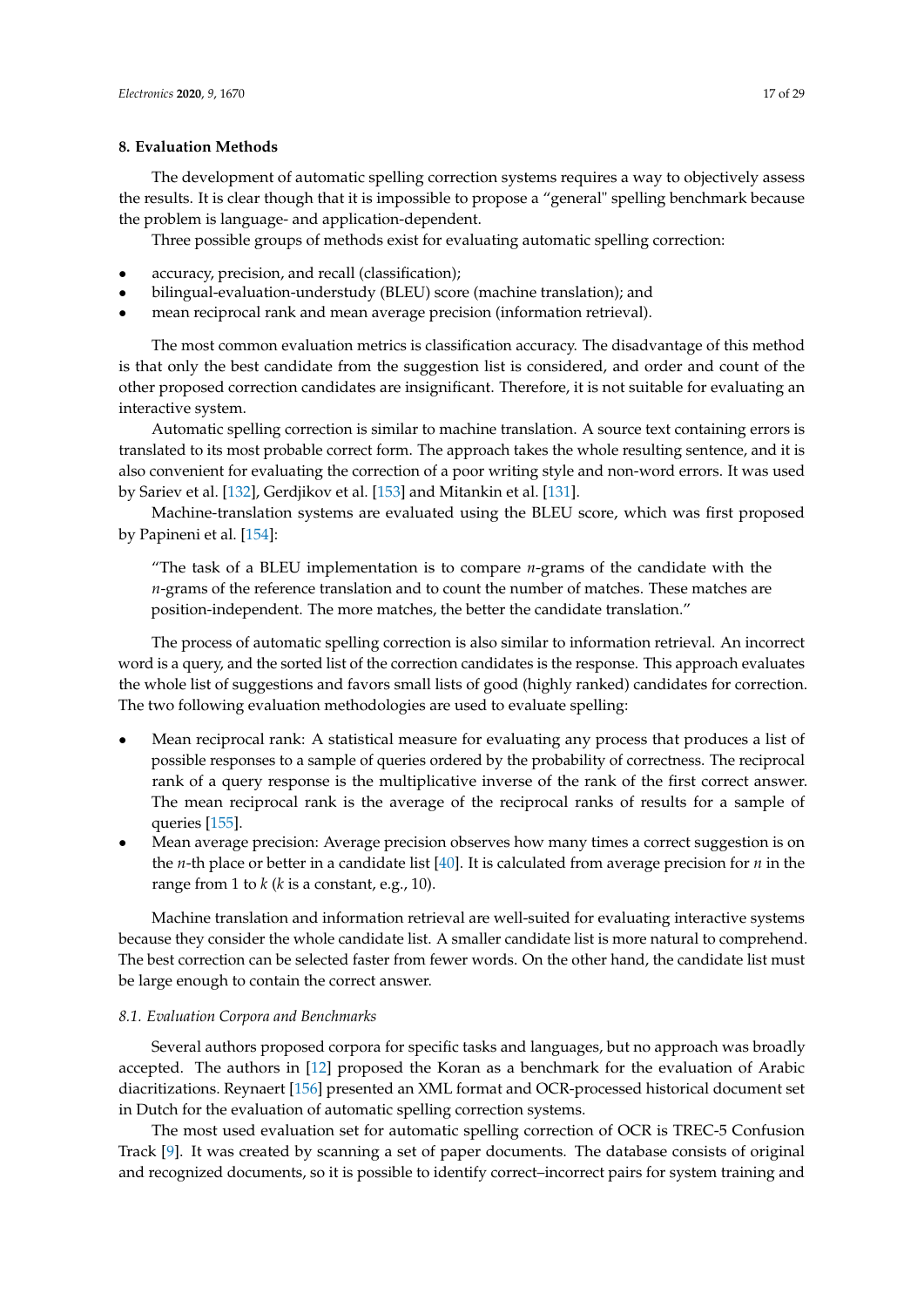evaluation. The other common evaluation set is Microsoft Speller Challenge [\(https://www.microsoft.](https://www.microsoft.com/en-us/download/details.aspx?id=52351) [com/en-us/download/details.aspx?id=52351\)](https://www.microsoft.com/en-us/download/details.aspx?id=52351).

Also, Hagen et al. [\[34\]](#page-22-2) proposed a corpus of corrected search queries in English [\(https://www.](https://www.uni-weimar.de/en/media/chairs/computer-science-and-media/webis/corpora) [uni-weimar.de/en/media/chairs/computer-science-and-media/webis/corpora\)](https://www.uni-weimar.de/en/media/chairs/computer-science-and-media/webis/corpora), and provided an evaluation metric. They re-implemented the best-performing approach [\[157\]](#page-28-9) from the Microsoft Speller Challenge [\(https://github.com/webis-de/SIGIR-17\)](https://github.com/webis-de/SIGIR-17).

Tseng et al. [\[158\]](#page-28-10) presented a complete publicly available spelling benchmark for the Chinese language, preceded by Wu et al. [\[159\]](#page-28-11). Similarly, the first competition on automatic spelling correction for Russian was published by Sorokin et al. [\[160\]](#page-28-12).

#### *8.2. Performance Comparison*

Table [7](#page-18-0) gives a general overview of the performance of automatic spelling correction systems. It lists approaches with well-defined evaluation experiments performed by the authors. The table displays the best value reached in the evaluation and summarizes the evaluation corpora. Only a few corpora were available that are suitable for evaluating an ASC system (such as TREC-5).

It is virtually impossible to compare the performance of state-of-the-art spelling correction systems. Each author solves a different task and uses their methodology, custom testing set, and various evaluation corpora with different languages. The displayed values cannot be used for mutual comparison but are instead a guide for selecting an evaluation method. A solution would be a spelling correction toolkit that implements state-of-the-art methods for error modeling and context classification. A standard set of tools would allow for comparison of individual components, such as error models.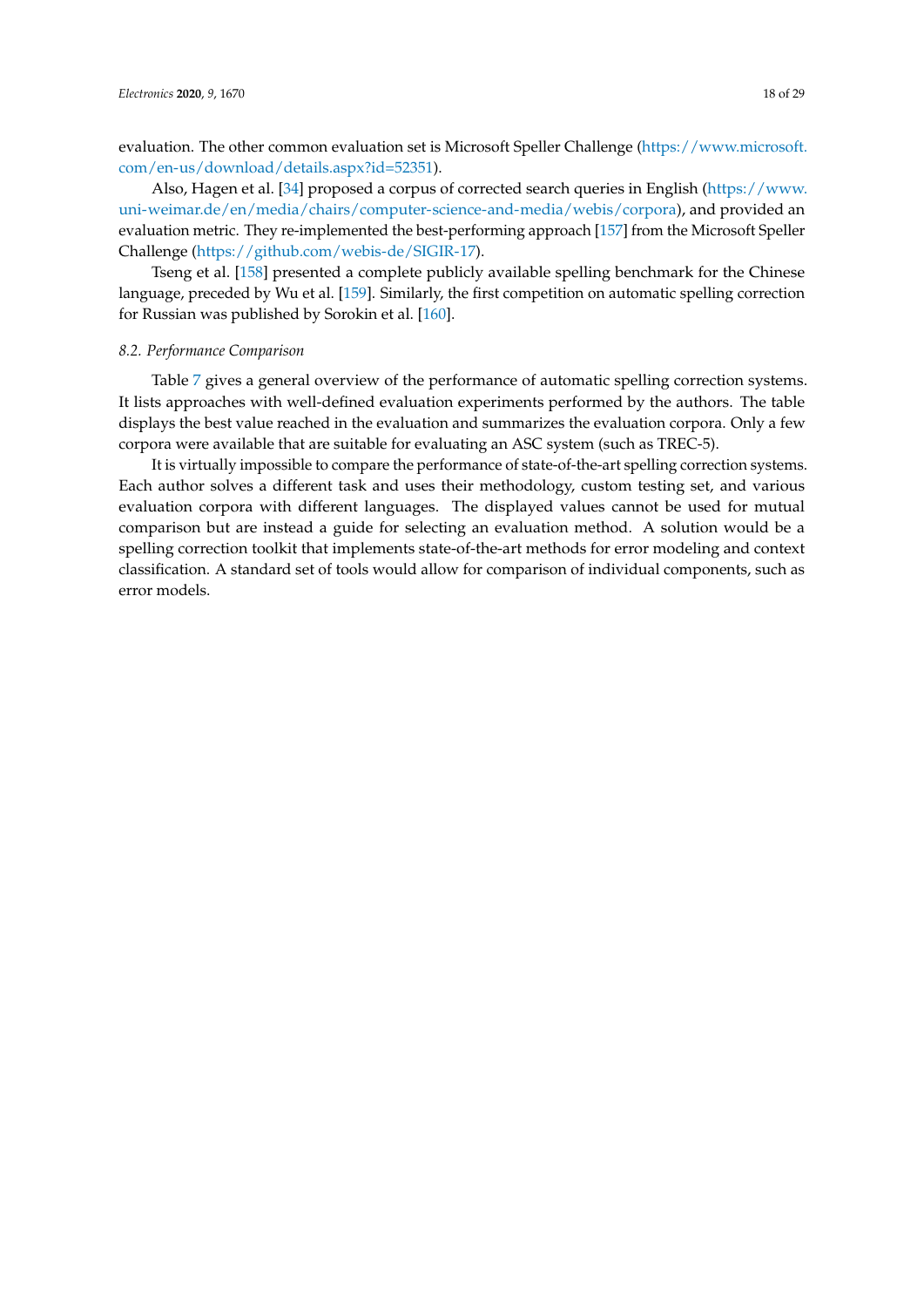| Approach                                | Evaluation $(\%)$                     | <b>Test Corpus</b>                                              |
|-----------------------------------------|---------------------------------------|-----------------------------------------------------------------|
| Azmi et al. [60], 2019                  | A 98, F 90.7, P 83.5, R 99.2          | Arabic Newspaper Corpora                                        |
| Han et al. [109], 2019                  | A 62.67, F 49.33, P 81.12, R 36.33    | Tseng et al. [158], Wu et al. [159]                             |
| Lv et al. [72], 2016                    | A 95.72, F 95.78                      | Chinese OCR Medical Records                                     |
| Melero et al. [73], 2016                | P 82.56                               | Twitter texts (baseline 56.88%)                                 |
| Attia et al. [107], 2015                | A 93.64                               | Arabic Gigaword Corpus 5th Edition                              |
| Lai et al. [126], 2015                  | A 88.2, F 94.4, P 96.2, R 92.7        | Clinical Notes of Patients                                      |
| Ramasamy et al. [127], 2015             | F 95.4, P 95.0, R 95.9                | WebColl, CzeSL-MAN, Czech National Corpus: SYN2005 and SYN2010  |
| Evershed and Fitch [129], 2014          | W 6.4                                 | Sydney Morning Herald, 1842-1954                                |
| Mitankin et al. [131], 2014             | A 93.96                               | 1641 Depositions Old English                                    |
| Sariev et al. [132], 2014               | W 16.84/4.98/4.25/3.27                | ICAMET/IMPACT BG/1641 Deposition/TREC-5                         |
| Sagiadinos et al. [79], 2014            | F 97.4, P 97.8, R 97.0                | Eleftherotypia-The Modern Greek Text Corpus                     |
| Wang et al. [133], 2014                 | F 85.89                               | Microsoft Speller Challenge                                     |
| Ehsan and Faili $[80]$ , 2013           | F 36, P 56, R 31                      | Persian Corpus Peykareh                                         |
| Duan et al. [136], 2012                 | F 94.9/92.8, P 96.3/90.3, R 94.4/95.3 | TREC-5/Microsoft Speller Challenge                              |
| Flor [59], 2012                         | F 85.87, P 85.50, R 86.25             | <b>ETS Spelling Corpus</b>                                      |
| Sha et al. [42], 2011                   | A 93.3                                | User Behavior Records in Real Online Study Website Chinese      |
| Stüker et al. [85], 2011                | W 9.7                                 | The Fay Database-Children's Free Writing German                 |
| Wong and Glance [86], 2011              | A 88.73                               | Clinical Progress Notes (http://physionet.org)                  |
| Takasu [138], 2009                      | A 94.2                                | 1000 Japanese Articles                                          |
| Beaufort and Mancas-Thillou [141], 2007 | A 65.4                                | English ICDAR 2003 Corpus                                       |
| Byun et al. [142], 2007                 | A 92.75                               | SMS messages in Korean                                          |
| Carlson and Fette [89], 2007            | A 95.2/95.8                           | Brown Corpus/Wall Street Journal Corpus                         |
| Magdy and Darwish [143], 2006           | W 11.7                                | Arabic Book "The Provisions of the Return" (2000 words)         |
| van Delden et al. [46], 2004            | A 93.3                                | Misspellings from two NASA databases, Structural and Fuel Cells |
| Héja and Surján [92], 2003              | P 37.2, R 82.6                        | Corpus of 92 Clinical Diagnoses in Hungarian                    |

**Table 7.** Reported evaluation results.

<span id="page-18-0"></span>Note: A, accuracy; F, F-measure/F1-score; P, precision; R, recall; W, word error rate.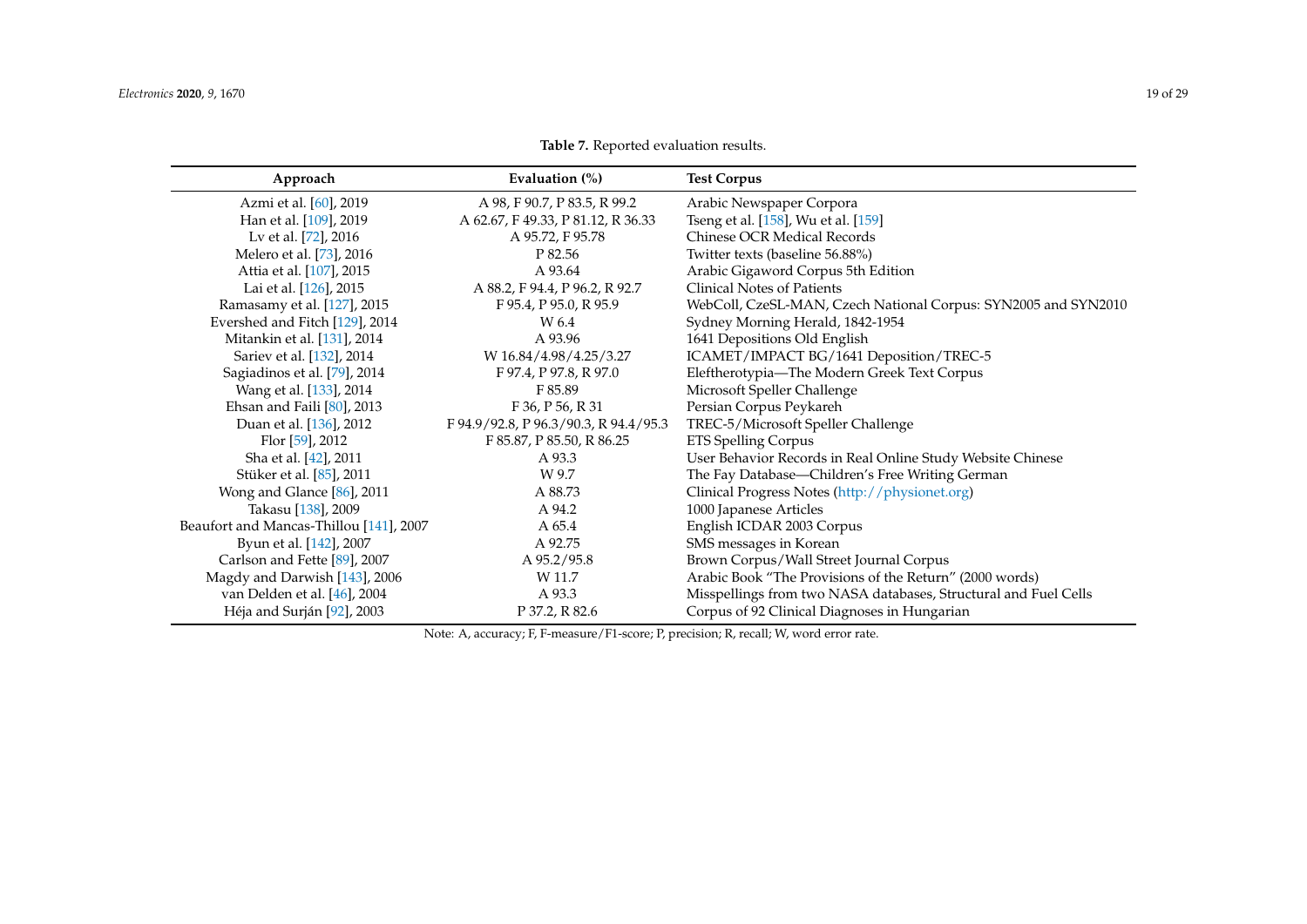#### <span id="page-19-0"></span>**9. Conclusions**

The chronological sorting and grouping of the summary tables with references in this work reveal several findings. The research since the last comprehensive survey [\[2\]](#page-20-1) brought new methods for spelling correction. On the other hand, we can say that the progress of spelling correction in all areas was slow until the introduction of deep neural networks.

New, a priori spelling correction systems are often presented for low-resource languages. Authors propose rules for a priori error model that extend the existing phonetic algorithm or adjust the edit distance for the specifics of the given language.

Spelling correction systems in context are mostly proposed for languages with sufficient language resources for language modeling. Most of them use *n*-gram language models, but some approaches use neural networks or other classifiers. Scientific contributions for spelling in context explore various context features with statistical classifiers.

Spelling correction with the learning error model shows the biggest progress. The attention of the researchers moves from statistical estimation of the letter confusion matrices to utilization of the statistical machine translation.

This trend is visible mainly in Tables [5](#page-12-0) and [6,](#page-13-0) where we can observe the growing popularity of the use of encoder–decoder architecture and deep neural networks since 2018. New approaches move from word-level correction to arbitrary character sequence correction because new methods based on deep neural networks bring better possibilities. Methods based on machine translation and deep learning solve the weakest points of the ASC systems, such as language-specific rules, real-word errors, and spelling errors with spaces. The neural networks can be trained on already available large textual corpora.

The definition of the spelling correction stated in the Equation [\(1\)](#page-4-1) begins to be outdated because of the new methods. Classical statistical models of context-based (n-gram, log-linear regression, and naïve Bayes classifier) on the presence of word-level features in the context are no longer important. Instead, feature extraction is left to the hidden layers of the deep neural network. The correction of spelling errors becomes the task of transcribing a sequence of characters to another sequence of characters using a neural network, as it is stated in Equation [\(4\)](#page-15-1). Research in the field of spelling error correction thus approaches other solutions to other tasks of speech and language processing, such as machine translation or fluent speech recognition.

On the other hand, the scientific progress of learning error models is restricted by the lack of training corpora and evaluation benchmarks. Our examination of the literature shows that there is no consensus on how to evaluate and compare spelling correction systems. Instead, almost every paper uses its own evaluation set and evaluation methodology. In our opinion, the reason is that most of the spelling approaches strongly depend on the specifics of the language and are hard to adapt to another language or a different application. Recent algorithms based on deep neural networks are not language dependent, but their weak point is that they require a large training set, often with expensive manual annotation. These open issues call for new research in automatic spelling correction.

**Author Contributions:** Conceptualization, D.H.; methodology, D.H.; formal analysis, J.S.; investigation, D.H.; resources, D.H.; writing—original draft preparation, D.H.; writing—review and editing, M.P. and J.S.; supervision, M.P.; project administration, J.S.; funding acquisition, M.P. All authors have read and agreed to the published version of the manuscript.

**Funding:** Research in this paper was supported by the Slovak Research and Development Agency (Agentúra na podporu výskumu a vývoja) under projects APVV-15-0517 and APVV-15-0731; the Scientific Grant Agency (Vedecká grantová agentúra MŠVVaŠ SR a SAV), project number VEGA 1/0753/20; and the Cultural and Educational Grant Agency (Kultúrna a edukačná grantová agentúra MŠVVaŠ SR), project number KEGA 009TUKE-4-2019, both funded by the Ministry of Education, Science, Research, and Sport of the Slovak Republic.

**Acknowledgments:** The authors want to thank Jozef Juhár for the team leadership, and personal and financial support.

**Conflicts of Interest:** The authors declare no conflict of interest.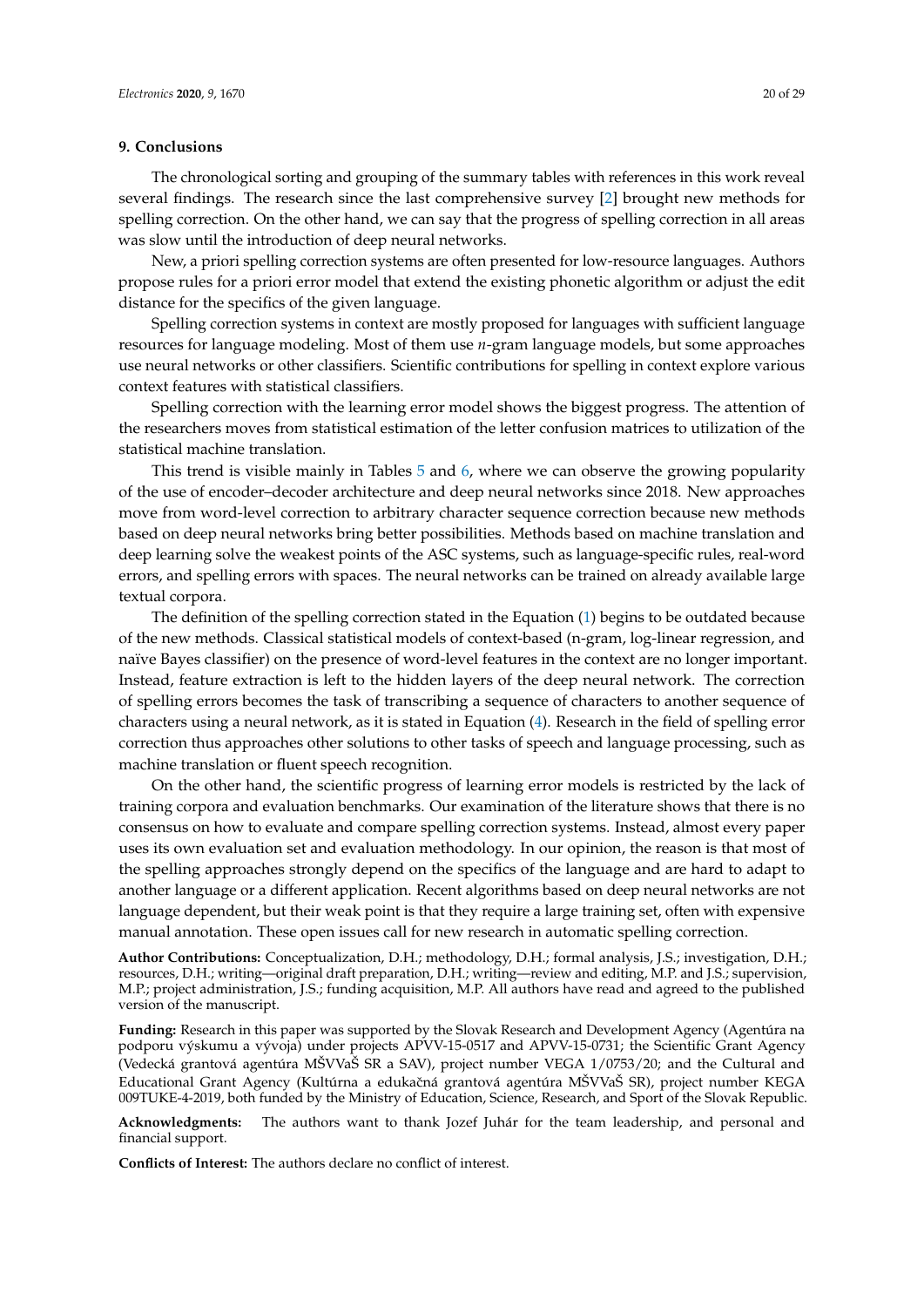## **Abbreviations**

The following abbreviations were used in this manuscript:

| <b>ANN</b>  | Artificial neural network        |
|-------------|----------------------------------|
| <b>ASC</b>  | Automatic spelling correction    |
| <b>CFG</b>  | Context-free grammar             |
| <b>CRF</b>  | Conditional random fields        |
| <b>DLD</b>  | Damerau-Levenshtein distance     |
| EM          | Expectation maximization         |
| <b>FSA</b>  | Finite-state automaton           |
| <b>HMM</b>  | Hidden Markov model              |
| IR          | Information retrieval            |
| $k-NN$      | k-nearest neighbors              |
| <b>LCS</b>  | Longest common subsequence       |
| LD          | Levenshtein distance             |
| <b>LCM</b>  | Learning letter-confusion matrix |
| LM          | Language model                   |
| LR          | Linear regression                |
| <b>LSA</b>  | Latent semantic analysis         |
| <b>LSTM</b> | Long short-term memory           |
| seq2seq     | Sequence-to-sequence             |
| ME.         | Maximum entropy                  |
| <b>OCR</b>  | Optical character recognition    |
| <b>PMI</b>  | Pointwise mutual information     |
| POS         | Part-of-speech tagging           |
| RF          | Random forests                   |
| <b>SMT</b>  | Statistical machine translation  |
| <b>SVM</b>  | Support vector machine           |
| <b>WFST</b> | Weighted finite-state transducer |
| <b>WSD</b>  | Word-sense disambiguation        |
| <b>WCS</b>  | Word-confusion set               |

## <span id="page-20-11"></span><span id="page-20-10"></span><span id="page-20-9"></span>**References**

- <span id="page-20-0"></span>1. Cai, F.; de Rijke, M. A Survey of Query Auto Completion in Information Retrieval. *Found. Trends Inf. Retr.* **2016**, *10*, 273–363. [\[CrossRef\]](http://dx.doi.org/10.1561/1500000055)
- <span id="page-20-1"></span>2. Kukich, K. Techniques for automatically correcting words in text. *Acm Comput. Surv.* **1992**, *24*, 377–439.
- <span id="page-20-2"></span>3. Baba, Y.; Suzuki, H. How are spelling errors generated and corrected? A study of corrected and uncorrected spelling errors using keystroke logs. In Proceedings of the 50th Annual Meeting of the Association for Computational Linguistics, Jeju Island, Korea, 8–14 July 2020; pp. 373–377.
- <span id="page-20-3"></span>4. Mitton, R. *English Spelling and the Computer*; Longman Group: Harlow, Essex, UK, 1996; p. 214.
- <span id="page-20-4"></span>5. Yannakoudakis, E.J.; Fawthrop, D. The rules of spelling errors. *Inf. Process. Manag.* **1983**, *19*, 87–99. [\[CrossRef\]](http://dx.doi.org/10.1016/0306-4573(83)90045-6)
- <span id="page-20-5"></span>6. Toutanova, K.; Moore, R.C. Pronunciation Modeling for Improved Spelling Correction. In Proceedings of the 40th Annual Meeting of the Association for Computational Linguistics (ACL), Philadelphia, PA, USA, 7–12 July 2002; pp. 144–151. [\[CrossRef\]](http://dx.doi.org/10.3115/1073083.1073109)
- <span id="page-20-6"></span>7. Pirinen, T.A.; Lindén, K. State-of-the-art in weighted finite-state spell-checking. In *Computational Linguistics and Intelligent Text Processing, Proceedings of the CICLing 2014, Kathmandu, Nepal, 6–12 April 2014*; Lecture Notes in Computer Science; Springer: Berlin/Heidelberg, Germany, 2014; Volume 8404, Part 2, pp. 519–532. [\[CrossRef\]](http://dx.doi.org/10.1007/978-3-642-54903-8_43)
- <span id="page-20-7"></span>8. Hládek, D.; Staš, J.; Ondáš, S.; Juhár, J.; Kovács, L. Learning string distance with smoothing for OCR spelling correction. *Multimed. Tools Appl.* **2017**, *76*, 24549–24567. [\[CrossRef\]](http://dx.doi.org/10.1007/s11042-016-4185-5)
- <span id="page-20-8"></span>9. Kantor, P.B.; Voorhees, E.M. The TREC-5 Confusion Track: Comparing Retrieval Methods for Scanned Text. *Inf. Retr.* **2000**, *2*, 165–176. [\[CrossRef\]](http://dx.doi.org/10.1023/A:1009902609570)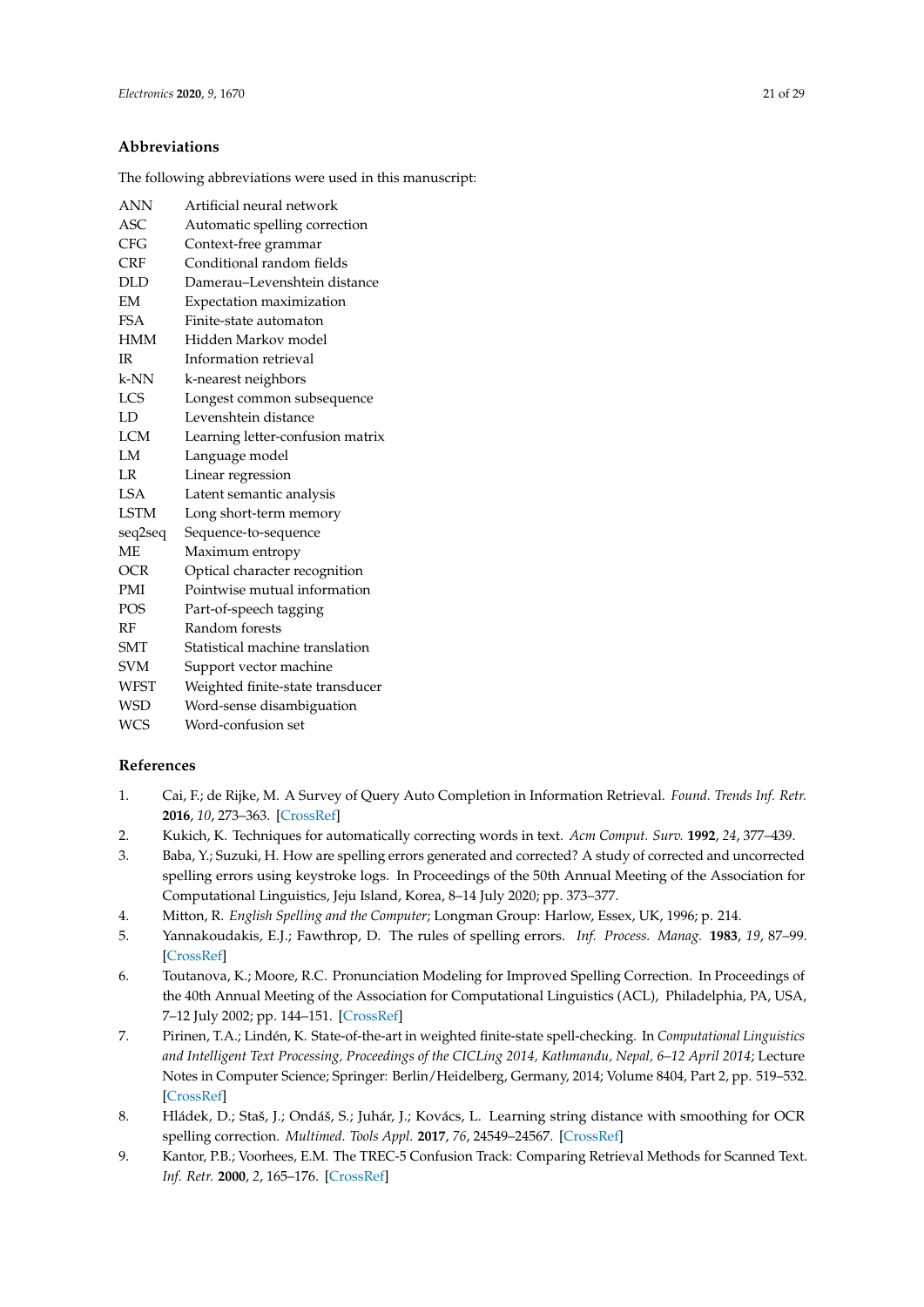- <span id="page-21-23"></span><span id="page-21-22"></span><span id="page-21-0"></span>10. Gimenes, P.A.; Roman, N.T. Spelling error patterns in Brazilian Portuguese. *Comput. Linguist.* **2015**, *41*, 175–184. [\[CrossRef\]](http://dx.doi.org/10.1162/COLI_a_00216)
- <span id="page-21-1"></span>11. Zitouni, I.; Sarikaya, R. Arabic diacritic restoration approach based on maximum entropy models. *Comput. Speech Lang.* **2009**, *23*, 257–276. [\[CrossRef\]](http://dx.doi.org/10.1016/j.csl.2008.06.001)
- <span id="page-21-2"></span>12. Azmi, A.M.; Almajed, R.S. A survey of automatic Arabic diacritization techniques. *Nat. Lang. Eng.* **2015**, *21*, 477–495. [\[CrossRef\]](http://dx.doi.org/10.1017/S1351324913000284)
- <span id="page-21-3"></span>13. Asahiah, F.O.; Odéjobi, O.A.; Adagunodo, E.R. A survey of diacritic restoration in abjad and alphabet writing systems. *Nat. Lang. Eng.* **2018**, *24*, 123–154. [\[CrossRef\]](http://dx.doi.org/10.1017/S1351324917000407)
- <span id="page-21-25"></span><span id="page-21-4"></span>14. Miangah, T.M. FarsiSpell: A spell-checking system for Persian using a large monolingual corpus. *Lit. Linguist. Comput.* **2014**, *29*, 56–73. [\[CrossRef\]](http://dx.doi.org/10.1093/llc/fqt008)
- <span id="page-21-5"></span>15. Shang, H.; Merrettal, T. Tries for approximate string matching. *IEEE Trans. Knowl. Data Eng.* **1996**, *8*, 540–547. [\[CrossRef\]](http://dx.doi.org/10.1109/69.536247)
- <span id="page-21-24"></span><span id="page-21-6"></span>16. Pal, U.; Kundu, P.K.; Chaudhuri, B.B. OCR error correction of an inflectional Indian language using morphological parsing. *J. Inf. Sci. Eng.* **2000**, *16*, 903–922.
- <span id="page-21-7"></span>17. Mashod Rana, M.; Tipu Sultan, M.; Mridha, M.F.; Eyaseen Arafat Khan, M.; Masud Ahmed, M.; Abdul Hamid, M. Detection and Correction of Real-Word Errors in Bangla Language. In Proceedings of the 2018 International Conference on Bangla Speech and Language Processing, ICBSLP 2018, Sylhet, Bangladesh, 21–22 September 2018; pp. 1–4. [\[CrossRef\]](http://dx.doi.org/10.1109/ICBSLP.2018.8554502)
- <span id="page-21-8"></span>18. Boytsov, L. Indexing methods for approximate dictionary searching. *J. Exp. Algorithmics* **2011**, *16*, 11–91. [\[CrossRef\]](http://dx.doi.org/10.1145/1963190.1963191)
- <span id="page-21-9"></span>19. Deorowicz, S.; Ciura, M.G. Correcting spelling errors by modelling their causes. *Int. J. Appl. Math. Comput. Sci.* **2005**, *15*, 275–285.
- <span id="page-21-26"></span><span id="page-21-10"></span>20. Wang, Y.R.; Liao, Y.F. Word vector/conditional random field-based Chinese spelling error detection for SIGHAN-2015 evaluation. In Proceedings of the Eighth SIGHAN Workshop on Chinese Language Processing, Beijing, China, 30–31 July 2015; pp. 46–49. [\[CrossRef\]](http://dx.doi.org/10.18653/v1/W15-3108)
- <span id="page-21-11"></span>21. Zhang, H.; Zhang, Q. EmbedJoin: Efficient edit similarity joins via embeddings. In Proceedings of the ACM SIGKDD International Conference on Knowledge Discovery and lData Mining, Halifax, NS, Canada, 13–17 August 2017; pp. 585–594. [\[CrossRef\]](http://dx.doi.org/10.1145/3097983.3098003)
- <span id="page-21-12"></span>22. Kernighan, M.D.; Church, K.W.; Gale, W.A. A spelling correction program based on a noisy channel model. In Proceedings of the 13th Conference on Computational Linguistics, Helsinki, Finland, 20–25 August 1990; pp. 205–210. [\[CrossRef\]](http://dx.doi.org/10.3115/997939.997975)
- <span id="page-21-13"></span>23. Jurafsky, D.; Martin, J.H. *Speech and Language Processing*; Prentice Hall: Upper Saddle River, NJ, USA, 2014.
- <span id="page-21-14"></span>24. Kinaci, A.C. Spelling Correction Using Recurrent Neural Networks and Character Level N-gram. In Proceedings of the 2018 International Conference on Artificial Intelligence and Data Processing, IDAP 2018, Malatya, Turkey, 28–30 September 2018. [\[CrossRef\]](http://dx.doi.org/10.1109/IDAP.2018.8620899)
- <span id="page-21-15"></span>25. Reffle, U. Efficiently generating correction suggestions for garbled tokens of historical language. *Nat. Lang. Eng.* **2011**, *17*, 265–282. [\[CrossRef\]](http://dx.doi.org/10.1017/S1351324911000039)
- <span id="page-21-16"></span>26. Yu, M.; Li, G.; Deng, D.; Feng, J. String similarity search and join: A survey. *Front. Comput. Sci.* **2016**, *10*, 399–417. [\[CrossRef\]](http://dx.doi.org/10.1007/s11704-015-5900-5)
- <span id="page-21-17"></span>27. Vilares, M.; Otero, J.; Barcala, F.M.; Domínguez, E.; Dominguez, E. Automatic spelling correction in Galician. In *Advances in Natural Language Processing*; Lecture Notes in Computer Science; Springer: Berlin/Heidelberg, Germany, 2004; Volume 3230, pp. 45–57.
- <span id="page-21-18"></span>28. Shannon, C.E. A mathematical theory of communication. *Bell Syst. Tech. J.* **1948**, *27*, 623–656. [\[CrossRef\]](http://dx.doi.org/10.1002/j.1538-7305.1948.tb00917.x)
- <span id="page-21-19"></span>29. Brill, E.; Moore, R.C. An improved error model for noisy channel spelling correction. In Proceedings of the 38th Annual Meeting on Association for Computational Linguistics ACL 00, Hong Kong, China, 7 October 2000; pp. 286–293. [\[CrossRef\]](http://dx.doi.org/10.3115/1075218.1075255)
- <span id="page-21-20"></span>30. Khairul Islam, M.I.; Meem, R.I.; Abul Kasem, F.B.; Rakshit, A.; Habib, M.T. Bangla Spell Checking and Correction Using Edit Distance. In Proceedings of the 1st International Conference on Advances in Science, Engineering and Robotics Technology 2019, ICASERT 2019, Dhaka, Bangladesh, 3–5 May 2019. [\[CrossRef\]](http://dx.doi.org/10.1109/ICASERT.2019.8934536)
- <span id="page-21-21"></span>31. Hawezi, R.S.; Azeez, M.Y.; Qadir, A.A. Spell checking algorithm for agglutinative languages 'Central Kurdish as an example'. In Proceedings of the 5th International Engineering Conference, IEC 2019, Erbil, Iraq, 23–25 June 2019; pp. 142–146. [\[CrossRef\]](http://dx.doi.org/10.1109/IEC47844.2019.8950517)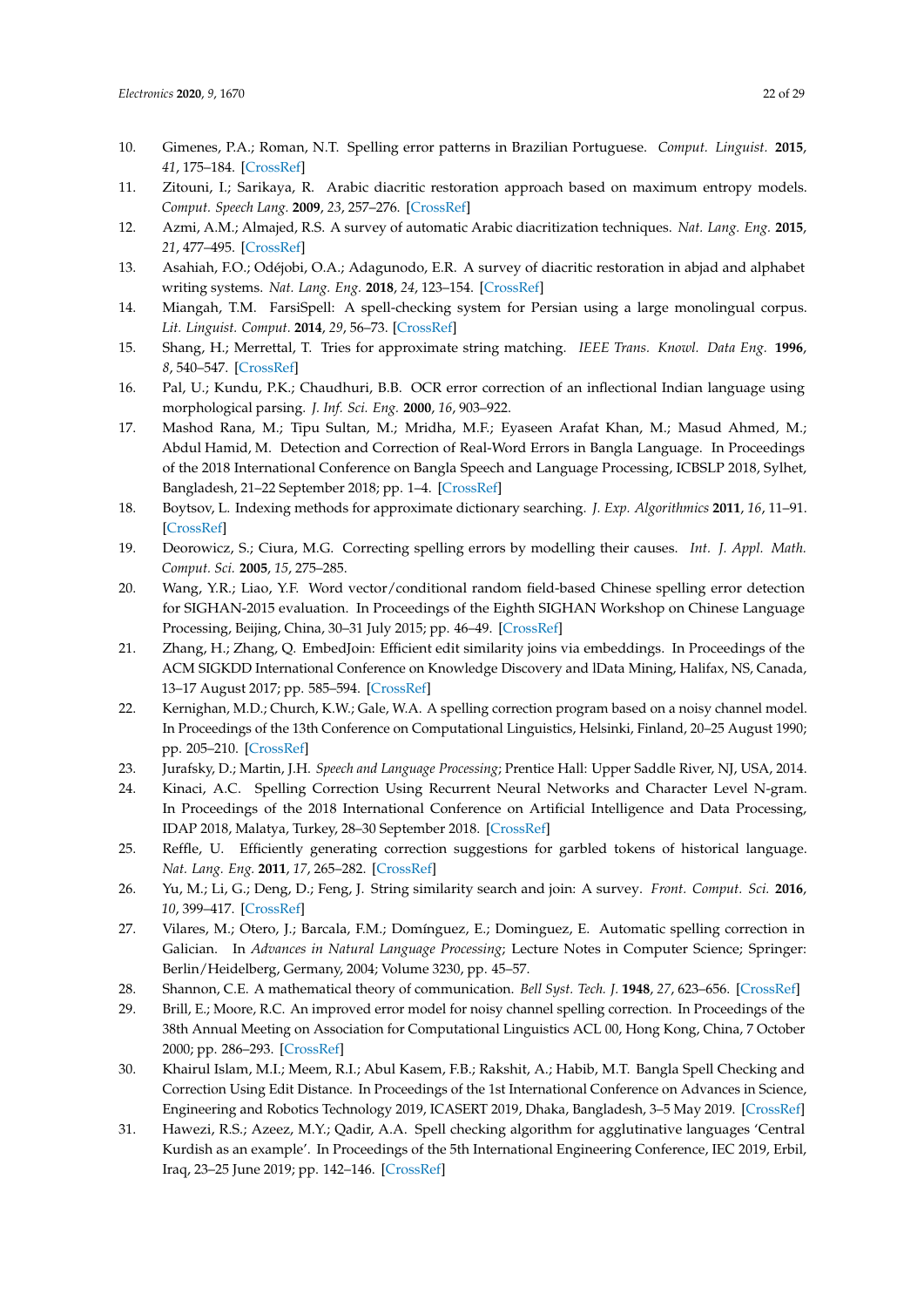- <span id="page-22-0"></span>32. Thaiprayoon, S.; Kongthon, A.; Haruechaiyasak, C. ThaiQCor 2.0: Thai Query Correction via Soundex and Word Approximation. In Proceedings of the ICAICTA 2018—5th International Conference on Advanced Informatics: Concepts Theory and Applications, Krabi, Thailand, 14–17 August 2018; pp. 113–117. [\[CrossRef\]](http://dx.doi.org/10.1109/ICAICTA.2018.8541321)
- <span id="page-22-1"></span>33. Christanti, M.V.; Naga, D.S. Fast and accurate spelling correction using trie and Damerau-levenshtein distance bigram. *Telkomnika (Telecommun. Comput. Electron. Control.)* **2018**, *16*, 827–833. [\[CrossRef\]](http://dx.doi.org/10.12928/TELKOMNIKA.v16i2.6890)
- <span id="page-22-2"></span>34. Hagen, M.; Potthast, M.; Gohsen, M.; Rathgeber, A.; Stein, B. A large-scale query spelling correction corpus. In Proceedings of the 40th International ACM SIGIR Conference on Research and Development in Information Retrieval, Tokyo, Japan, 7–11 August 2017. [\[CrossRef\]](http://dx.doi.org/10.1145/3077136.3080749)
- <span id="page-22-18"></span><span id="page-22-3"></span>35. Sakuntharaj, R.; Mahesan, S. A novel hybrid approach to detect and correct spelling in Tamil text. In Proceedings of the 2016 IEEE International Conference on Information and Automation for Sustainability: Interoperable Sustainable Smart Systems for Next Generation, ICIAfS 2016, Galle, Sri Lanka, 16–19 December 2016. [\[CrossRef\]](http://dx.doi.org/10.1109/ICIAFS.2016.7946522)
- <span id="page-22-4"></span>36. Vobl, T.; Gotscharek, A.; Reffle, U.; Ringlstetter, C.; Schulz, K.U. PoCoTo—an open source system for efficient interactive postcorrection of OCRed historical texts. In Proceedings of the First International Conference on Digital Access to Textual Cultural Heritage—DATeCH '14, Brussels, Belgium, 8–10 May 2019. [\[CrossRef\]](http://dx.doi.org/10.1145/2595188.2595197)
- <span id="page-22-5"></span>37. Rees, T. Taxamatch, an algorithm for near ('Fuzzy') matching of scientific names in taxonomic databases. *PLoS ONE* **2014**, *9*, e107510. [\[CrossRef\]](http://dx.doi.org/10.1371/journal.pone.0107510)
- <span id="page-22-6"></span>38. Mühlberger, G.; Zelger, J.; Sagmeister, D. User-driven correction of OCR errors: combing crowdsourcing and information retrieval technology. In Proceedings of the First International Conference on Digital Access to Textual Cultural Heritage—DATeCH '14, Brussels, Belgium, 8–10 May 2019. [\[CrossRef\]](http://dx.doi.org/10.1145/2595188.2595212)
- <span id="page-22-7"></span>39. Patrick, J.; Nguyen, D. Automated Proof Reading of Clinical Notes. In Proceedings of the 25th Pacific Asia Conference on Language, Information and Computation (PACLIC 25), Singapore, 16–18 December 2011; pp. 303–312.
- <span id="page-22-19"></span><span id="page-22-8"></span>40. Kashefi, O.; Sharifi, M.; Minaie, B. A novel string distance metric for ranking Persian respelling suggestions. *Nat. Lang. Eng.* **2013**, *19*, 259–284.
- <span id="page-22-9"></span>41. Andrade, G.; Teixeira, F.; Xavier, C.R.; Oliveira, R.S.; Rocha, L.C.; Evsukoff, A.G. HASCH: High performance automatic spell checker for portuguese texts from the web. *Procedia Comput. Sci.* **2012**, *9*, 403–411. [\[CrossRef\]](http://dx.doi.org/10.1016/j.procs.2012.04.043)
- <span id="page-22-10"></span>42. Sha, S.; Jun, L.; Qinghua, Z.; Wei, Z. Automatic Chinese Topic Term Spelling Correction in Online Pinyin Input. In Proceedings of the International Conference on Human-centric Computing 2011 and Embedded and Multimedia Computing 2011, Enshi, China, 11–13 August 2011; pp. 23–36. [\[CrossRef\]](http://dx.doi.org/10.1007/978-94-007-2105-0_5)
- <span id="page-22-11"></span>43. Naji, N.; Savoy, J. Information retrieval strategies for digitized handwritten medieval documents. In *Asia Information Retrieval Symposium—AIRS 2011: Information Retrieval Technology*; Lecture Notes in Computer Science; Springer: Berlin/Heidelberg, Germany, 2011; Volume 7097, pp. 103–114. [\[CrossRef\]](http://dx.doi.org/10.1007/978-3-642-25631-8_10)
- <span id="page-22-12"></span>44. Bustamante, F.R.; Arnaiz, A.; Ginés, M. A spell checker for a world language: The new Microsoft's Spanish spell checker. In Proceedings of the 5th International Conference on Language Resources and Evaluation (LREC 2006), Genoa, Italy, 22–28 May 2006; pp. 83–86.
- <span id="page-22-13"></span>45. UzZaman, N.; Khan, M. A Double Metaphone encoding for Bangla and its application in spelling checker. In Proceedings of the 2005 IEEE International Conference on Natural Language Processing and Knowledge Engineering, IEEE NLP-KE'05, Wuhan, China, 30 October–1 November 2005; Volume 2005, pp. 705–710. [\[CrossRef\]](http://dx.doi.org/10.1109/NLPKE.2005.1598827)
- <span id="page-22-14"></span>46. van Delden, S.; Bracewell, D.; Gomez, F. Supervised and unsupervised automatic spelling correction algorithms. In Proceedings of the 2004 IEEE International Conference on Information Reuse and Integration, IRI 2004, Las Vegas, NV, USA, 8–10 November 2004; pp. 530–535. [\[CrossRef\]](http://dx.doi.org/10.1109/IRI.2004.1431515)
- <span id="page-22-15"></span>47. Schulz, K.U.; Mihov, S. Fast string correction with Levenshtein automata. *Int. J. Doc. Anal. Recognit.* **2003**, *5*, 67–85. [\[CrossRef\]](http://dx.doi.org/10.1007/s10032-002-0082-8)
- <span id="page-22-16"></span>48. Taghva, K.; Stofsky, E. OCRSpell: An interactive spelling correction system for OCR errors in text. *Int. J. Doc. Anal. Recognit.* **2001**, *3*, 125–137. [\[CrossRef\]](http://dx.doi.org/10.1007/PL00013558)
- <span id="page-22-17"></span>49. Vagelatos, A.; Triantopoulou, T.; Tsalidis, C.; Christodoulakis, D. Utilization of a lexicon for spelling correction in modern Greek. In Proceedings of the 1995 ACM symposium on Applied computing—SAC '95, Nashville, TN, USA, 26–28 February 1995; pp. 267–271. [\[CrossRef\]](http://dx.doi.org/10.1145/315891.315979)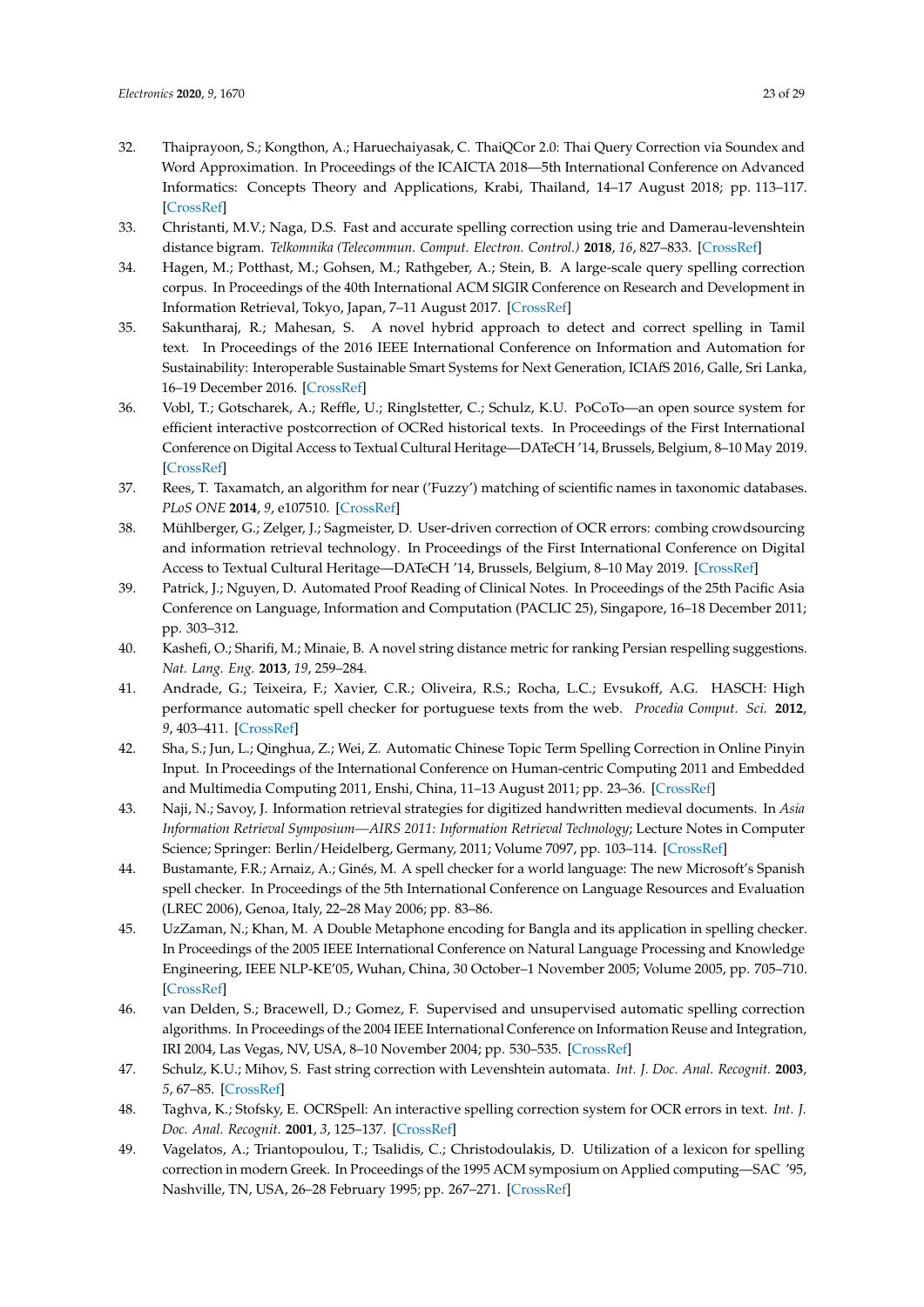- <span id="page-23-23"></span><span id="page-23-22"></span><span id="page-23-10"></span><span id="page-23-0"></span>50. Ahmed, F.; de Luca, E.W.; Nürnberger, A. Revised N-Gram based Automatic Spelling Correction Tool to Improve Retrieval Effectiveness. *Polibits* **2009**, *40*, 39–48. [\[CrossRef\]](http://dx.doi.org/10.17562/PB-40-6)
- <span id="page-23-11"></span><span id="page-23-1"></span>51. Levenshtein, V.I. Binary Codes Capable of Correcting Deletions, Insertions and Reversals. *Sov. Phys. Dokl.* **1966**, *10*, 707–710.
- <span id="page-23-12"></span><span id="page-23-2"></span>52. Damerau, F.J. A Technique for Computer Detection and Correction of Spelling Errors. *Commun. ACM* **1964**, *7*, 171–176. [\[CrossRef\]](http://dx.doi.org/10.1145/363958.363994)
- <span id="page-23-3"></span>53. Wagner, R.a.; Fischer, M.J. The String-to-String Correction Problem. *J. ACM* **1974**, *21*, 168–173. [\[CrossRef\]](http://dx.doi.org/10.1145/321796.321811)
- <span id="page-23-4"></span>54. Flouri, T.; Giaquinta, E.; Kobert, K.; Ukkonen, E. Longest common substrings with k mismatches. *Inf. Process. Lett.* **2015**, *115*, 643–647. [\[CrossRef\]](http://dx.doi.org/10.1016/j.ipl.2015.03.006)
- <span id="page-23-13"></span><span id="page-23-5"></span>55. Bergroth, L.; Hakonen, H.; Raita, T. A survey of longest common subsequence algorithms. In Proceedings of the 7th International Symposium on String Processing and Information Retrieval, SPIRE 2000, A Coruña, Spain, 27–29 September 2000; pp. 39–48. [\[CrossRef\]](http://dx.doi.org/10.1109/SPIRE.2000.878178)
- <span id="page-23-14"></span><span id="page-23-6"></span>56. Naseem, T.; Hussain, S. A novel approach for ranking spelling error corrections for Urdu. *Lang. Resour. Eval.* **2007**, *41*, 117–128. [\[CrossRef\]](http://dx.doi.org/10.1007/s10579-007-9028-6)
- <span id="page-23-15"></span><span id="page-23-7"></span>57. Philips, L. Hanging on the metaphone. *Comput. Lang.* **1990**, *7*, 38–44.
- <span id="page-23-16"></span><span id="page-23-8"></span>58. Kondrak, G.; Sherif, T. Evaluation of several phonetic similarity algorithms on the task of cognate identification. In Proceedings of the Workshop on Linguistic Distances—LD '06, Sydney, Australia, 23 July 2006; pp. 43–50. [\[CrossRef\]](http://dx.doi.org/10.3115/1641976.1641983)
- <span id="page-23-9"></span>59. Flor, M. Four types of context for automatic spelling correction. *TAL Trait. Autom. Des Langues* **2012**, *53*, 61–99.
- <span id="page-23-17"></span>60. Azmi, A.M.; Almutery, M.N.; Aboalsamh, H.A. Real-Word Errors in Arabic Texts: A Better Algorithm for Detection and Correction. *IEEE/ACM Trans. Audio Speech Lang. Process.* **2019**, *27*, 1308–1320. [\[CrossRef\]](http://dx.doi.org/10.1109/TASLP.2019.2918404)
- <span id="page-23-18"></span>61. Dong, R.; Yang, Y.; Jiang, T. Spelling correction of non-word errors in Uyghur-Chinese machine translation. *Information* **2019**, *10*, 202. [\[CrossRef\]](http://dx.doi.org/10.3390/info10060202)
- <span id="page-23-19"></span>62. Yazdani, A.; Ghazisaeedi, M.; Ahmadinejad, N.; Giti, M.; Amjadi, H.; Nahvijou, A. Automated Misspelling Detection and Correction in Persian Clinical Text. *J. Digit. Imaging* **2019**, *33*, 555–562. [\[CrossRef\]](http://dx.doi.org/10.1007/s10278-019-00296-y)
- <span id="page-23-24"></span><span id="page-23-20"></span>63. Damnati, G.; Auguste, J.; Nasr, A.; Charlet, D.; Heinecke, J.; Béchet, F. Handling normalization issues for part-of-speech tagging of online conversational text. In Proceedings of the 11th International Conference on Language Resources and Evaluation (LREC 2018), Miyazaki, Japan, 7–12 May 2018; pp. 88–92.
- 64. Dashti, S.M.S. Real-word error correction with trigrams: correcting multiple errors in a sentence. *Lang. Resour. Eval.* **2018**, *52*, 485–502. [\[CrossRef\]](http://dx.doi.org/10.1007/s10579-017-9397-4)
- <span id="page-23-21"></span>65. Fahda, A.; Purwarianti, A. A statistical and rule-based spelling and grammar checker for Indonesian text. In Proceedings of the 2017 International Conference on Data and Software Engineering, ICoDSE 2017, Palembang, Indonesia, 1–2 November 2017; pp. 1–6. [\[CrossRef\]](http://dx.doi.org/10.1109/ICODSE.2017.8285846)
- 66. Heyman, G.; Vulić, I.; Laevaert, Y.; Moens, M.F. Automatic detection and correction of context-dependent dt-mistakes using neural networks. *Comput. Linguist. Neth. J.* **2018**, *8*, 49–65.
- <span id="page-23-25"></span>67. Golding, A.R.; Schabes, Y. Combining Trigram-based and feature-based methods for context-sensitive spelling correction. In Proceedings of the 34th annual meeting on Association for Computational Linguistics, Santa Cruz, CA, USA, 23–28 June 1996; pp. 71–78. [\[CrossRef\]](http://dx.doi.org/10.3115/981863.981873)
- 68. Dziadek, J.; Henriksson, A.; Duneld, M. Improving Terminology Mapping in Clinical Text with Context-Sensitive Spelling Correction. *Stud. Health Technol. Inform.* **2017**, *235*, 241–245. [\[CrossRef\]](http://dx.doi.org/10.3233/978-1-61499-753-5-241)
- 69. Sorokin, A. Spelling Correction for Morphologically Rich Language: A Case Study of Russian. In Proceedings of the 6th Workshop on Balto-Slavic Natural Language Processing, Valencia, Spain, 4 April 2017; pp. 45–53. [\[CrossRef\]](http://dx.doi.org/10.18653/v1/W17-1408)
- 70. Zhao, H.; Cai, D.; Xin, Y.; Wang, Y.; Jia, Z. A Hybrid Model for Chinese Spelling Check. *ACM Trans. Asian -Low-Resour. Lang. Inf. Process.* **2017**, *16*, 1–22. [\[CrossRef\]](http://dx.doi.org/10.1145/3047405)
- 71. de Mendonça Almeida, G.A.; Avanço, L.; Duran, M.S.; Fonseca, E.R.; Volpe Nunes, M.d.G.; Aluísio, S.M. Evaluating phonetic spellers for user-generated content in Brazilian Portuguese. In Proceedings of the PROPOR 2016: Computational Processing of the Portuguese Language, Tomar, Portugal, 13–15 July 2016; pp. 361–373. [\[CrossRef\]](http://dx.doi.org/10.1007/978-3-319-41552-9_37)
- 72. Lv, Y.Y.; Deng, Y.I.; Liu, M.L.; Lu, Q.Y. Automatic error checking and correction of electronic medical records. *Front. Artif. Intell. Appl.* **2016**, *281*, 32–40. [\[CrossRef\]](http://dx.doi.org/10.3233/978-1-61499-619-4-32)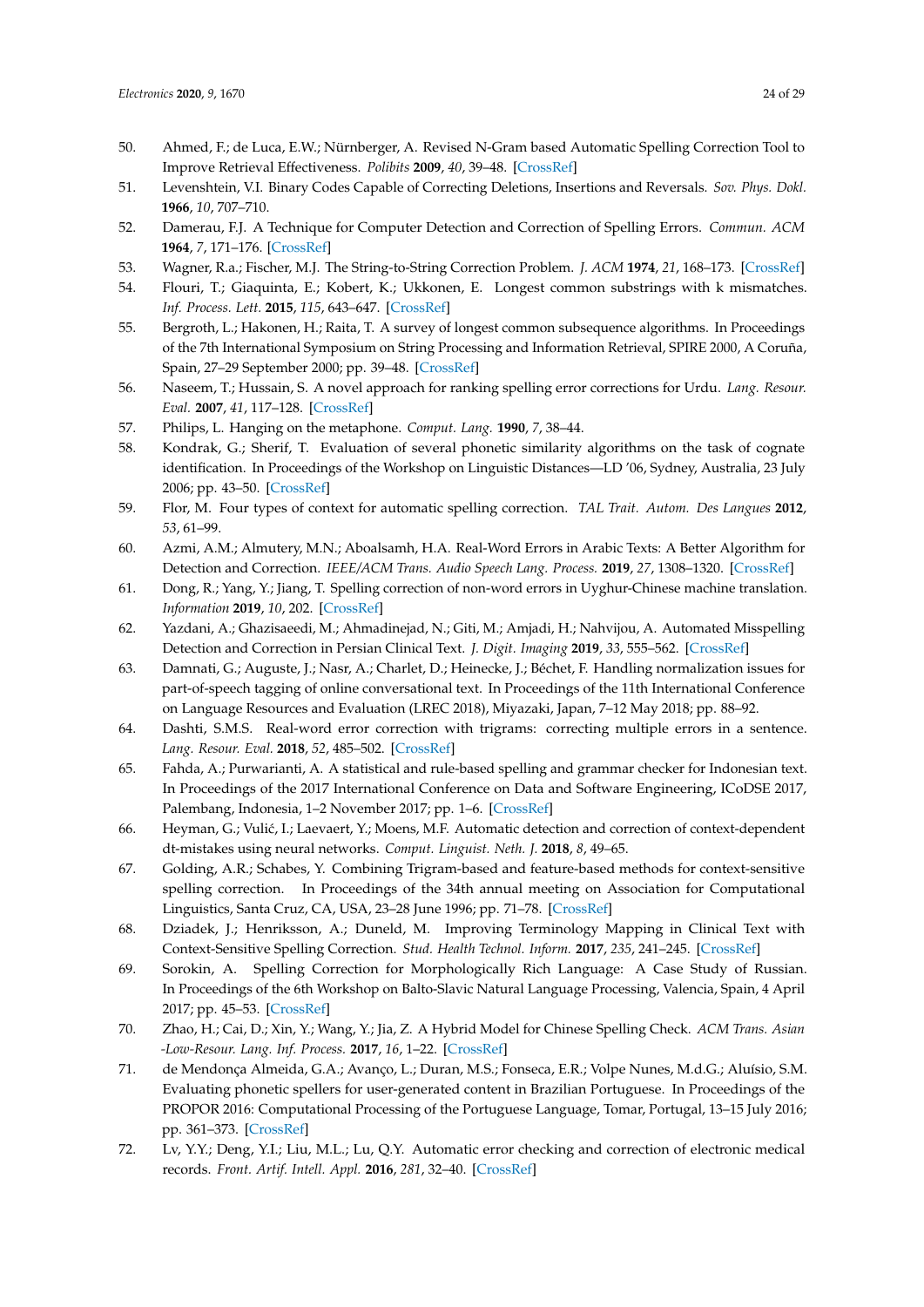- <span id="page-24-20"></span><span id="page-24-8"></span><span id="page-24-7"></span><span id="page-24-6"></span><span id="page-24-5"></span><span id="page-24-4"></span><span id="page-24-3"></span><span id="page-24-2"></span><span id="page-24-1"></span><span id="page-24-0"></span>73. Melero, M.; Costa-Jussà, M.; Lambert, P.; Quixal, M. Selection of correction candidates for the normalization of Spanish user-generated content. *Nat. Lang. Eng.* **2016**, *22*, 135–161. [\[CrossRef\]](http://dx.doi.org/10.1017/S1351324914000011)
- <span id="page-24-9"></span>74. Mirzababaei, B.; Faili, H. Discriminative reranking for context-sensitive spell-checker. *Digit. Scholarsh. Humanit.* **2016**, *31*, 411–427. [\[CrossRef\]](http://dx.doi.org/10.1093/llc/fqu062)
- <span id="page-24-10"></span>75. Sorokin, A.; Shavrina, T. Automatic spelling correction for Russian social media texts. In Proceedings of the International Conference "Dialogue 2016", Moscow, Russia, 1–4 June 2016; pp. 688–701.
- 76. Vilares, J.; Alonso, M.A.; Doval, Y.; Vilares, M. Studying the effect and treatment of misspelled queries in Cross-Language Information Retrieval. *Inf. Process. Manag.* **2016**, *52*, 646–657. [\[CrossRef\]](http://dx.doi.org/10.1016/j.ipm.2015.12.010)
- <span id="page-24-11"></span>77. Lhoussain, A.S.; Hicham, G.; Abdellah, Y. Adaptating the levenshtein distance to contextual spelling correction. *Int. J. Comput. Sci. Appl.* **2015**, *12*, 127–133.
- <span id="page-24-12"></span>78. Ferrero, C.L.; Renau, I.; Nazar, R.; Torner, S. Computer-assisted Revision in Spanish Academic Texts: Peer-assessment. *Procedia-Soc. Behav. Sci.* **2014**, *141*, 470–483. [\[CrossRef\]](http://dx.doi.org/10.1016/j.sbspro.2014.05.083)
- 79. Sagiadinos, S.; Gasteratos, P.; Dragonas, V.; Kalamara, A.; Spyridonidou, A.; Kermanidis, K. Knowledge-Poor Context-Sensitive Spelling Correction for Modern Greek. In *Artificial Intelligence: Methods and Applications*; Springer International Publishing: Cham, Switzerland, 2014; Volume 8445, pp. 360–369. [\[CrossRef\]](http://dx.doi.org/10.1007/978-3-319-07064-3_29)
- <span id="page-24-14"></span><span id="page-24-13"></span>80. Ehsan, N.; Faili, H. Grammatical and context-sensitive error correction using a statistical machine translation framework: Grammar and Context-Sensitive Error Checker. *Softw. Pract. Exp.* **2013**, *43*, 187–206. [\[CrossRef\]](http://dx.doi.org/10.1002/spe.2110)
- <span id="page-24-15"></span>81. Hladek, D.; Stas, J.; Juhar, J.; Hládek, D.; Staš, J.; Juhar, J.; Hladek, D. Unsupervised spelling correction for Slovak. *Adv. Electr. Electron. Eng.* **2013**, *11*, 392–397. [\[CrossRef\]](http://dx.doi.org/10.15598/aeee.v11i5.898)
- <span id="page-24-16"></span>82. Bouma, G. Normalized (Pointwise) Mutual Information in Collocation Extraction. In Proceedings of the German Society for Computational Linguistics (GSCL 2009), Darmstadt, Germany, 25–27 September 2009; pp. 31–40.
- <span id="page-24-17"></span>83. Alkanhal, M.I.; Al-Badrashiny, M.A.; Alghamdi, M.M.; Al-Qabbany, A.O. Automatic stochastic arabic spelling correction with emphasis on space insertions and deletions. *IEEE Trans. Audio, Speech Lang. Process.* **2012**, *20*, 2111–2122. [\[CrossRef\]](http://dx.doi.org/10.1109/TASL.2012.2197612)
- 84. Grozea, C. Experiments and Results with Diacritics Restoration in Romanian. In Proceedings of the 15th International Conference on Text, Speech and Dialogue, TSD 2012, Brno, Czech Republic, 3–7 September 2012; Springer: Berlin/Heidelberg, Germany, 2012; Volume 7499 LNAI, pp. 199–206. [\[CrossRef\]](http://dx.doi.org/10.1007/978-3-642-32790-2_24)
- <span id="page-24-19"></span><span id="page-24-18"></span>85. Stüker, S.; Fay, J.; Berkling, K. Towards Context-Dependent Phonetic Spelling Error Correction in Children's Freely Composed Text for Diagnostic and Pedagogical Purposes. In Proceedings of the Annual Conference of the International Speech Communication Association, INTERSPEECH 2011, Florence, Italy, 27–31 August 2011; pp. 1601–1604.
- 86. Wong, W.; Glance, D. Statistical semantic and clinician confidence analysis for correcting abbreviations and spelling errors in clinical progress notes. *Artif. Intell. Med.* **2011**, *53*, 171–180. [\[CrossRef\]](http://dx.doi.org/10.1016/j.artmed.2011.08.003)
- 87. Abdulkader, A.; Casey, M.R. Low cost correction of OCR errors using learning in a multi-engine environment. In Proceedings of the International Conference on Document Analysis and Recognition, ICDAR, Barcelona, Spain, 26–29 July 2009; pp. 576–580. [\[CrossRef\]](http://dx.doi.org/10.1109/ICDAR.2009.242)
- 88. Farooq, F.; Bhardwaj, A.; Govindaraju, V. Using topic models for OCR correction. *Int. J. Doc. Anal. Recognit.* **2009**, *12*, 153–164. [\[CrossRef\]](http://dx.doi.org/10.1007/s10032-009-0095-7)
- 89. Carlson, A.; Fette, I. Memory-based context-sensitive spelling correction at web scale. In Proceedings of the 6th International Conference on Machine Learning and Applications, ICMLA 2007, Cincinnati, OH, USA, 13–15 December 2007; pp. 166–171. [\[CrossRef\]](http://dx.doi.org/10.1109/ICMLA.2007.73)
- <span id="page-24-21"></span>90. Banko, M.; Brill, E. Scaling to Very Very Large Corpora for Natural Language Disambiguation. In Proceedings of the 39th Annual Meeting on Association for Computational Linguistics, Toulouse, France, 5–10 July 2011; Association for Computational Linguistics: Stroudsburg, PA, USA, 2001; pp. 26–33. [\[CrossRef\]](http://dx.doi.org/10.3115/1073012.1073017)
- 91. Mykowiecka, A.; Marciniak, M. Domain-driven automatic spelling correction for mammography reports. *Adv. Soft Comput.* **2006**, *35*, 521–530.
- 92. Héja, G.; Surján, G. Using N-gram method in the decomposition of compound medical diagnoses. *Stud. Health Technol. Inform.* **2002**, *90*, 455–459. [\[CrossRef\]](http://dx.doi.org/10.1016/S1386-5056(03)00049-2)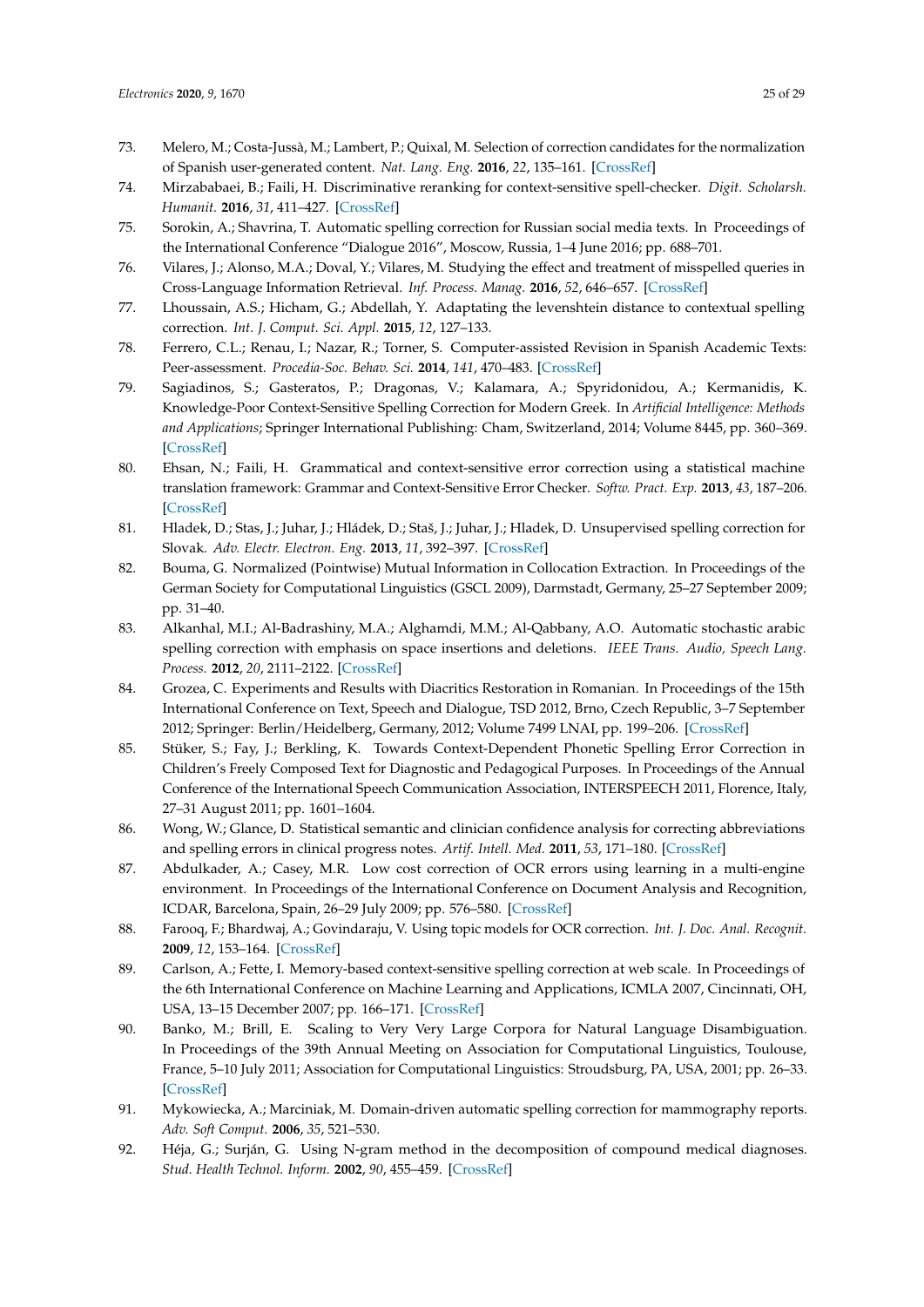- <span id="page-25-23"></span><span id="page-25-22"></span><span id="page-25-6"></span><span id="page-25-5"></span><span id="page-25-4"></span><span id="page-25-3"></span><span id="page-25-2"></span><span id="page-25-1"></span><span id="page-25-0"></span>93. Jin, R.; Zhai, C.; Hauptmann, A.G. Information retrieval for OCR documents: A content-based probabilistic correction model. *Proc. SPIE— Int. Soc. Opt. Eng.* **2003**, *5010*, 128–135. [\[CrossRef\]](http://dx.doi.org/10.1117/12.472838)
- 94. Ruch, P.; Baud, R.; Geissbühler, A. Using lexical disambiguation and named-entity recognition to improve spelling correction in the electronic patient record. *Artif. Intell. Med.* **2003**, *29*, 169–184. [\[CrossRef\]](http://dx.doi.org/10.1016/S0933-3657(03)00052-6)
- <span id="page-25-21"></span><span id="page-25-13"></span>95. Li, J.; Wang, X. Combining trigram and automatic weight distribution in Chinese spelling error correction. *J. Comput. Sci. Technol.* **2002**, *17*, 915–923. [\[CrossRef\]](http://dx.doi.org/10.1007/BF02960784)
- <span id="page-25-10"></span>96. Golding, A.R.; Roth, D. A Winnow-Based Approach to Context-Sensitive Spelling Correction. *Mach. Learn.* **1999**, *34*, 107–130. [\[CrossRef\]](http://dx.doi.org/10.1023/A:1007545901558)
- <span id="page-25-12"></span>97. Carlson, A.J.; Rosen, J.; Roth, D. Scaling Up Context-Sensitive Text Correction. In Proceedings of the Thirteenth Conference on Innovative Applications of Artificial Intelligence Conference, Seattle, WA, USA, 7–9 August 2001; AAAI Press: Palo Alto, CA, USA, 2001; Volume 51, pp. 45–50. [\[CrossRef\]](http://dx.doi.org/10.1.1.21.856)
- <span id="page-25-24"></span>98. Ruch, P.; Baud, R.; Geissbuhler, A. Toward filling the gap between interactive and fully-automatic spelling correction using the linguistic context. In Proceedings of the IEEE International Conference on Systems, Man and Cybernetics, Tucson, AZ, USA, 7–10 October 2001; Volume 1, pp. 199–204. [\[CrossRef\]](http://dx.doi.org/10.1109/ICSMC.2001.969812)
- 99. Jones, M.P.; Martin, J.H. Contextual spelling correction using latent semantic analysis. In Proceedings of the Fifth Conference on Applied Natural Language Processing—ANLC '97, Washington, DC, USA, 31 March– 3 April 1997; Association for Computational Linguistics: Stroudsburg, PA, USA, 1997; pp. 166–173. [\[CrossRef\]](http://dx.doi.org/10.3115/974557.974582)
- <span id="page-25-7"></span>100. Ristad, E.S.; Yianilos, P.N. Learning string-edit distance. *IEEE Trans. Pattern Anal. Mach. Intell.* **1998**, *20*, 522–532. [\[CrossRef\]](http://dx.doi.org/10.1109/34.682181)
- <span id="page-25-27"></span><span id="page-25-8"></span>101. Fivez, P.; Šuster, S.; Daelemans, W. Unsupervised context-sensitive spelling correction of English and Dutch clinical free-text with word and character N-Gram embeddings. *Comput. Linguist. Neth. J.* **2017**, *7*, 39–52.
- <span id="page-25-25"></span><span id="page-25-9"></span>102. Zaky, D.; Romadhony, A. An LSTM-based Spell Checker for Indonesian Text. In Proceedings of the 2019 International Conference on Advanced Informatics: Concepts, Theory, and Applications, ICAICTA 2019, Yogyakarta, Indonesia, 20–21 September 2019. [\[CrossRef\]](http://dx.doi.org/10.1109/ICAICTA.2019.8904218)
- <span id="page-25-19"></span><span id="page-25-11"></span>103. Littlestone, N. Learning Quickly When Irrelevant Attributes Abound: A New Linear-Threshold Algorithm. *Mach. Learn.* **1988**, *2*, 285–318. [\[CrossRef\]](http://dx.doi.org/10.1007/BF00116827)
- <span id="page-25-20"></span><span id="page-25-14"></span>104. Brill, E.; Brill, E.; Wu, J.; Wu, J. Classifier Combination for Improved Lexical Disambiguation. In Proceedings of the 17th International Conference on Computational Linguistics, Montreal, QC, Canada, 10–14 August 1998; Association for Computational Linguistics: Stroudsburg, PA, USA, 1998; Volume 1, pp. 191–195. [\[CrossRef\]](http://dx.doi.org/10.1.1.47.5135)
- <span id="page-25-15"></span>105. Perez-Cortes, J.C.; Llobet, R.; Navarro-Cerdan, J.R.; Arlandis, J. Using field interdependence to improve correction performance in a transducer-based OCR post-processing system. In Proceedings of the 12th International Conference on Frontiers in Handwriting Recognition, ICFHR 2010, Kolkata, India, 16–18 November 2010; pp. 605–610. [\[CrossRef\]](http://dx.doi.org/10.1109/ICFHR.2010.99)
- <span id="page-25-16"></span>106. Attia, M.; Pecina, P.; Toral, A.; Tounsi, L.; van Genabith, J. An open-source finite state morphological transducer for modern standard Arabic. In Proceedings of the 9th International Workshop on Finite State Methods and Natural Language Processing, Blois, France, 12–15 July 2011; Association for Computational Linguistics: Stroudsburg, PA, USA, 2011; pp. 125–133.
- <span id="page-25-17"></span>107. Attia, M.; Pecina, P.; Samih, Y.; Shaalan, K.; Van Genabith, J.; Genabith, J.V. Arabic spelling error detection and correction. *Nat. Lang. Eng.* **2015**, *22*, 1–23. [\[CrossRef\]](http://dx.doi.org/10.1017/S1351324915000030)
- <span id="page-25-18"></span>108. Ahmad, F.; Kondrak, G. Learning a spelling error model from search query logs. In Proceedings of the Conference on Human Language Technology and Empirical Methods in Natural Language Processing HLT 05, Vancouver, BC, Canada, 6–8 October2005; Association for Computational Linguistics: Stroudsburg, PA, USA, 2005; pp. 955–962. [\[CrossRef\]](http://dx.doi.org/10.3115/1220575.1220695)
- 109. Han, Z.; Lv, C.; Wang, Q.; Fu, G. Chinese Spelling Check based on Sequence Labeling. In Proceedings of the 2019 International Conference on Asian Language Processing, IALP 2019, Shanghai, China, 15–17 November 2019; pp. 373–378. [\[CrossRef\]](http://dx.doi.org/10.1109/IALP48816.2019.9037652)
- <span id="page-25-26"></span>110. Sutskever, I.; Vinyals, O.; Le, Q.V. Sequence to Sequence Learning with Neural Networks. In *Advances in Neural Information Processing Systems 27 (NIPS 2014)*; MIT Press: Cambridge, MA, USA, 2014; pp. 3104–3112. [\[CrossRef\]](http://xxx.lanl.gov/abs/1409.3215)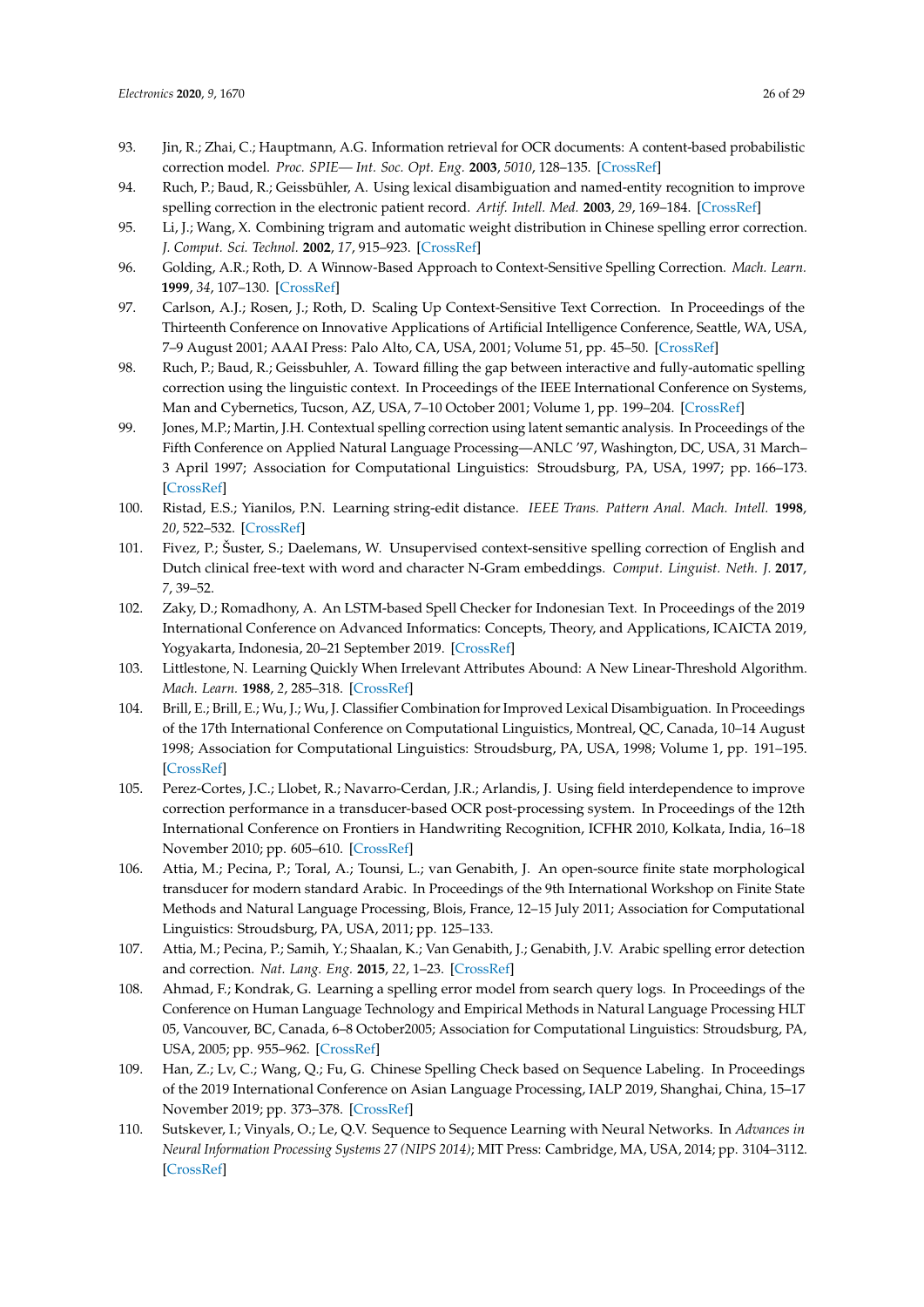- <span id="page-26-7"></span><span id="page-26-6"></span><span id="page-26-5"></span><span id="page-26-4"></span><span id="page-26-3"></span><span id="page-26-2"></span><span id="page-26-1"></span><span id="page-26-0"></span>111. Jain, A.; Jain, M.; Jain, G.; Tayal, D.K. "UTTAM": An efficient spelling correction system for Hindi language based on supervised learning. *ACM Trans. Asian -Low-Resour. Lang. Inf. Process.* **2019**, *18*, 1–26. [\[CrossRef\]](http://dx.doi.org/10.1145/3264620)
- 112. Lu, C.J.; Aronson, A.R.; Shooshan, S.E.; Demner-Fushman, D. Spell checker for consumer language (CSpell). *J. Am. Med Informatics Assoc. JAMIA* **2019**, *26*, 211–218. [\[CrossRef\]](http://dx.doi.org/10.1093/jamia/ocy171) [\[PubMed\]](http://www.ncbi.nlm.nih.gov/pubmed/30668712)
- <span id="page-26-8"></span>113. Mammadov, S. Neural Spelling Correction for Azerbaijani Language. In Proceedings of the 13th IEEE International Conference on Application of Information and Communication Technologies, AICT 2019, Baku, Azerbaijan, 23–25 October 2019. [\[CrossRef\]](http://dx.doi.org/10.1109/AICT47866.2019.8981776)
- <span id="page-26-9"></span>114. Roy, S. Denoising Sequence-to-Sequence Modeling for Removing Spelling Mistakes. In Proceedings of the 1st International Conference on Advances in Science, Engineering and Robotics Technology 2019, ICASERT 2019, Dhaka, Bangladesh, 3–5 May 2019. [\[CrossRef\]](http://dx.doi.org/10.1109/ICASERT.2019.8934902)
- <span id="page-26-10"></span>115. Yang, L.; Li, Y.; Wang, J.; Tang, Z. Post text processing of chinese speech recognition based on bidirectional LSTM networks and CRF. *Electronics* **2019**, *8*, 1249. [\[CrossRef\]](http://dx.doi.org/10.3390/electronics8111248)
- <span id="page-26-11"></span>116. Zhang, S.; Lei, M.; Yan, Z. Investigation of transformer based spelling correction model for CTC-based end-to-end Mandarin speech recognition. In Proceedings of the Annual Conference of the International Speech Communication Association, INTERSPEECH, Graz, Austria, 15–19 September 2019; pp. 2180–2184. [\[CrossRef\]](http://dx.doi.org/10.21437/Interspeech.2019-1290)
- <span id="page-26-21"></span><span id="page-26-13"></span><span id="page-26-12"></span>117. Zhou, Y.; Porwal, U.; Konow, R. Spelling correction as a foreign language. In *2019 SIGIR Workshop on eCommerce, eCOM 2019*; CEUR-WS: Aachen, Germany, 2019; Volume 2410.
- <span id="page-26-14"></span>118. Barteld, F.; Biemann, C.; Zinsmeister, H. Variations on the theme of variation: Dealing with spelling variation for fine-grained POS tagging of historical texts. In Proceedings of the 14th Conference on Natural Language Processing (KONVENS 2018), Vienna, Austria, 19–21 September 2018; Austrian Academy of Sciences: Wien, Austria; Institut für Germanistik, Universität Hamburg: Hamburg, Germany, 2018; pp. 202–212.
- <span id="page-26-16"></span><span id="page-26-15"></span>119. Sooraj, S.; Manjusha, K.; Anand Kumar, M.; Soman, K. Deep learning based spell checker for Malayalam language. *J. Intell. Fuzzy Syst.* **2018**, *34*, 1427–1434. [\[CrossRef\]](http://dx.doi.org/10.3233/JIFS-169438)
- <span id="page-26-17"></span>120. Sbattella, L.; Tedesco, R. How to simplify human-machine interaction: A text complexity calculator and a smart spelling corrector. In Proceedings of the 4th EAI International Conference on Smart Objects and Technologies for Social Good, GOODTECHS, Bologna, Italy, 28–30 November 2018; pp. 304–305. [\[CrossRef\]](http://dx.doi.org/10.1145/3284869.3284923)
- <span id="page-26-18"></span>121. Silfverberg, M.; Kauppinen, P.; Lindén, K. Data-Driven Spelling Correction using Weighted Finite-State Methods. In Proceedings of the SIGFSM Workshop on Statistical NLP and Weighted Automata, Berlin, Germany, 12 August 2016; pp. 51–59. [\[CrossRef\]](http://dx.doi.org/10.18653/v1/w16-2406)
- <span id="page-26-20"></span>122. Eger, S.; vor der Brück, T.; Mehler, A. A Comparison of Four Character-Level String-to-String Translation Models for (OCR) Spelling Error Correction. *Prague Bull. Math. Linguist.* **2016**. [\[CrossRef\]](http://dx.doi.org/10.1515/pralin-2016-0004)
- 123. Lindén, K. Multilingual modeling of cross-lingual spelling variants. *Inf. Retr.* **2006**. [\[CrossRef\]](http://dx.doi.org/10.1007/s10791-006-1541-5)
- 124. Abandah, G.A.; Graves, A.; Al-Shagoor, B.; Arabiyat, A.; Jamour, F.; Al-Taee, M. Automatic diacritization of Arabic text using recurrent neural networks. *Int. J. Doc. Anal. Recognit. (IJDAR)* **2015**, *18*, 183–197. [\[CrossRef\]](http://dx.doi.org/10.1007/s10032-015-0242-2)
- <span id="page-26-22"></span>125. Hasan, S.; Heger, C. Spelling Correction of User Search Queries through Statistical Machine Translation. In Proceedings of the 2015 Conference on Empirical Methods in Natural Language Processing (EMNLP 2015), Lisbon, Portugal, 17–21 September 2015; pp. 451–460.
- 126. Lai, K.K.H.; Topaz, M.; Goss, F.R.F.; Zhou, L.L. Automated misspelling detection and correction in clinical free-text records. *J. Biomed. Informatics* **2015**, *55*, 188–195. [\[CrossRef\]](http://dx.doi.org/10.1016/j.jbi.2015.04.008)
- 127. Ramasamy, L.; Rosen, A.; Stranák, P. Improvements to Korektor: A Case Study with Native and Non-Native Czech. In *ITAT (Information technologies–Applications and Theory)*; CEUR-WS: Aachen, Germany, 2015; pp. 73–80.
- <span id="page-26-19"></span>128. Church, K.W.; Gale, W.A. Probability scoring for spelling correction. *Stat. Comput.* **1991**, *1*, 93–103. [\[CrossRef\]](http://dx.doi.org/10.1007/BF01889984)
- 129. Evershed, J.; Fitch, K. Correcting noisy OCR: context beats confusion. In Proceedings of the First International Conference on Digital Access to Textual Cultural Heritage—DATeCH '14, Madrid, Spain, 19–20 May 2014; ACM: New York, NY, USA, 2014; pp. 45–51. [\[CrossRef\]](http://dx.doi.org/10.1145/2595188.2595200)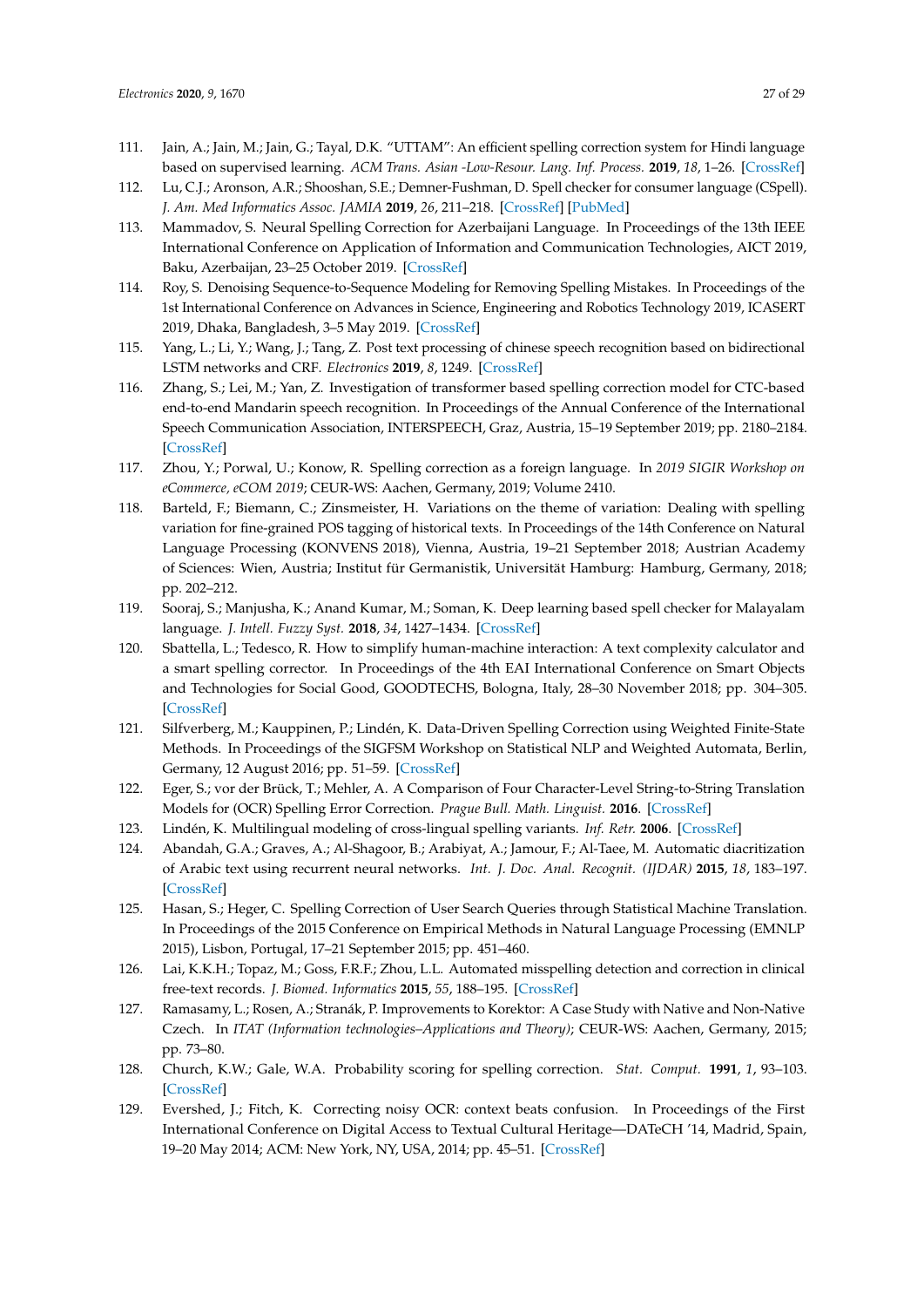- <span id="page-27-16"></span><span id="page-27-6"></span><span id="page-27-5"></span><span id="page-27-4"></span><span id="page-27-3"></span><span id="page-27-2"></span><span id="page-27-1"></span><span id="page-27-0"></span>130. Makazhanov, A.; Makhambetov, O.; Sabyrgaliyev, I.; Yessenbayev, Z. Spelling correction for Kazakh. In *Computational Linguistics and Intelligent Text Processing, Proceedings of the International Conference on Intelligent Text Processing and Computational Linguistics, CICLing 2014, Kathmandu, Nepal, 6–12 April2014*; Lecture Notes in Computer Science; Gelbukh, A., Ed.; Springer: Berlin/Heidelberg, Germany, 2014; Volume 8404, pp. 533–541. [\[CrossRef\]](http://dx.doi.org/10.1007/978-3-642-54903-8_44)
- <span id="page-27-20"></span><span id="page-27-8"></span><span id="page-27-7"></span>131. Mitankin, P.; Gerdjikov, S.; Mihov, S. An Approach to Unsupervised Historical Text Normalisation. In Proceedings of the First International Conference on Digital Access to Textual Cultural Heritage—DATeCH '14, Madrid, Spain, 19–20 May 2014; ACM: New York, NY, USA, 2014; pp. 29–34. [\[CrossRef\]](http://dx.doi.org/10.1145/2595188.2595191)
- <span id="page-27-19"></span><span id="page-27-9"></span>132. Sariev, A.; Nenchev, V.; Gerdjikov, S.; Mitankin, P.; Ganchev, H.; Mihov, S.; Tinchev, T. Flexible Noisy Text Correction. In Proceedings of the 11th IAPR International Workshop on Document Analysis Systems, DAS 2014, Tours-Loire Valley, France, 7–10 April 2014; pp. 31–35. [\[CrossRef\]](http://dx.doi.org/10.1109/DAS.2014.12)
- <span id="page-27-10"></span>133. Wang, Z.; Xu, G.; Li, H.; Zhang, M. A Probabilistic Approach to String Transformation. *IEEE Trans. Knowl. Data Eng.* **2014**, *26*, 1063–1075. [\[CrossRef\]](http://dx.doi.org/10.1109/TKDE.2013.11)
- <span id="page-27-11"></span>134. Huang, Y.; Murphey, Y.L.; Ge, Y. Automotive diagnosis typo correction using domain knowledge and machine learning. In Proceedings of the 2013 IEEE Symposium on Computational Intelligence and Data Mining, CIDM 2013, Singapore, 16–19 April 2013; pp. 267–274. [\[CrossRef\]](http://dx.doi.org/10.1109/CIDM.2013.6597246)
- <span id="page-27-12"></span>135. Reffle, U.; Ringlstetter, C. Unsupervised profiling of OCRed historical documents. *Pattern Recognit.* **2013**, *46*, 1346–1357. [\[CrossRef\]](http://dx.doi.org/10.1016/j.patcog.2012.10.002)
- 136. Duan, H.; Li, Y.; Zhai, C.; Roth, D.; Ave, N.G. A discriminative model for query spelling correction with latent structural SVM. In Proceedings of the 2012 Joint Conference on Empirical Methods in Natural Language Processing and Computational Natural Language Learning, Jeju Island, Korea, 12–14 July 2012; Association for Computational Linguistics (ACL): Stroudsburg, PA, USA, 2012; pp. 1511–1521.
- <span id="page-27-13"></span>137. Rashwan, M.A.A.; Al-Badrashiny, M.A.S.A.A.; Attia, M.; Abdou, S.M.; Rafea, A. A stochastic Arabic diacritizer based on a hybrid of factorized and unfactorized textual features. *IEEE Trans. Audio Speech Lang. Process.* **2011**, *19*, 166–175. [\[CrossRef\]](http://dx.doi.org/10.1109/TASL.2010.2045240)
- <span id="page-27-14"></span>138. Takasu, A. Bayesian similarity model estimation for approximate recognized text search. In Proceedings of the International Conference on Document Analysis and Recognition, ICDAR 2009, Barcelona, Spain, 26–29 July 2009; pp. 611–615. [\[CrossRef\]](http://dx.doi.org/10.1109/ICDAR.2009.193)
- 139. Takasu, A.; Aihara, K. DVHMM: Variable length text recognition error model. In Proceedings of the 16th International Conference on Pattern Recognition, Quebec City, QC, Canada, 11–15 August 2002; pp. 110–114. [\[CrossRef\]](http://dx.doi.org/10.1109/ICPR.2002.1047807)
- 140. Magdy, W.; Darwish, K. Effect of OCR error correction on Arabic retrieval. *Inf. Retr.* **2008**, *11*, 405–425. [\[CrossRef\]](http://dx.doi.org/10.1007/s10791-008-9055-y)
- 141. Beaufort, R.; Mancas-Thillou, C. A weighted finite-state framework for correcting errors in natural scene OCR. In Proceedings of the 9th International Conference on Document Analysis and Recognition, Curitiba, Brazil, 23–26 September 2007; pp. 889–893. [\[CrossRef\]](http://dx.doi.org/10.1109/ICDAR.2007.4377043)
- 142. Byun, J.; Rim, H.C.; Park, S.Y. Automatic spelling correction rule extraction and application for spoken-style Korean text. In Proceedings of the ALPIT 2007 6th International Conference on Advanced Language Processing and Web Information Technology, Luoyang, China, 22–24 August 2007; IEEE Computer Society: Washington, DC, USA, 2007; pp. 195–199. [\[CrossRef\]](http://dx.doi.org/10.1109/ALPIT.2007.102)
- 143. Magdy, W.; Darwish, K. Arabic OCR error correction using character segment correction, language modeling, and shallow morphology. In Proceedings of the 2006 Conference on Empirical Methods in Natural Language Processing—EMNLP '06, Sydney, Australia, 22–23 July 2006; Association for Computational Linguistics: Morristown, NJ, USA, 2006; pp. 408–414. [\[CrossRef\]](http://dx.doi.org/10.3115/1610075.1610132)
- 144. Oncina, J.; Sebban, M. Learning stochastic edit distance: Application in handwritten character recognition. *Pattern Recognit.* **2006**, *39*, 1575–1587. [\[CrossRef\]](http://dx.doi.org/10.1016/j.patcog.2006.03.011)
- <span id="page-27-15"></span>145. Gong, H.; Li, Y.; Bhat, S.; Viswanath, P. Context-sensitive malicious spelling error correction. In Proceedings of the World Wide Web Conference, WWW 2019, San Francisco, CA, USA, 13–17 May 2019; pp. 2771–2777. [\[CrossRef\]](http://dx.doi.org/10.1145/3308558.3313431)
- <span id="page-27-17"></span>146. Kulis, B. Metric learning: A survey. *Found. Trends Mach. Learn.* **2012**, *5*, 287–364. [\[CrossRef\]](http://dx.doi.org/10.1561/2200000019)
- <span id="page-27-18"></span>147. Bellet, A.; Habrard, A.; Sebban, M. A Survey on Metric Learning for Feature Vectors and Structured Data. *arXiv* **2013**, arXiv:1306.6709, 1–59.